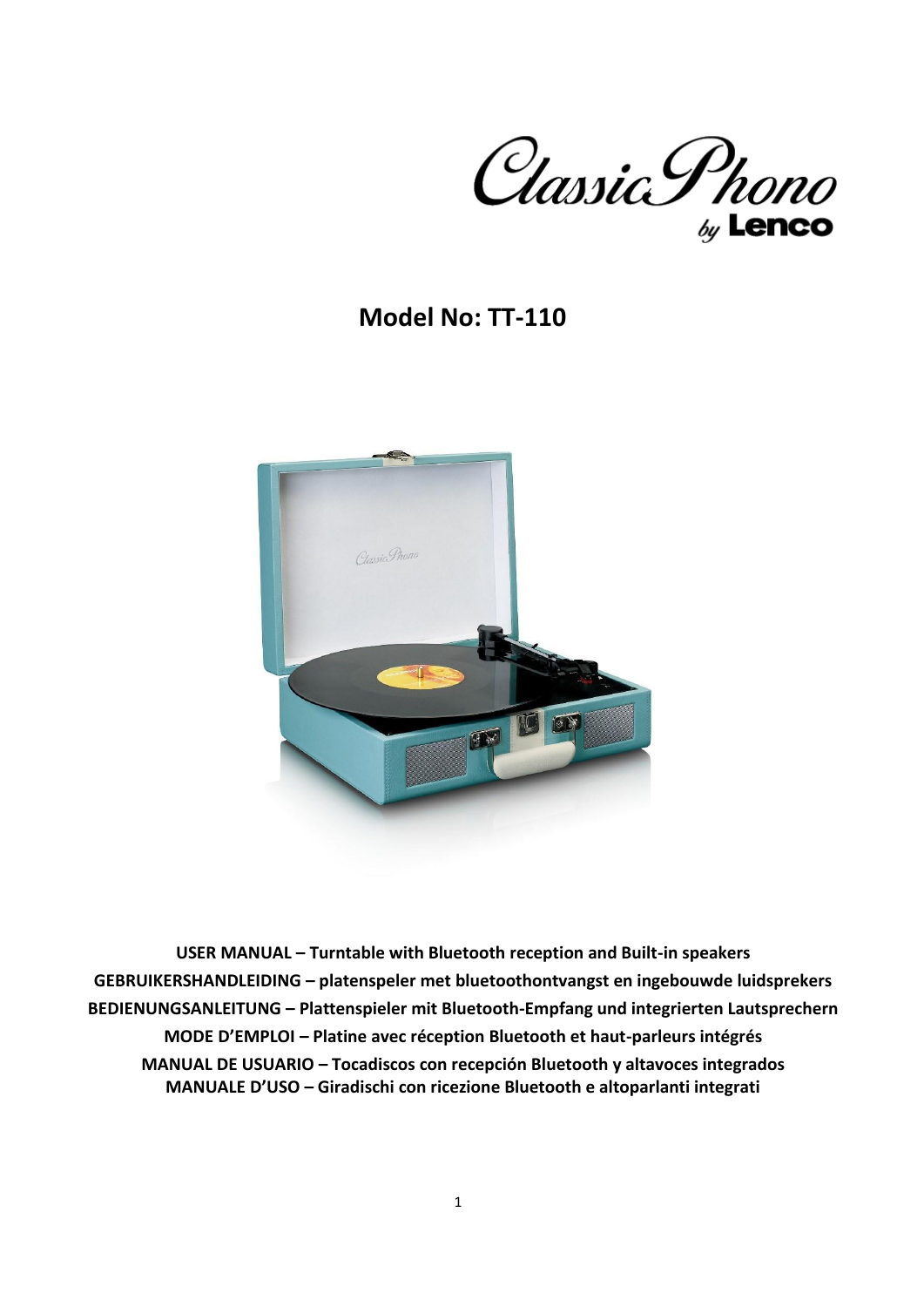# Index: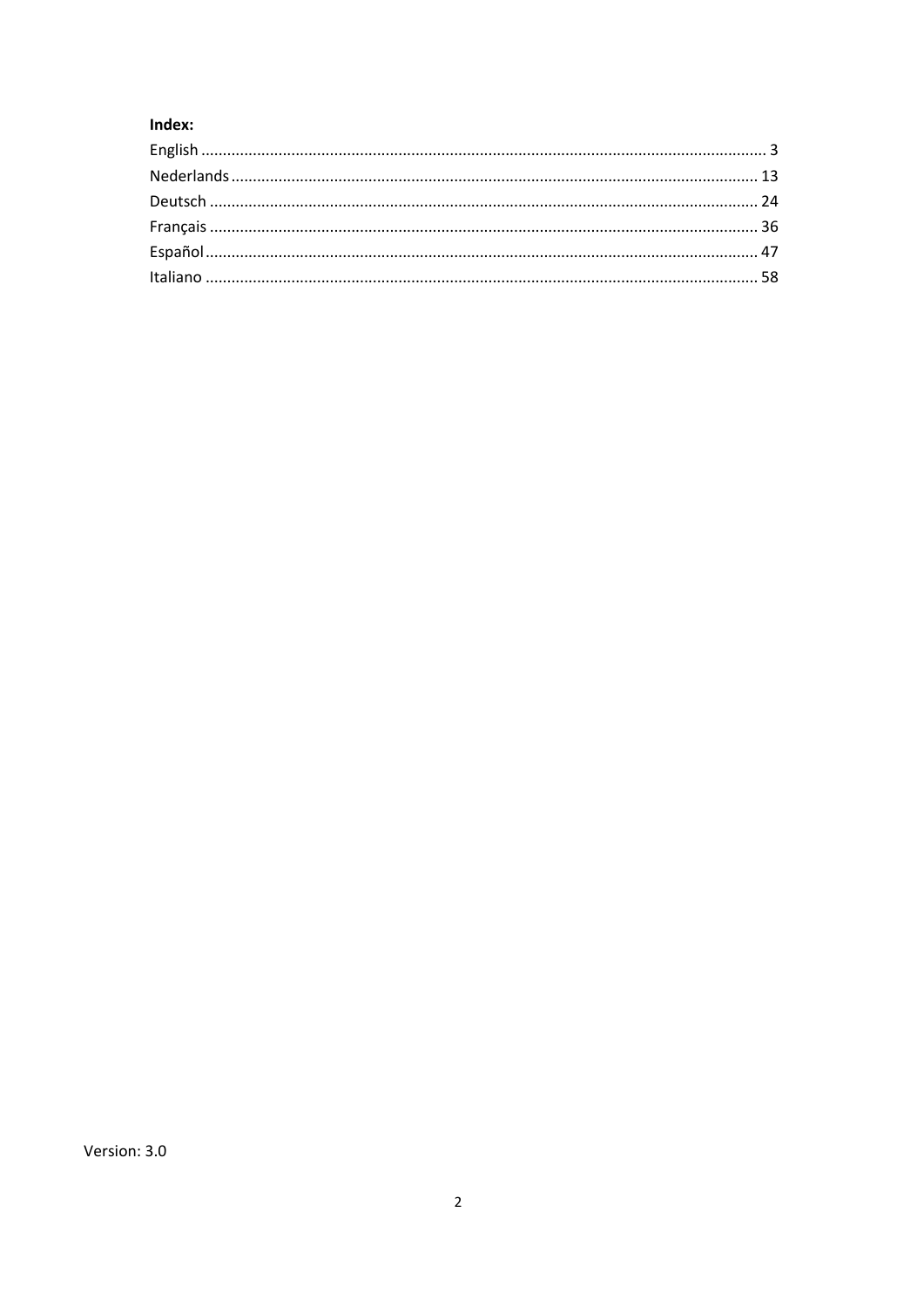# <span id="page-2-0"></span>**English**

# **CAUTION:**

Usage of controls or adjustments or performance of procedures other than those specified herein may result in hazardous radiation exposure.

# **PRECAUTIONS BEFORE USE**

# **KEEP THESE INSTRUCTIONS IN MIND:**

- 1. Do not cover or block any ventilation openings. When placing the device on a shelf, leave 5 cm (2") free space around the whole device.
- 2. Install in accordance with the supplied user manual.<br>3. Keep the device away from heat sources such as radi
- Keep the device away from heat sources such as radiators, heaters, stoves, candles and other heatgenerating products or naked flame. The device can only be used in moderate climates. Extremely cold or warm environments should be avoided. Working temperature between 0° and35°C.
- 4. Avoid using the device near strong magnetic fields.
- 5. Electrostatic discharge can disturb normal usage of this device. Ifso, simply reset and restart the device following the instruction manual. During file transmission, please handle with care and operate in a static-free environment.
- 6. Warning! Never insert an object into the product through the vents or openings. High voltage flows through the product and inserting an object can cause electric shock and/or short circuit internal parts. For the same reason, do not spill water or liquid on the product.
- 7. Do not use in wet or moist areas such as bathrooms, steamy kitchens or near swimmingpools.
- 8. The device shall not be exposed to drippingor splashing and make sure that no objects filled with liquids, such as vases, are placed on or near the apparatus.
- 9. Do not use this device when condensation may occur. When the unit is used in a warm wet room with damp, water droplets or condensation may occur inside the unit and the unit may not function properly; let the unit stand in power OFF for 1 or 2 hours before turning on the power: the unit should be dry before getting any power.
- 10. Although this device is manufactured with the utmost care and checked several times before leaving the factory, it is still possible that problems may occur, as with all electrical appliances. If you notice smoke, an excessive build-up of heat or any other unexpected phenomena, you should disconnect the plug from the main power socket immediately.
- 11. This device must operate on a power source as specified on the specification label. If you are not sure of the type of power supply used in your home, consult your dealer or local power company.
- 12. Keep away from animals. Some animals enjoy biting on power cords.
- 13. To clean the device, use a soft dry cloth. Do not use solvents or petrol based fluids. To remove severe stains, you may use a damp cloth with dilute detergent.
- 14. The supplier is not responsible for damage or lost data caused by malfunction, misuse, modification of the device or battery replacement.
- 15. Do not interrupt the connection when the device is formatting or transferring files. Otherwise, data may be corrupted or lost.
- 16. If the unit has USB playback function, the USB memory stick should be plugged into the unit directly. Don't use an USB extension cable because it can cause interference resulting in failing of data.
- 17. The rating label has been marked on the bottom or back panel of the device.
- 18. This device is not intended for use by people (including children) with physical, sensory or mental disabilities, or a lack of experience and knowledge, unless they're under supervision or have received instructions about the correct use of the device by the person who is responsible for their safety.
- 19. This product is intended for non professional use only and not for commercial or industrial use.
- 20. Make sure the unit is adjusted to a stable position. Damage caused by using this product in an unstable position vibrations or shocks or by failure to follow any other warning or precaution contained within this user manual will not be covered by warranty.
- 21. Never remove the casing of this device.
- 22. Never place this device on other electrical equipment.
- 23. Do not allow children access to plastic bags.
- 24. Only use attachments/accessories specified by the manufacturer.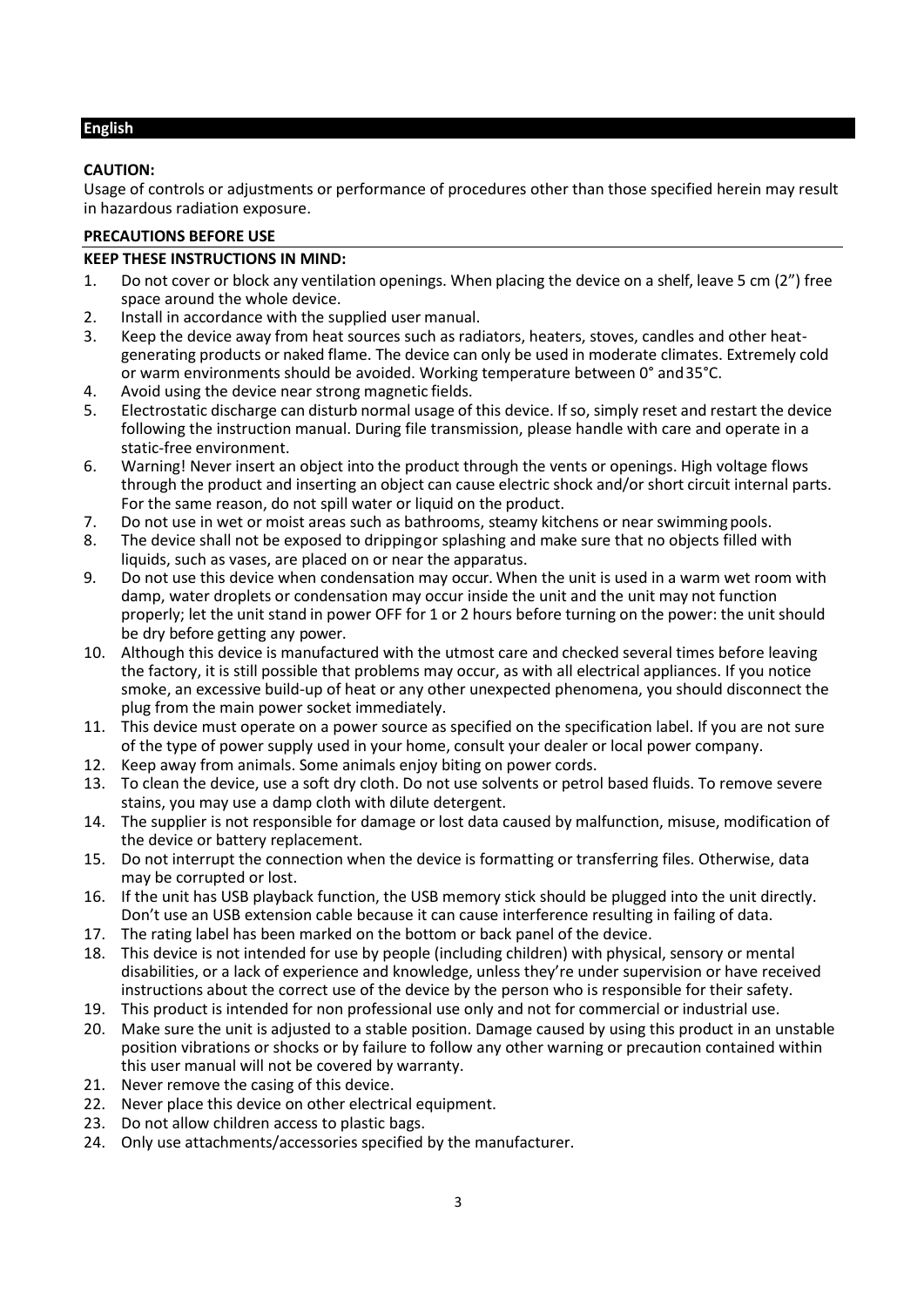- 25. Refer all servicing to qualified service personnel. Servicing is required when the device has been damaged in any way, such as the power supply cord or the plug, when liquid has been spilled or objects have fallen into the device, when the device has been exposed to rain or moisture, does not operate normally, or has been dropped.
- 26. Long exposure to loud sounds from personal music players may lead to temporary or permanent hearing loss.
- 27. If the product is delivered with power cable or AC power adaptor:
	- If any trouble occur, disconnect the AC power cord and refer servicing to qualified personnel.
		- ⚫ Don't step on or pinch the power adaptor. Be very careful, particularly near the plugs and the cable's exit point. Do not place heavy items on the power adaptor, which may damage it. Keep the entire device out of children's reach! When playing with the power cable, they can seriously injure themselves.
	- ⚫ Unplug this device during lightning storms or when unused for a long period.
	- The socket outlet must be installed near the equipment and must be easily accessible.
	- Do not overload ac outlets or extension cords. Overloading can cause fire or electric shock.<br>● Devices with class 1 construction should be connected to a main socket outlet with a proter
	- ⚫ Devices with class 1 construction should be connected to a main socket outlet with a protective earthed connection.
	- ⚫ Devices with class 2 construction do not require a earthed connection.
	- ⚫ Always hold the plug when pulling it out of the main supply socket. Do not pull the power cord. This can cause a short circuit.
	- ⚫ Do not use a damaged power cord or plug or a loose outlet. Doing so may result in fire or electric shock.

#### 28. If the product contains or is delivered with a remote control containing coin/cell batteries: Warning:

- "Do not ingest battery, Chemical Burn Hazard" or equivalent working.<br>● FThe remote control supplied with This product contains a coin/butto
- [The remote control supplied with] This product contains a coin/button cell battery. If the battery is swallowed, it can cause severe internal burns in just 2 hours and can lead todeath.
- ⚫ Keep new and used batteries away from children.
- ⚫ If the battery compartment does not close securely, stop using the product and keep it away from children.
- If you think batteries might have been swallowed or placed inside any part of the body, seek immediate medical attention.
- 29. Caution about the use of Batteries:
	- Danger of explosion if battery is incorrectly replaced. Replace only with the same or equivalent type.
	- ⚫ Battery cannot be subjected to high or low extreme temperatures, low air pressure at high altitude during use, storage or transportation.
	- Replacement of a battery with an incorrect type that can result in an explosion or the leakage of flammable liquid or gas.
	- ⚫ Disposal of a battery into fire or a hot oven, or mechanically crushing or cutting of a battery, that can result in an explosion.
	- Leaving a battery in an extremely high temperature surrounding environment that can result in an explosion or that leakage of flammable liquid or gas.
	- ⚫ A battery subjected to extremely low air pressure that may result in an explosion or the leakage of flammable liquid or gas.
	- ⚫ Attention should be drawn to the environmental aspects of battery disposal.

# **INSTALLATION**

- Unpack all parts and remove protective material.
- Do not connect the unit to the mains before checking the mains voltage and before all other connections have been made.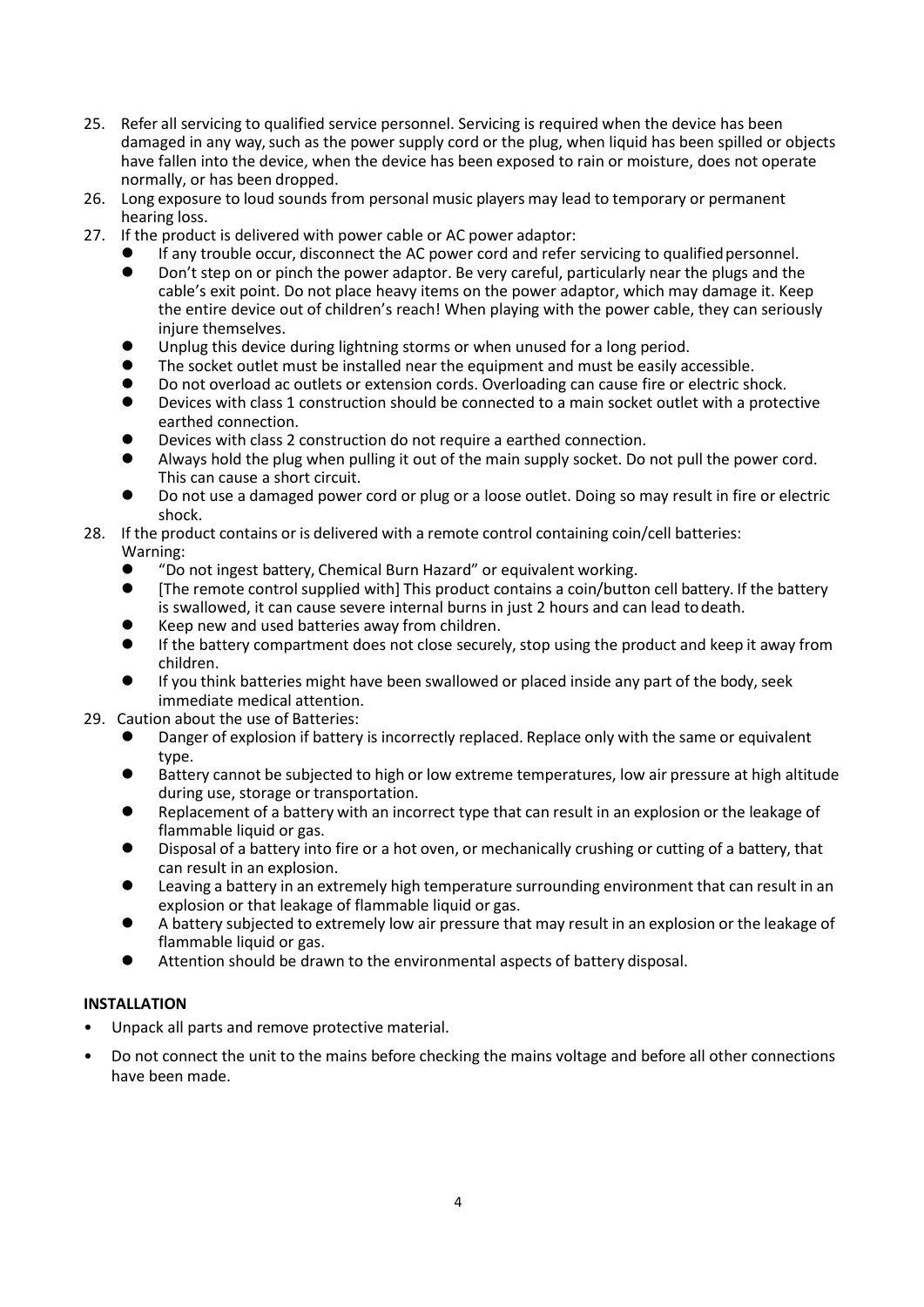# **Accessories included:**

User manual



Power adaptor

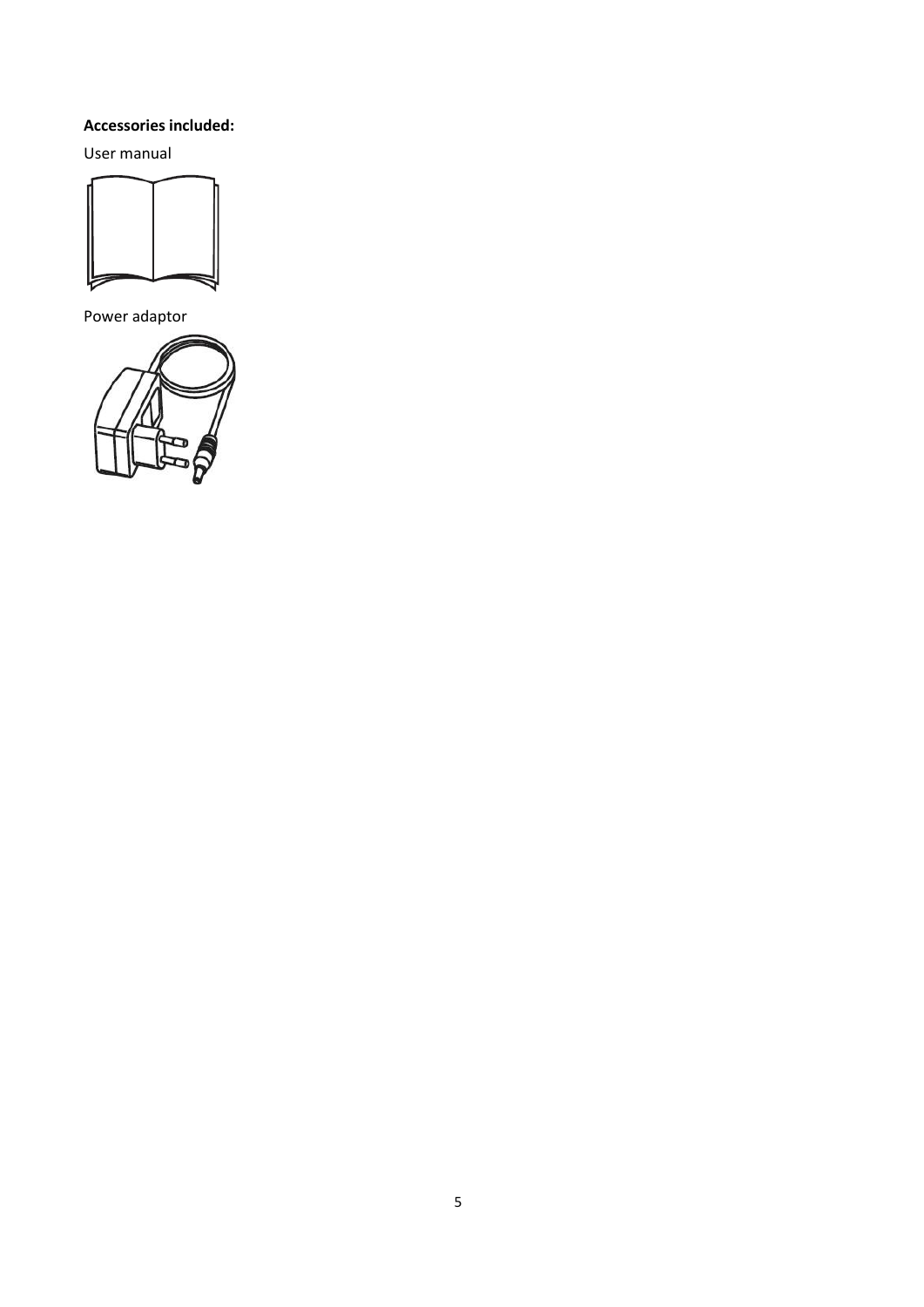# **Location of Controls**







- 1. Turntable deck
- 2. Turntable shaft
- 3. Center hole adaptor
- 4. Tone arm
- 5. Cueing lever
- 6. Tone arm clip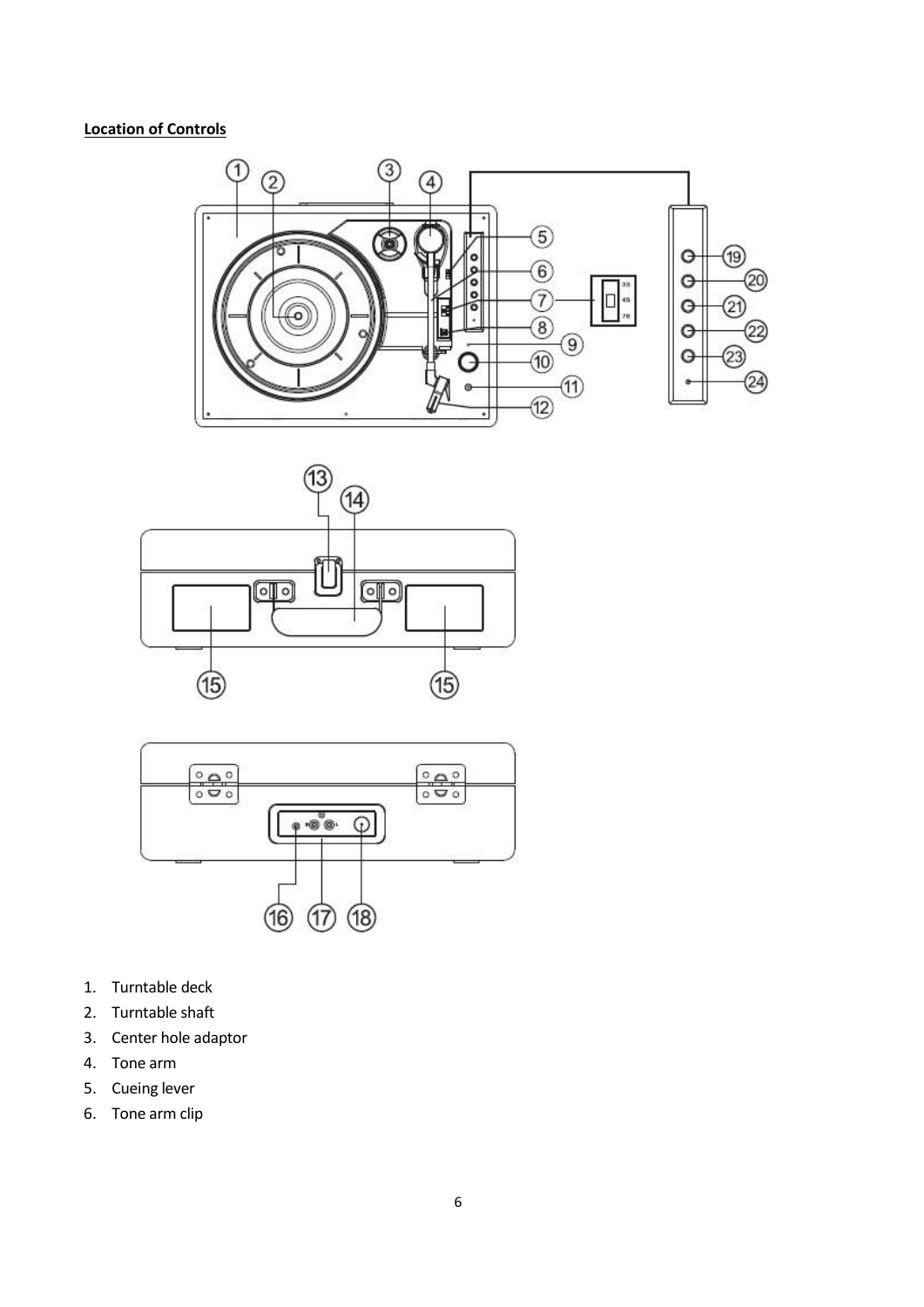- 7. Turntable speed selector
- 8. Auto stop control switch
- 9. LED status indicator
- 10. Power switch/Volume control
- 11. Headphone jack
- 12. Stylus
- 13. Lock catch
- 14. Carrying handle
- 15. Speaker
- 16. Aux in jack
- 17. Line out channel R/L
- 18. DC in jack
- 19. Pair
- 20. Previous track
- 21. Next track
- 22. Play/pause
- 23. Mode
- 24. Mode indicator

# **Mode**

- 1. Short press "Mode" to select the playing mode.
- 2. Blue LED will be flashed when Bluetooth is pairing.
- 3. Blue LED will be illuminated when Bluetooth is connected
- 4. Red LED will be illuminated when it is turntable mode.
- 5. Green LED will be illuminated when it is Aux in mode.

# **Using the turntable**

- 1. Place the turntable case on a flat level surface.
- 2. Insert the adaptor cord into the Dc jack at the rear of the case and plug the adaptor into the mains supply socket.
- 3. On first use, ensure that the cable tie is removed from the player arm.
- 4. Remove the stylus cover and keep in a safe place for future use

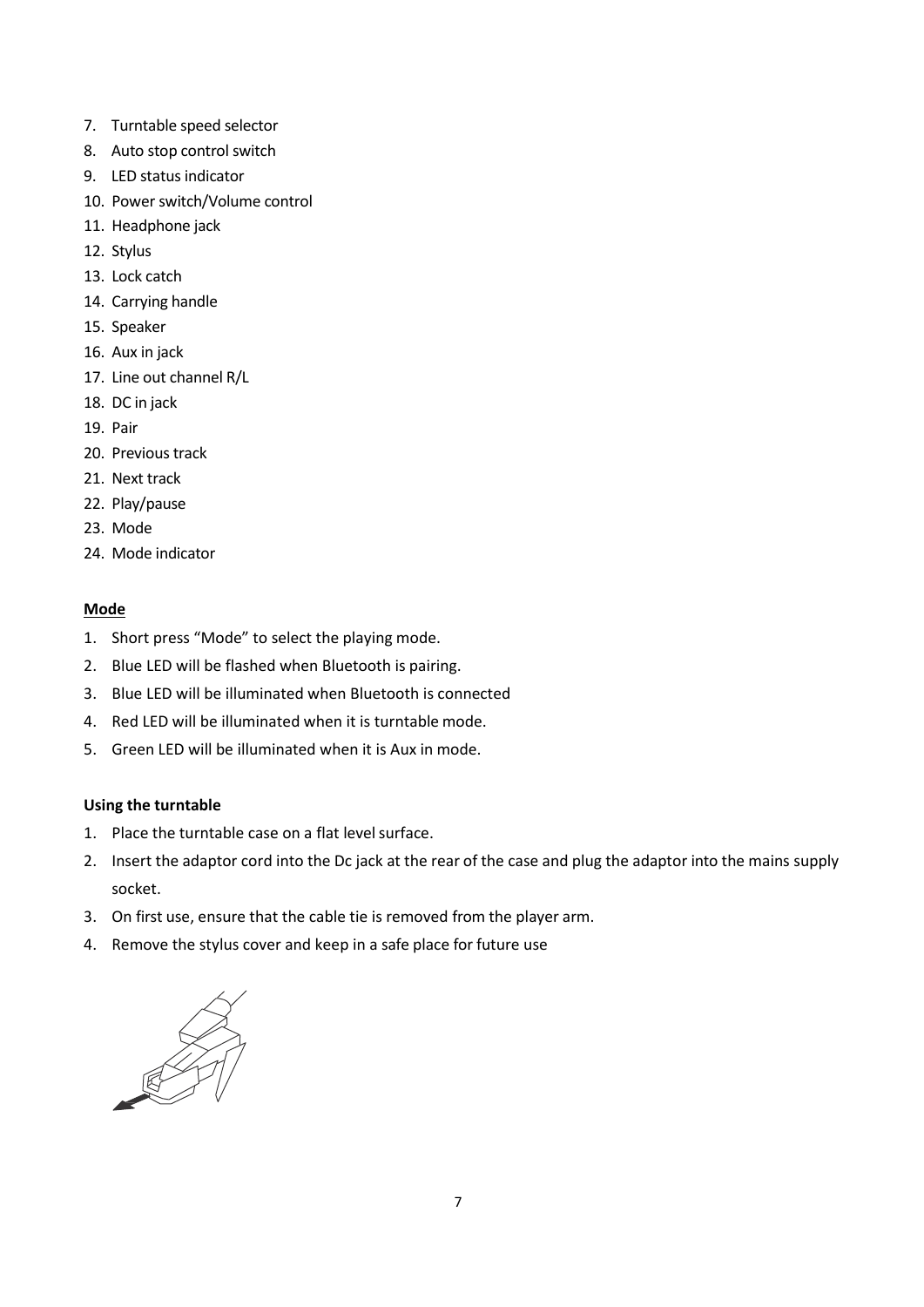- 5. Move the speed selector to the speed (33,45 or 78rpm) corresponding to the record to theplayed
- 6. Turn the Volume knob to turn the turntable on and the mode indicator will illuminate red
- 7. Place a record onto the turntable spindle and unclip the tone arm
- 8. Use the cuing lever to lift the tone arm and move the arm so that the stylus is positioned just inside the edge of the record or aligned with the start of the track to be played.
- 9. Slowly lower the arm and after a short interval the record will start to play
- 10. Adjust the volume to the desired level by rotating the volume control knob
- 11. When the end of the record has been reached the turntable will stop
- 12. Use the lever again to lift the tone arm (the deck willstart to rotate again), move it back to the clip and lower into the cradle. The deck will stop
- 13. Secure the tine arm using the clip and refit the stylus cover after use and always before moving the turntable
- 14. To turn off the turntable at any time, lift the tone arm on the record and turn the volume knob fully anticlockwise.

#### Note

Some records have larger center hole and it may be necessary to fit the center hole adaptor to the turntable shaft before placing the record on the turntable. Always refit the stylus cover and secure the turntable arm using the clip before moving the turntable.

# **Using with auxiliary device**

- 1. Auxiliary analogue audio equipment can be connected and amplified via the turntable.
- 2. Connect the auxiliary equipment using a 3.5mm jack cable (cable not included) into the LINE INjack.
- 3. Press the play button on the auxiliary equipment and use the track controls as usual on the auxiliary device.
- 4. The volume can be adjusted using the volume knob on the turntable or the controls on the connected auxiliary device.
- 5. To turn off the unit at the any time turn the volume knob fully anticlockwise.

# **Using headphones (not included)**

A stereo headphone jack has been provided so that the turntable can be used without disturbing others. Plug in the headphones at the point marked headphone near the volume knob and adjust the listening volume to your chosen level. Excessive sound pressure from earphones and headphones can cause hearing loss. The turntable speakers will not operate when earphones are fitted.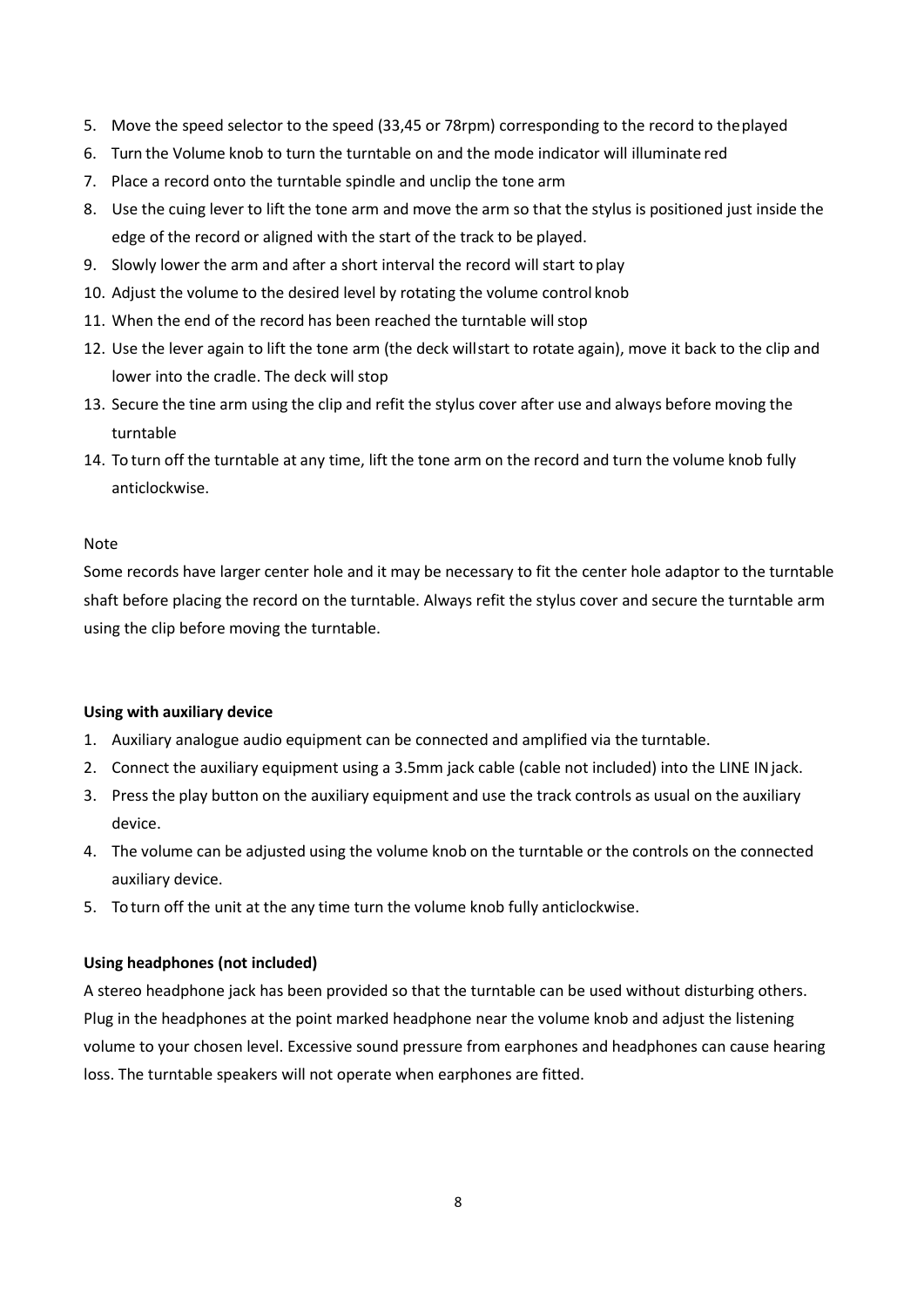# **Connecting the turntable to external speaker**

In connecting the turntable to external speakers (via a suitable amplifier)

Use a twin phono to twin phono lead (not included) to connect the RCA output jacks to the Audio in of the amplifier. Ensure red plugs are inserted into the red sockets and white into white.

#### **Using with Bluetooth device**

Check that your turntable is in Bluetooth mode. If you are not already in Bluetooth mode, short press the Mode button until you are in Bluetooth mode (Blue LED will be illuminated). It will begin to search for Bluetooth devices (Blue LED flashed during pairing).

In Bluetooth Mode:

- 1. Your device will search for Bluetooth.
- 2. On the device (e.g. iPhone/iPad/Android/other phone/Tablet/Computer), turn on Bluetooth connectivity and ensure that it is 'discoverable'.

**Note:** If necessary, refer to the instructions for your device to add or set up Bluetooth.

3. Select to 'Add new device', if necessary.

**Note:** Some products will automatically search for a new device and so the 'Add new device' option is not available.

- 4. When found, your device will be displayed as 'Lenco TT-110'. Select and begin pairing.
- 5. When pairing is complete 'Bluetooth Connected' will be displayed.
- 6. Now that you have paired your device with the turntable, it will connect to it when it is within range, which is about 10 meter or less (33 feet or less), line of sight.
- 7. Your device will remain paired with the turntable unless you decide to disconnect or 'unpair' it.
- 8. You can short press "Pair" to reconnect.

#### Playing Bluetooth

- 1. Press "Back" for previous track of your Bluetooth device.
- 2. Press "Next" for next track of your Bluetooth device.
- 3. Press "Play/pause" for play or pause of your Bluetooth device.

"This product has a bluetooth **reception** function, **you can not transmit any bluetooth sound with it**: this means that you can receive wirelessly a bluetooth sound signal from an external source like a smartphone."

#### **HOW TO REPLACE THE NEEDLE**

To replace the needle, please refer to the instructions below.

Removing the needle from the cartridge

- 1. Place a screwdriver at the tip of the stylus and push downward as shown in direction "A".
- 2. Remove the stylus by pulling the stylus forward and pushing downward.

Installing the Stylus

1. Hold the tip of the stylus and insert the stylus by pressing as shown in direction "B".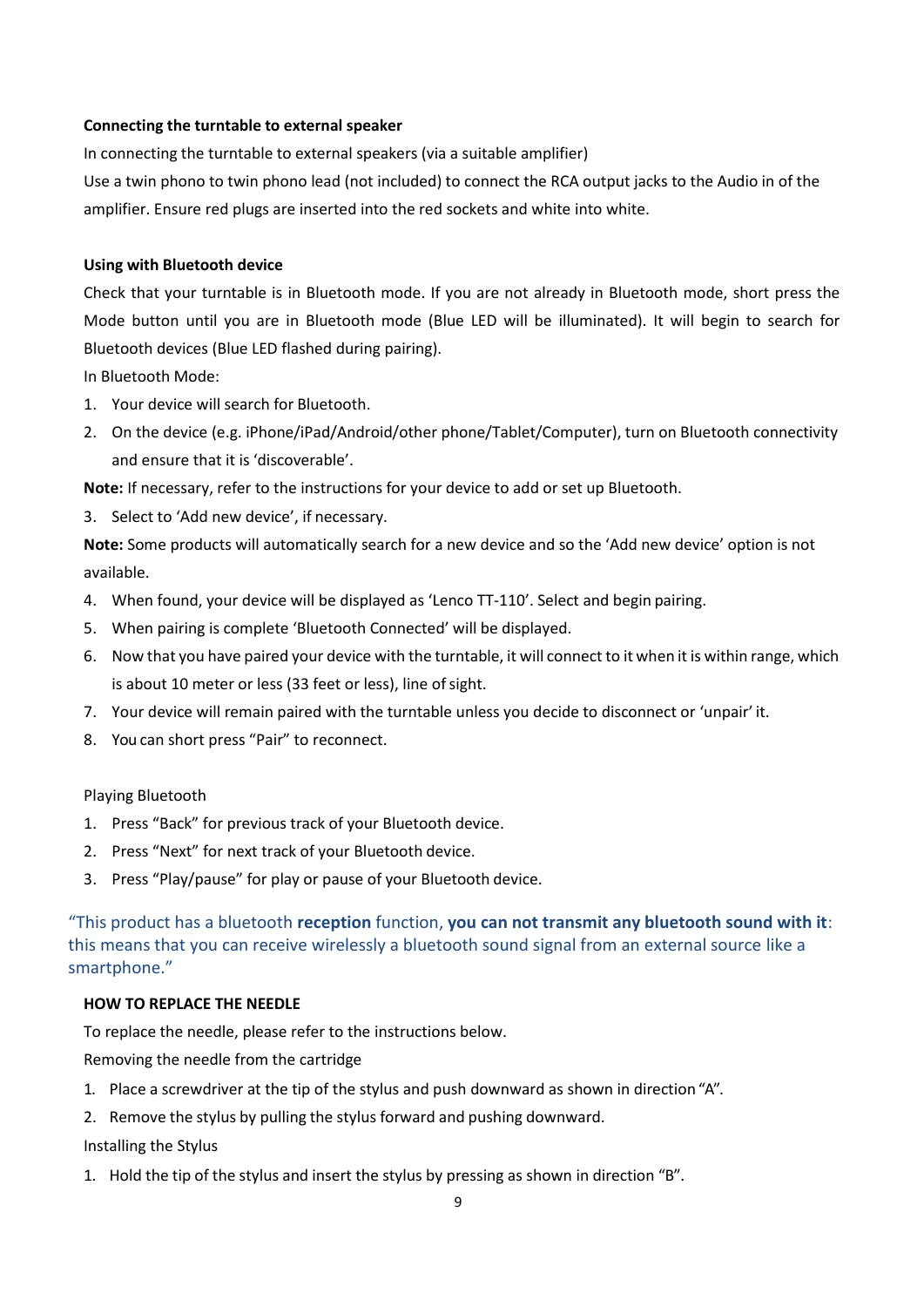2. Push the stylus upward as in direction "C" until the stylus locks into the tip position.



# NOTES

We advise you to clean your records with an anti-static cloth to gain maximum enjoyment from them. We would also point out that for the same reason your stylus should be replaced periodically (approximately every 250 playback hours)

# **TIPS FOR BETTER TURNTABLE PERFORMANCE**

- 1. When opening or closing the turntable cover, handle it gently, gripping it either at the centre or at each side.
- 2. Do not touch the needle tip with your fingers; avoid bumping the needle against the turntable platter or record edge.
- 3. Frequently clean the needle tip-use a soft brush in a "back-to-front" motion only.
- 4. If you must use a needle cleaning fluid, use very sparingly.
- 5. Gently wipe the turntable player housing with a soft cloth. Use only a small amount of mild detergent to clean the turntable player.
- 6. Never apply harsh chemicals or solvents to any part of the turntable system.

| <b>Type</b>            | Belt drive                 |
|------------------------|----------------------------|
| drive motor            | DC motor                   |
| speed                  | 33 1/3 rpm, 45 rpm, 78 rpm |
| wow and flutter        | < 0.35%                    |
| turntable platter      | 200 <sub>mm</sub>          |
|                        |                            |
| cartridge              |                            |
| <b>Type</b>            | ceramic cartridge          |
| <b>Stylus</b>          | $0.7$ mil                  |
| optimum tracking force | 6 gram                     |
| output                 | 300-500mv                  |

# **SPECIFICATIONS**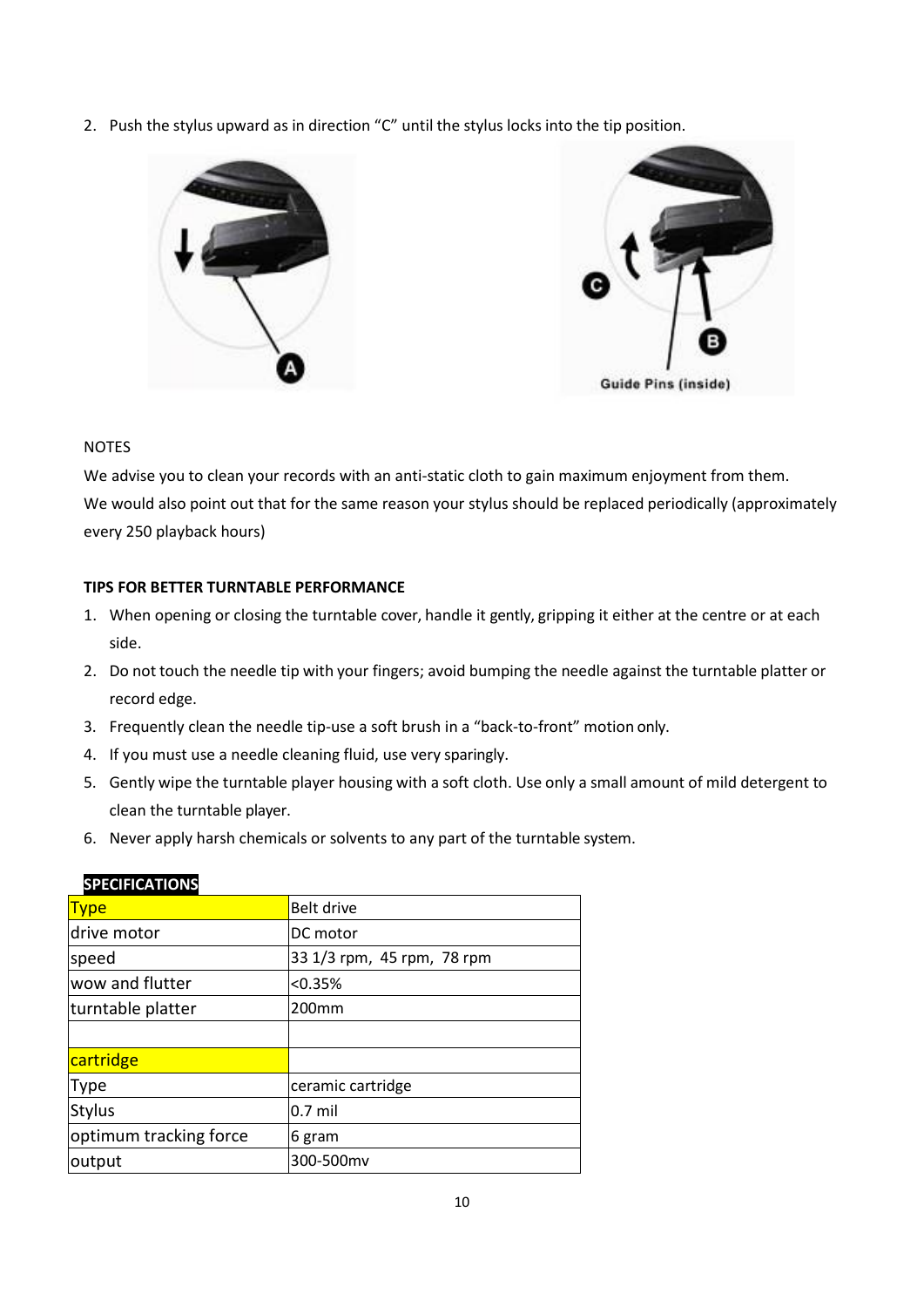| frequency response           | $,+/-20dB$                            |
|------------------------------|---------------------------------------|
| crosstalk                    | 10db                                  |
| signal to noise ration (S/N) | 18db                                  |
|                              |                                       |
| General                      |                                       |
| Adaptor                      | Input AC 100-240V, 50/60Hz, 0.3A max. |
|                              | Output DC5V 1A                        |
| product                      | DC5V <sub>1</sub> A                   |
| audio output (line out)      | 300-500mv                             |
| power consumption            | 5W                                    |

| Power adaptor.                 | Output DC 5V 1A                                                                                 |
|--------------------------------|-------------------------------------------------------------------------------------------------|
|                                | Input AC 100-240V, 50/60Hz, 0.3A max.                                                           |
|                                |                                                                                                 |
| <b>Bluetooth Pairing name:</b> | Lenco TT-110                                                                                    |
|                                |                                                                                                 |
| Headphone socket:              | 3.5 <sub>mm</sub>                                                                               |
| <b>Operating Temperature:</b>  | $0^{\circ}$ C-40 $^{\circ}$ C                                                                   |
| Storage Temperature:           | $-20^{\circ}$ C-70 $^{\circ}$ C                                                                 |
|                                | Due to continuing improvement, the features and the design are subject to change without notice |

Power supply adaptor (For EU only)

Use only the power supply listed in the user instructions

| Information                   | Value and precision                      |
|-------------------------------|------------------------------------------|
| Manufacturers name or trade   | DongGuan Obelieve Electronic Co., Ltd    |
| mark, commercial registration | Huazhaoxin Industrial park B-4/F, Golden |
| and address                   | phoenix industrial zone, Fenggan town,   |
|                               | Dongguan city, Guangdong province, China |
| Model Identifier              | 0BL-0501000E                             |
| Input voltage                 | 100-240V                                 |
| Input AC frequency            | 50/60Hz                                  |
| Output voltage                | 5V                                       |
| Output current                | 1A                                       |
| <b>Output Power</b>           | 5W                                       |
| Average active efficiency     | 73.62                                    |
| No load Power consumption     | $\leq 0.10$                              |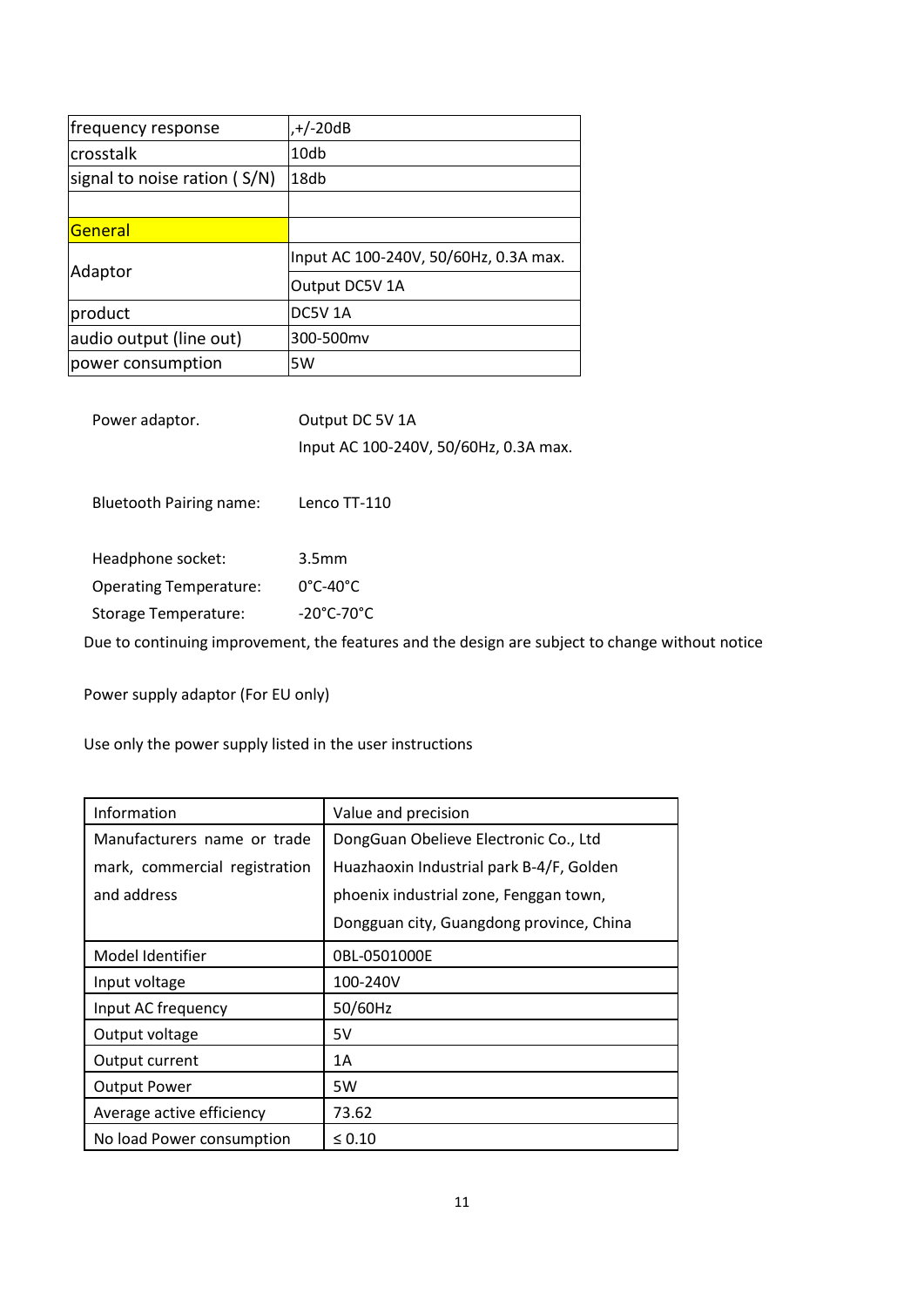## **Guarantee**

Lenco offers service and warranty in accordance to European law, which means that in case of repairs (both during and after the warranty period) you should contact your local dealer.

Important note: It is not possible to send products that need repairs to Lenco directly.

Important note: If this unit is opened or accessed by a non-official service center in any way, the warranty expires.

This device is not suitable for professional use. In case of professional use, all warranty obligations of the manufacturer will be voided.

#### **Disclaimer**

Updates to Firmware and/or hardware components are made regularly. Therefore some of the instruction, specifications and pictures in this documentation may differ slightly from your particular situation. All items described in this guide for illustration purposes only and may not apply to particular situation. No legal right or entitlements may be obtained from the description made in this manual.

#### **Disposal of the Old Device**



This symbol indicates that the relevant electrical product or battery should not be disposed of as general household waste in Europe. To ensure the correct waste treatment of the product and battery, please dispose them in accordance to any applicable local laws of requirement for disposal of electrical equipment or batteries. In so doing, you will help to conserve natural resources and improve standards of environmental protection in treatment and disposal of electrical waste (Waste Electrical and Electronic Equipment Directive).

#### **CE Marking**



Hereby, Commaxx B.V. Wiebachstraat 37, 6466 NG Kerkrade, The Netherlands, declares that this product is in compliance with the essential EU directive requirements. The declaration of conformity may be consulted via [techdoc@commaxxgroup.com](mailto:techdoc@commaxxgroup.com)



**WARNING:** To prevent possible hearing damage, do not listen at high volume levels for long periods.

# **Service**

For more information and helpdesk support, please visit [www.lenco.com](http://www.lenco.com/) Commaxx B.V. Wiebachstraat 37, 6466 NG Kerkrade, The Netherlands.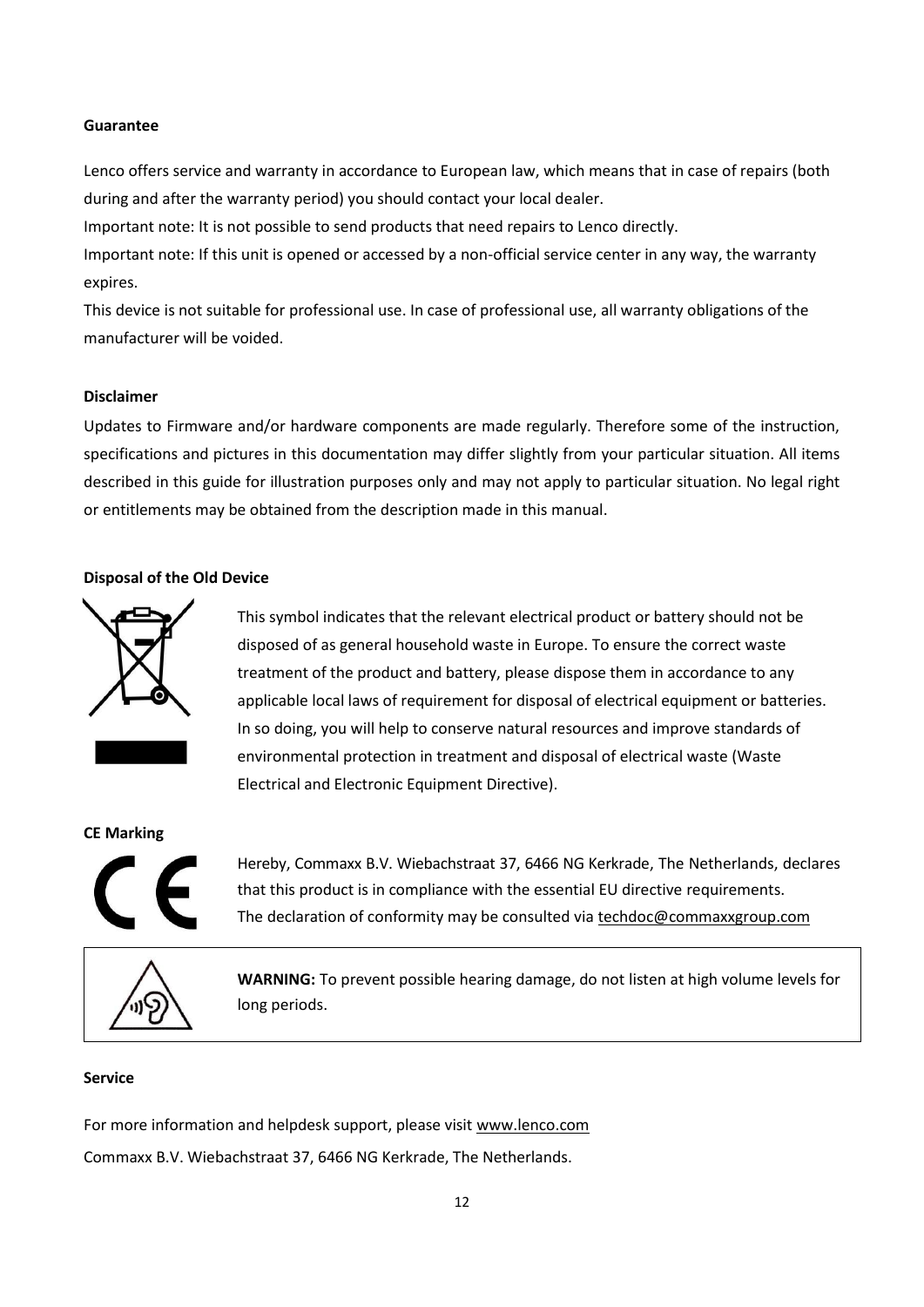# <span id="page-12-0"></span>**Nederlands**

# **LET OP:**

Gebruik van bedieningen of afstellingen of uitvoer van procedures anders dan gespecificeerd in deze documentatie kan leiden tot blootstelling aan schadelijke straling.

# **VOORZORGSMAATREGELEN VOOR GEBRUIK**

# **ONTHOUD DE VOLGENDE INSTRUCTIES:**

- 1. Bedek of blokkeer de ventilatieopeningen niet. Wanneer u het apparaat op een schap plaatst, dient u 5 cm (2") vrije ruimte rondom het gehele apparaat te behouden.
- 2. Installeer het product volgens de meegeleverde gebruikershandleiding.
- 3. Houd het apparaat uit de buurt van hittebronnen, zoals radiatoren, verwarmingen, kachels, kaarsen en andere hittegenererende producten of open vuur. Het apparaat kan alleen worden gebruikt in een gematigd klimaat. Extreem koude of warme omgevingen dienen te worden vermeden. Bedrijfstemperatuur tussen 0 °C en 35 °C.
- 4. Gebruik dit apparaat niet in de buurt van krachtige magnetische velden.
- 5. Elektrostatische ontlading kan normaal gebruik van dit apparaat verstoren. U hoeft het apparaat in dit geval slechts te resetten en opnieuw op te starten volgens de gebruikershandleiding. Wees voorzichtig tijdens bestandsoverdracht en gebruik het product in een omgeving zonder statische interferentie.
- 6. Waarschuwing! Steek nooit een voorwerp via de ventilatie- of andere openingen in het product. Er is hoogspanning in het product aanwezig en als u er een object insteekt, kan dat een elektrische schok veroorzaken en/of kortsluiting in de interne onderdelen. Mors om dezelfde reden geen water of vloeistof op het product.
- 7. Gebruik het toestel niet in vochtige ruimtes, zoals badkamers, stomende keukens of in de buurt van zwembaden.
- 8. Het apparaat mag niet worden blootgesteld aan druppels en spetters en zorg ervoor dat er geen met vloeistof gevulde voorwerpen, zoals vazen, op of in de buurt van het apparaat worden geplaatst.
- 9. Gebruik dit apparaat niet wanneer condensatie kan optreden. Wanneer het apparaat in een warme en vochtige kamer wordt gebruikt, dan kunnen er waterdruppels of condensatie binnenin het apparaat worden gevormd waardoor het apparaat mogelijk niet meer goed functioneert; houd het apparaat 1 of 2 uur op UIT staan voordat u de voeding weer inschakelt: het apparaat dient droog te zijn voordat deze stroom ontvangt.
- 10. Alhoewel dit apparaat met grote zorg gefabriceerd en verschillende keren geïnspecteerd is voordat het de fabriek verlaat, is het nog steeds mogelijk dat er problemen optreden, zoals met alle elektrische apparaten. Als u rook, een overmatige hitteontwikkeling of enig ander onverwacht verschijnsel opmerkt, moet u onmiddellijk de stekker van het netsnoer uit het stopcontact halen.
- 11. Dit apparaat moet werken op een voedingsbron, zoals aangegeven op het specificatieplaatje. Als u twijfelt over het type voeding dat gebruikt wordt in uw huis, raadpleeg dan uw dealer of plaatselijk energiebedrijf.
- 12. Buiten bereik van dieren houden. Sommige dieren bijten graag aan netsnoeren.
- 13. Gebruik een zacht, droog doekje om het apparaat te reinigen. Gebruik geen oplosmiddelen of op benzine gebaseerde vloeistoffen. U kunt een vochtig doekje met verdund schoonmaakmiddel gebruiken om hardnekkige vlekken te verwijderen.
- 14. De leverancier is niet verantwoordelijk voor schade of verloren gegevens veroorzaakt door storing, misbruik, modificatie van het apparaat of batterijvervanging.
- 15. Onderbreek nooit de verbinding wanneer het apparaat formatteert of bestanden overdraagt. De gegevens kunnen anders corrupt of verloren raken.
- 16. Indien het apparaat een USB-afspeelfunctie heeft, moet de USB-geheugenstick rechtstreeks op het apparaat worden aangesloten. Gebruik geen USB-verlengkabel, omdat die kan leiden tot storingen met foutieve gegevens als gevolg.
- 17. Het nominale specificatielabel is te vinden op het paneel aan de onder- of achterkant van hetapparaat.
- 18. Dit apparaat is niet bestemd voor gebruik door mensen (inclusief kinderen) met fysieke, zintuiglijke of geestelijke gebreken of gebrek aan kennis en ervaring, tenzij zij onder toezicht staan of instructies hebben over het juiste gebruik van het apparaat hebben gekregen van de persoon die verantwoordelijk is voor hun veiligheid.
- 19. Dit product is alleen voor niet-professioneel gebruik bedoeld en niet voor commercieel of industrieel gebruik.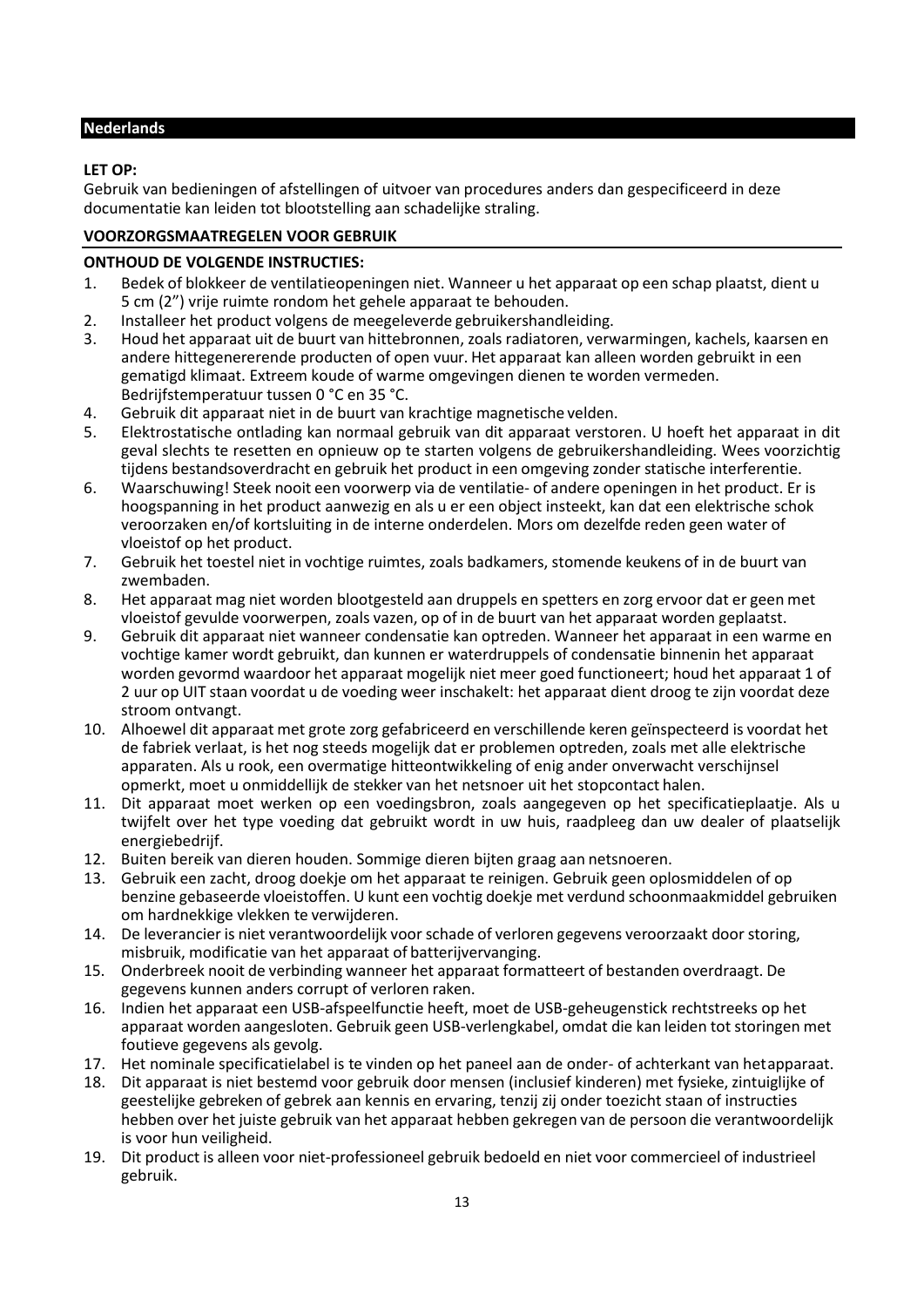- 20. Verzeker u ervan dat het apparaat in een stabiele positie staat opgesteld. Beschadigingen veroorzaakt door het gebruik van dit apparaat in een onstabiele positie, trillingen of schokken of door het niet opvolgen van andere waarschuwingen of voorzorgsmaatregelen beschreven in deze gebruikshandleiding worden niet gedekt door de garantie.
- 21. Verwijder nooit de behuizing van dit apparaat.
- 22. Plaats dit apparaat nooit op andere elektrische apparatuur.
- 23. Geef kinderen geen gelegenheid in aanraking met plastic zakken te komen.
- 24. Gebruik uitsluitend uitbreidingen/accessoires gespecificeerd door de fabrikant.
- 25. Laat alle reparaties over aan gekwalificeerd onderhoudspersoneel. Onderhoud is nodig wanneer het toestel op enige wijze beschadigd is, zoals het netsnoer of de stekker, wanneer er vloeistof in het toestel is gemorst of voorwerpen in zijn terechtgekomen, wanneer het toestel aan regen of vocht is blootgesteld, niet normaal werkt of is gevallen.
- 26. Langdurige blootstelling aan harde geluiden van persoonlijke muziekspelers kan leiden tot tijdelijk of permanent gehoorverlies.
- 27. Als het product wordt geleverd met voedingskabel of AC-stroomadapter:
	- ⚫ Als er problemen optreden, koppel de wisselstroomvoedingskaart dan los en laat reparaties over aan bevoegd personeel.
	- ⚫ Nooit op de stroomadapter stappen of deze indrukken. Wees voornamelijk voorzichtig in debuurt van de stekkers en het punt waar de kabel uit het apparaat komt. Plaats geen zware voorwerpen op de stroomadapter, om beschadiging ervan te voorkomen. Houd het gehele apparaat buiten bereik van kinderen! Wanneer kinderen met de voedingskabel spelen, kunnen zij ernstig letsel oplopen.
	- ⚫ Haal de stekker uit het stopcontact tijdens onweer of wanneer u deze langere tijd niet gebruikt.
	- ⚫ Het stopcontact moet in de buurt van de apparatuur zijn geïnstalleerd en eenvoudig te bereiken zijn.
	- ⚫ Overbelast stopcontacten of verlengsnoeren niet. Overbelasting kan brand of een elektrische schok veroorzaken.
	- ⚫ Apparaten met een Klasse 1 structuur dienen te worden aangesloten op een stopcontact met een beschermende aardverbinding.
	- ⚫ Apparaten met een Klasse 2 structuur vereisen geen aardverbinding.
	- ⚫ Houd altijd de stekker vast wanneer u deze uit het stopcontact trekt. Trek nooit aan de voedingskabel. Dit kan tot een kortsluiting leiden.
	- ⚫ Gebruik nooit een beschadigde voedingskabel of stekker of een los stopcontact.Dit vormt namelijk een risico op brand of elektrische schokken.
- 28. Indien het product knoopcelbatterijen bevat of wordt geleverd met een afstandsbediening die knoopcelbatterijen bevat:

Waarschuwing:<br>
• "Batterii n

- Patterij niet inslikken, chemisch brandgevaar" of gelijkwaardige werking.<br>● One afstandsbediening meegeleverd met) Dit product bevat een munt/kno
- ⚫ (De afstandsbediening meegeleverd met) Dit product bevat een munt/knoopcelbatterij. Als de batterij wordt ingeslikt, kan deze in slechts 2 uur ernstige interne brandwonden veroorzaken en tot de dood leiden.
- ⚫ Houd nieuwe en gebruikte batterijen buiten bereik van kinderen.
- ⚫ Als de batterijhouder niet goed kan worden gesloten, dient u het product niet meer te gebruiken en buiten bereik van kinderen te houden.
- Als u denkt dat batterijen zijn ingeslikt of binnenin een willekeurig lichaamsdeel terecht zijn gekomen, dient u onmiddellijk medische hulp te zoeken.
- 29. Waarschuwing m.b.t. het gebruik van batterijen:
	- ⚫ Als de batterij onjuist wordt geplaatst, bestaat er explosiegevaar. Vervang de batterij alleen door een zelfde of vergelijkbare soort batterij.
	- ⚫ Stel de batterij niet bloot aan extreem hoge of lage temperaturen of een lage luchtdruk op grote hoogte tijdens gebruik, opslag of transport.
	- ⚫ Vervanging van een batterij door een incorrect type kan leiden tot een ontploffing of de lekkage van ontvlambare vloeistoffen of gas.
	- ⚫ Verwijdering van een batterij in vuur of een hete oven of het mechanisch verpletteren of snijden van een batterij kan leiden tot een ontploffing.
	- ⚫ Laat een batterij nooit achter in omgevingen met extreem hoge temperaturen, anders kan dit leiden tot een ontploffing of de lekkage van ontvlambare vloeistoffen of gas.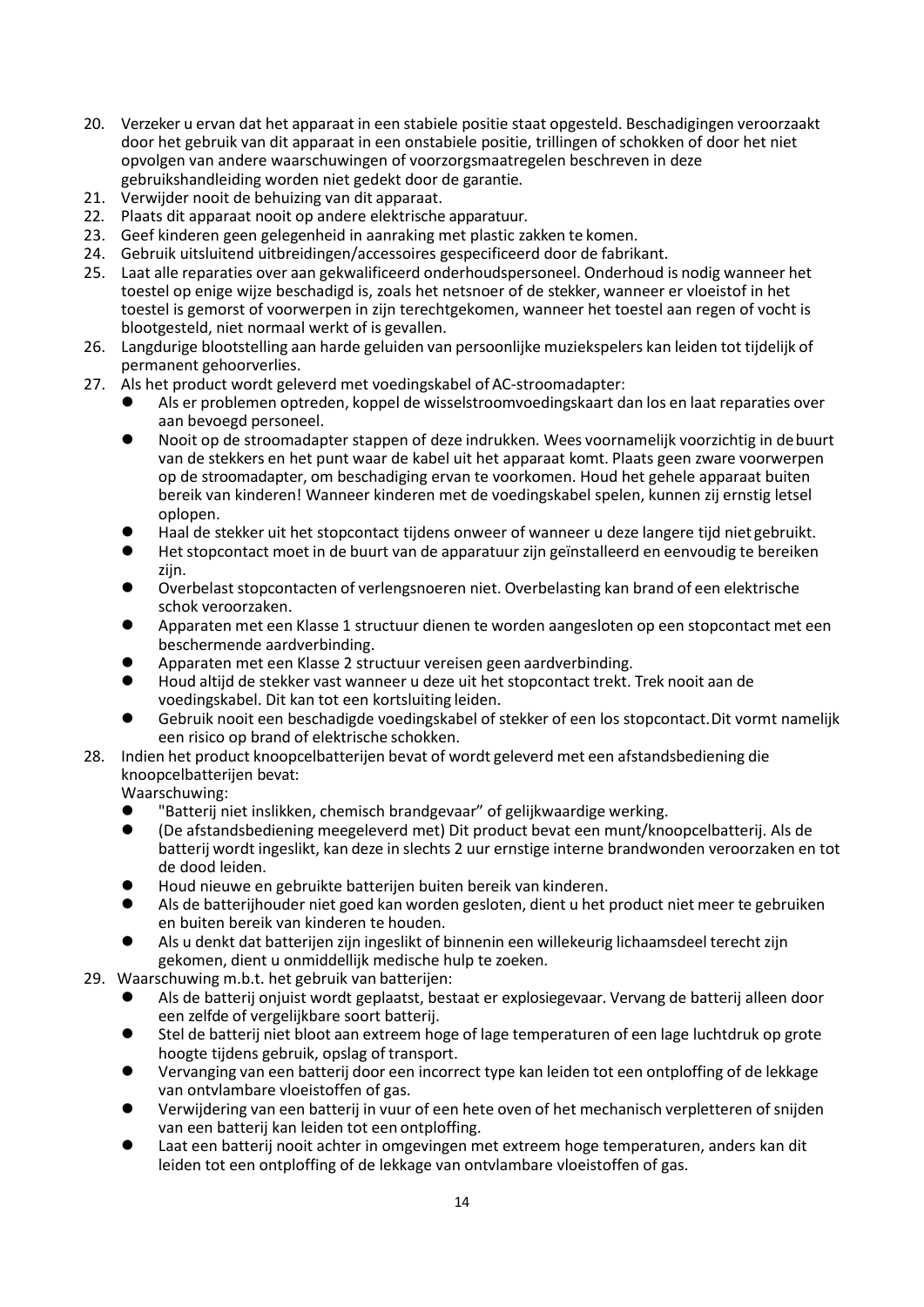- Stel een batterij nooit bloot aan een extreem lage luchtdruk, anders kan dit leiden tot een ontploffing of de lekkage van ontvlambare vloeistoffen of gas.
- ⚫ Aandacht voor het milieu is nodig bij het verwijderen van de batterijen.

# **INSTALLATIE**

- Pak alle onderdelen uit en verwijder de beschermende materialen.
- Sluit het apparaat niet aan op het stopcontact, voordat u de netspanning hebt gecontroleerd en voordat alle andere aansluitingen zijn gemaakt.

# **Inbegrepen toebehoren:**

Handleiding



Voedingsadapter

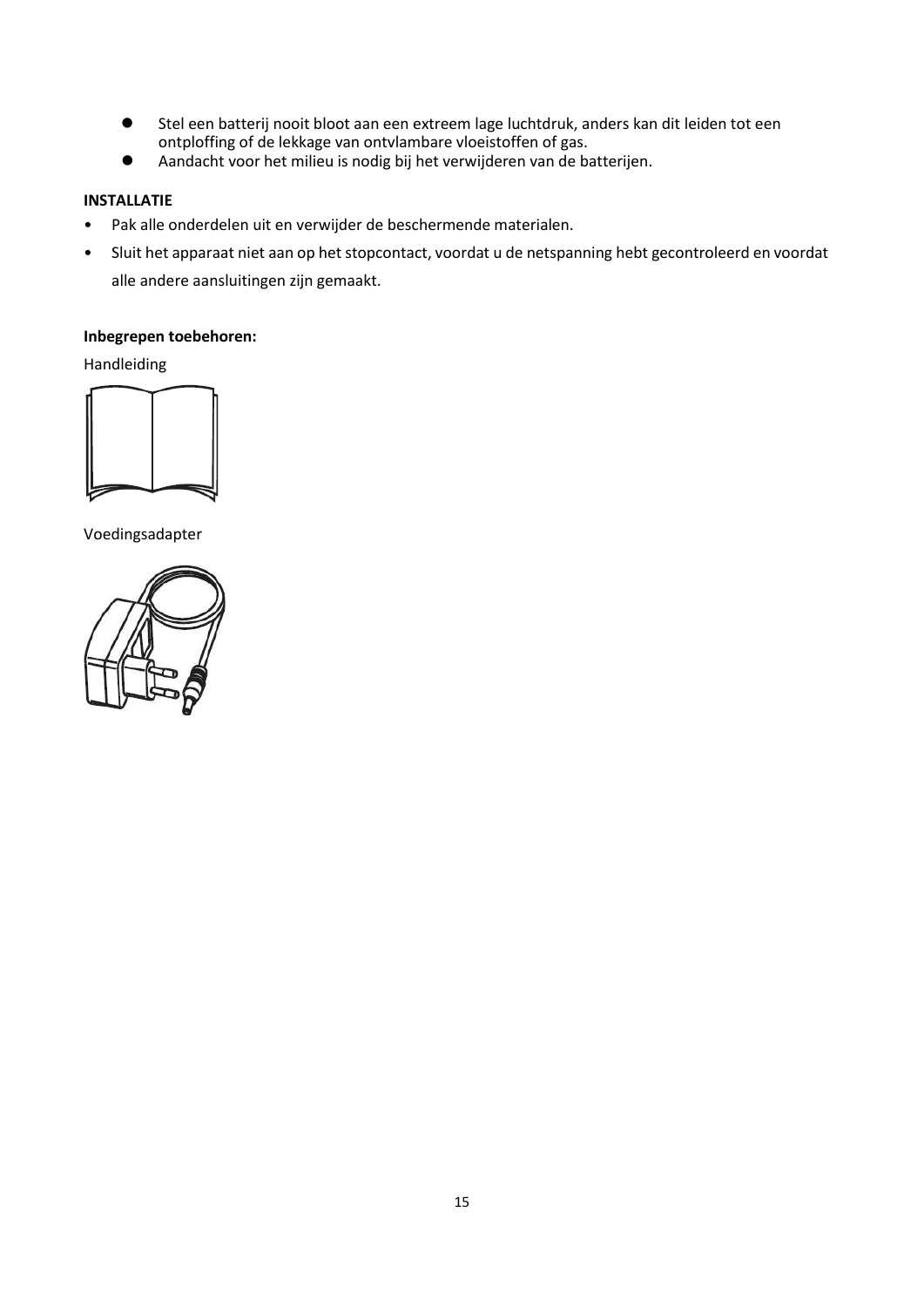





- 1. Dek platenspeler
- 2. Platenspeleras
- 3. Middengatadapter
- 4. Toonarm
- 5. Hendel
- 6. Toonarmclip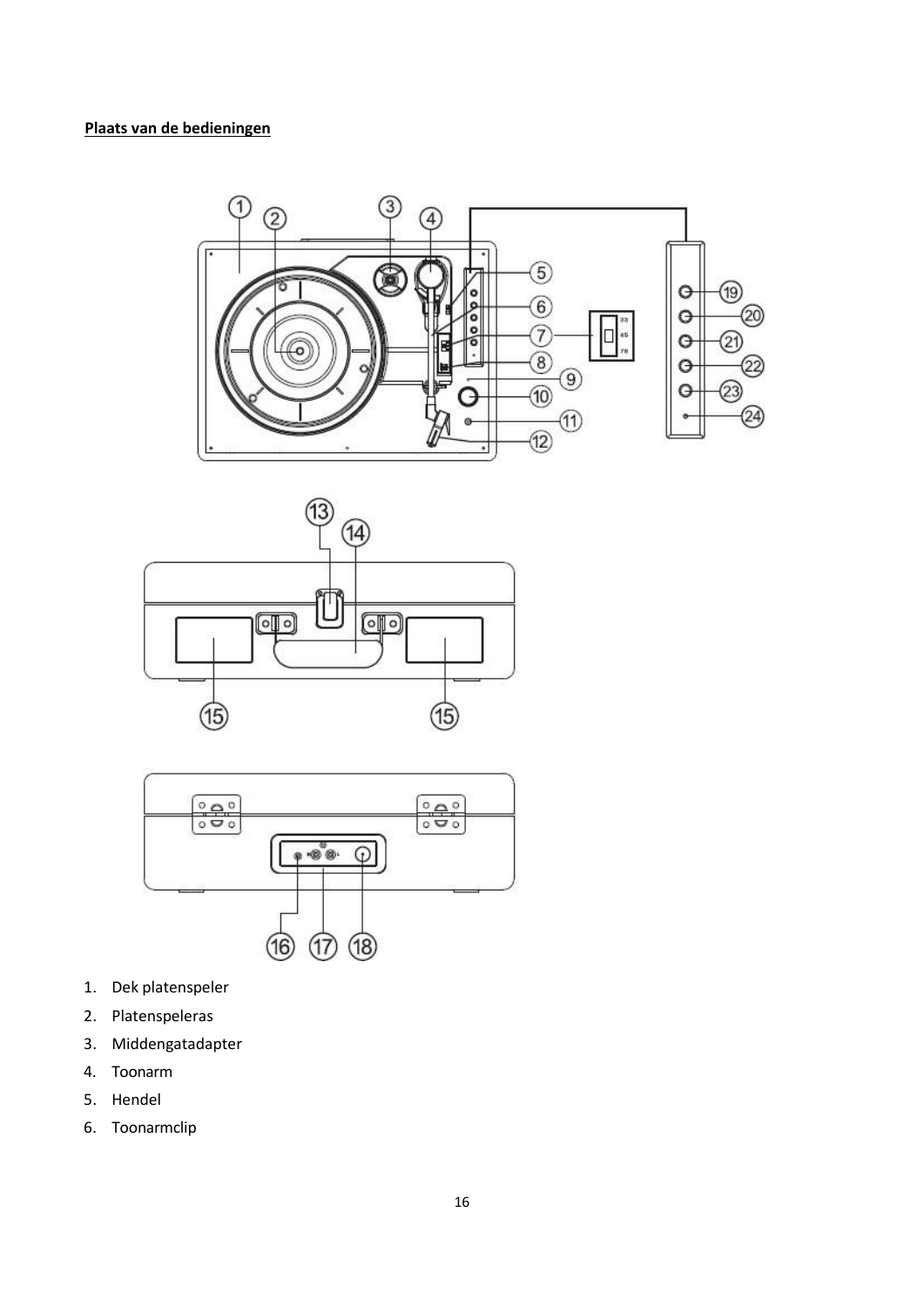- 7. Toerenregelaar platenspeler
- 8. Bedieningsschakelaar automatische stop
- 9. Ledstatusindicator
- 10. Aan/uit-knop/volumeknop
- 11. Koptelefoonaansluiting
- 12. Stylus
- 13. Slot
- 14. Handgreep om te dragen
- 15. Luidspreker
- 16. Aux in-aansluiting
- 17. Line-uitgang kanaal R/L
- 18. DC in-aansluiting
- 19. Koppelen
- 20. Vorige nummer
- 21. Volgende nummer
- 22. Afspelen/pauzeren
- 23. Modus
- 24. Modusindicator

# **Modus**

- 1. Druk kort op "Mode (Modus)" om de afspeelmodus te selecteren.
- 2. De blauwe led knippert als de bluetooth wordt gekoppeld.
- 3. De blauwe led licht op wanneer de bluetooth is verbonden.
- 4. De rode led licht op wanneer het in de platenspelermodus staat.
- 5. De groene led licht op als het in Aux in-modus staat.

# **De platenspeler gebruiken**

- 1. Plaats de platenspeler op een vlak en waterpas oppervlak.
- 2. Steek de voedingskabel in de DC-ingang aan de achterkant van de behuizing en steek de stekker in een stopcontact.
- 3. Zorg ervoor dat bij eerste gebruik de , zorg ervoor dat de kabelbinder wordt verwijderd van de toonarm.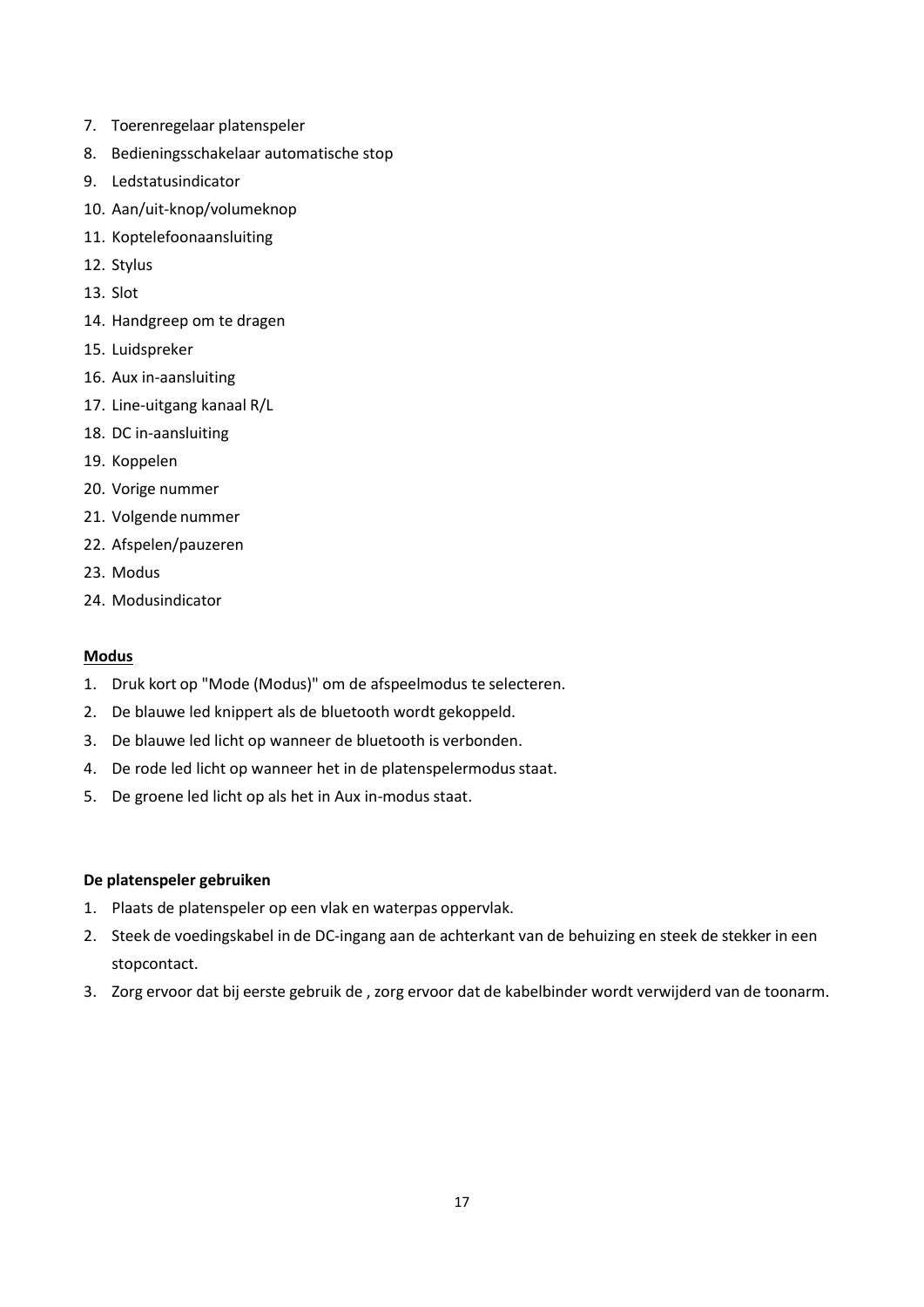4. Verwijder de styluskap en bewaar deze op een veilige plaats voor toekomstig gebruik



- 5. Stel de toerenregelaar in op het juiste aantal toeren (33,45 of 78 rpm) die overeenkomt met de af te spelen plaat.
- 6. Draai aan de volumeknop om de platenspeler in te schakelen. De modusindicator zal rood oplichten.
- 7. Plaats een plaat op de platenspeler en maak de toonarm los
- 8. Gebruik de hendel om de toonarm op te tillen en verplaats de toonarm, zodat de stylus net binnen de rand van de plaat is gepositioneerd of uitgelijnd is met het begin van het af te spelen nummer.
- 9. Laat de toonarm langzaam zaken. Na een korte pauze begint de plaat af te spelen
- 10. Stel het volume in op het gewenste niveau door aan de volumeknop te draaien
- 11. De platenspeler stopt wanneer het einde van de plaat is bereikt.
- 12. Gebruik de hendel opnieuw om de toonarm op te tillen (het dek begint weer te draaien), beweeg de toonarm terug naar de clip en laat de toonarm zakken in de houder. Het dek stopt.
- 13. Beveilig de toonarm met behulp van de clip en plaats de styluskap terug na gebruik en altijd bij het verplaatsen van de platenspeler.
- 14. Til de toonarm op van de plaat en draai de volumeknop linksom om de platenspeler uit te schakelen.

#### Opmerking

Sommige platen hebben een groter middengat en het kan nodig zijn om de middengatadapter op de platenspeleras te plaatsen voordat u de plaats op de platenspeler plaats. Plaats altijd de styluskap altijd terug en beveilig de toonarm met behulp van de clip voordat u de platenspeler verplaatst.

#### **Gebruik met hulpapparaat**

- 1. Analoge hulpapparatuur kan op de platenspeler worden aangesloten en versterkt
- 2. Sluit de hulpapparatuur met behulp van een 3,5 mm aansluitkabel (kabel niet Inbegrepen) aan op de LINE IN-aansluiting.
- 3. Druk op de afspeelknop van de hulpapparaat en selecteer een nummer zoals gebruikelijk op het hulpapparaat.
- 4. Het volume kan worden ingesteld met behulp van de volumeknop op de platenspeler of de bedieningen van het aangesloten hulpapparaat.
- 5. Draai de volumeknop helemaal naar links om de platenspeler uit te schakelen.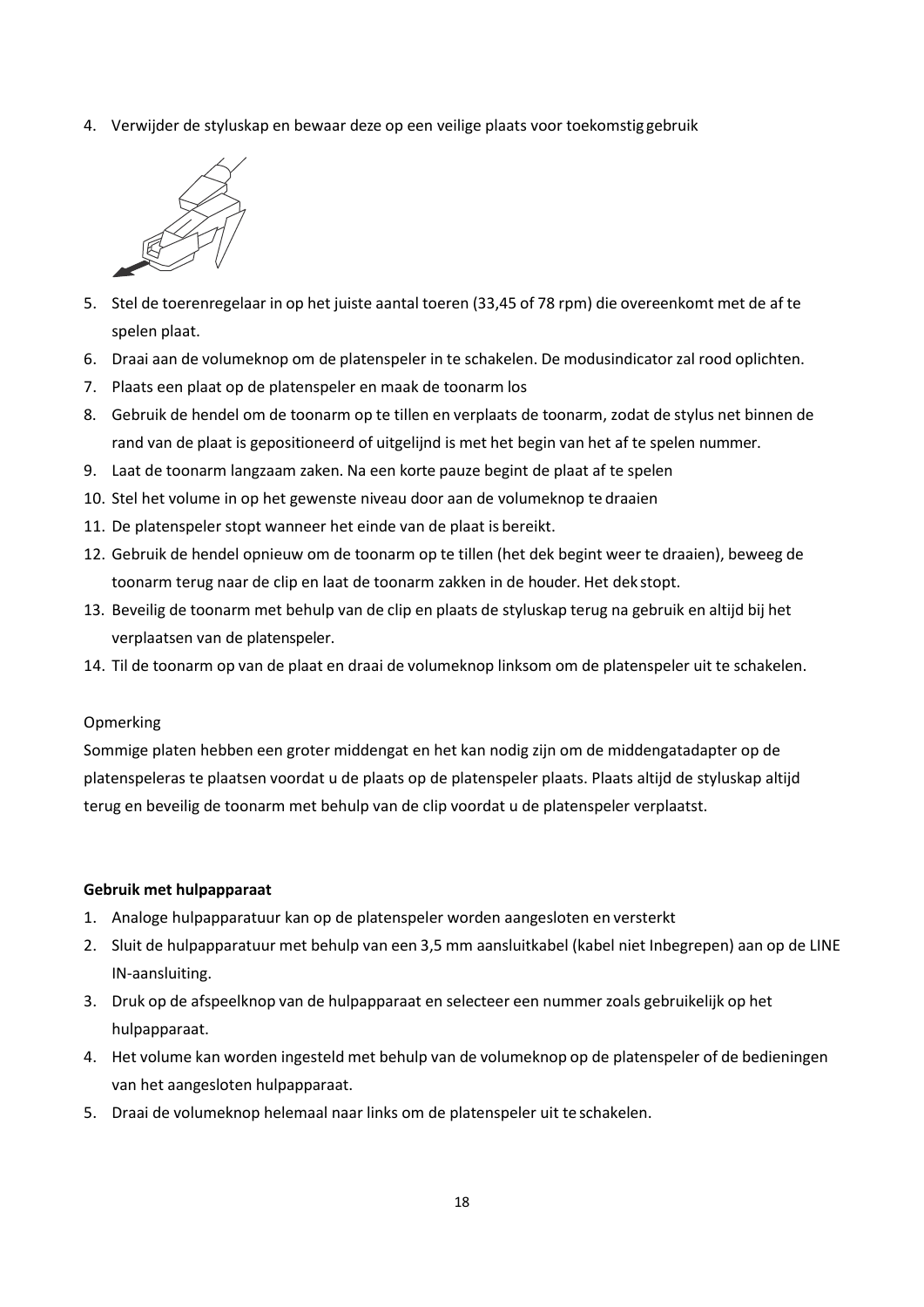#### **Gebruik van koptelefoon (niet inbegrepen)**

Een stereo koptelefoonaansluiting is voorzien, zodat de platenspeler kan worden gebruikt zonder anderen te storen. Plug de koptelefoon nabij de gemarkeerde koptelefoon nabij de volumeknop en stel het luistervolume in op uw gekozen niveau. Overmatige geluidsdruk van oortelefoons en koptelefoons kan gehoorverlies veroorzaken. De luidsprekers van de platenspeler werken niet als een koptelefoon is aangesloten.

#### **De platenspeler aansluiten op een externe luidspreker**

Voor het aansluiten van de platenspeler op externe luidsprekers (via een geschikte versterker), gebruik een dubbele tulpverloopkabel (niet inbegrepen) om de RCA-uitgangsaansluiting aan te sluiten op de Audio in van de versterker. Zorg ervoor dat rode stekkers in de rode aansluitingen worden gestoken en de witte stekkers in de witte aansluitingen.

#### **Gebruik met bluetoothapparaat**

Controleer of uw platenspeler in bluetoothmodus staat. Als u nog niet in bluetoothmodus bent, druk dan kort op de knop Mode (Modus) totdat u in bluetoothmodus bent (de blauwe led zal oplichten). Het zal beginnen te zoeken naar bluetoothapparaten (de blauwe led knippert tijdens het koppelen).

In bluetoothmodus:

- 1. De platenspeler zoekt naar bluetooth.
- 2. Schakel op het apparaat (bijvoorbeeld iPhone/iPad/Android/andere telefoon/tablet/computer) bluetoothconnectiviteit in zorg ervoor dat het zichtbaar is.

**Opmerking:** Raadpleeg indien nodig de instructies voor uw apparaat om bluetooth toe te voegen of in te stellen.

3. Selecteer indien nodig "Add new device (Nieuw apparaat toevoegen)".

**Opmerking:** Sommige producten zullen automatisch naar een nieuw apparaat zoeken en is daarom de optie 'Add new device (Nieuw apparaat toevoegen)' niet beschikbaar.

- 4. Wanneer gevonden wordt uw apparaat als "Lenco TT-110" weergegeven. Selecteer en beginmet koppelen.
- 5. Wanneer het koppelen is voltooid, wordt 'Bluetooth Connected (Bluetooth verbonden)' weergegeven.
- 6. Nu u uw apparaat heeft gekoppeld met de platenspeler, zal het verbinden met de platenspeler wanneer het binnen bereik is, dat is ongeveer 10 meter of minder.
- 7. Uw apparaat blijft gekoppeld met de platenspeler tenzij u besluit de verbinding los te koppelen of te ontkoppelen.
- 8. U kunt kort op "Pair (Koppelen)" drukken om opnieuw verbinding temaken.

#### Bluetooth afspelen

- 1. Druk op "Back (Terug)" Voor het vorige nummer van uw bluetoothapparaat.
- 2. Druk op "Next (Volgende)" voor het volgende nummer van uw bluetoothapparaat.
- 3. Druk op "Play/pause (Afspelen/pauzeren)" om uw bluetoothapparaat af te spelen of tepauzeren.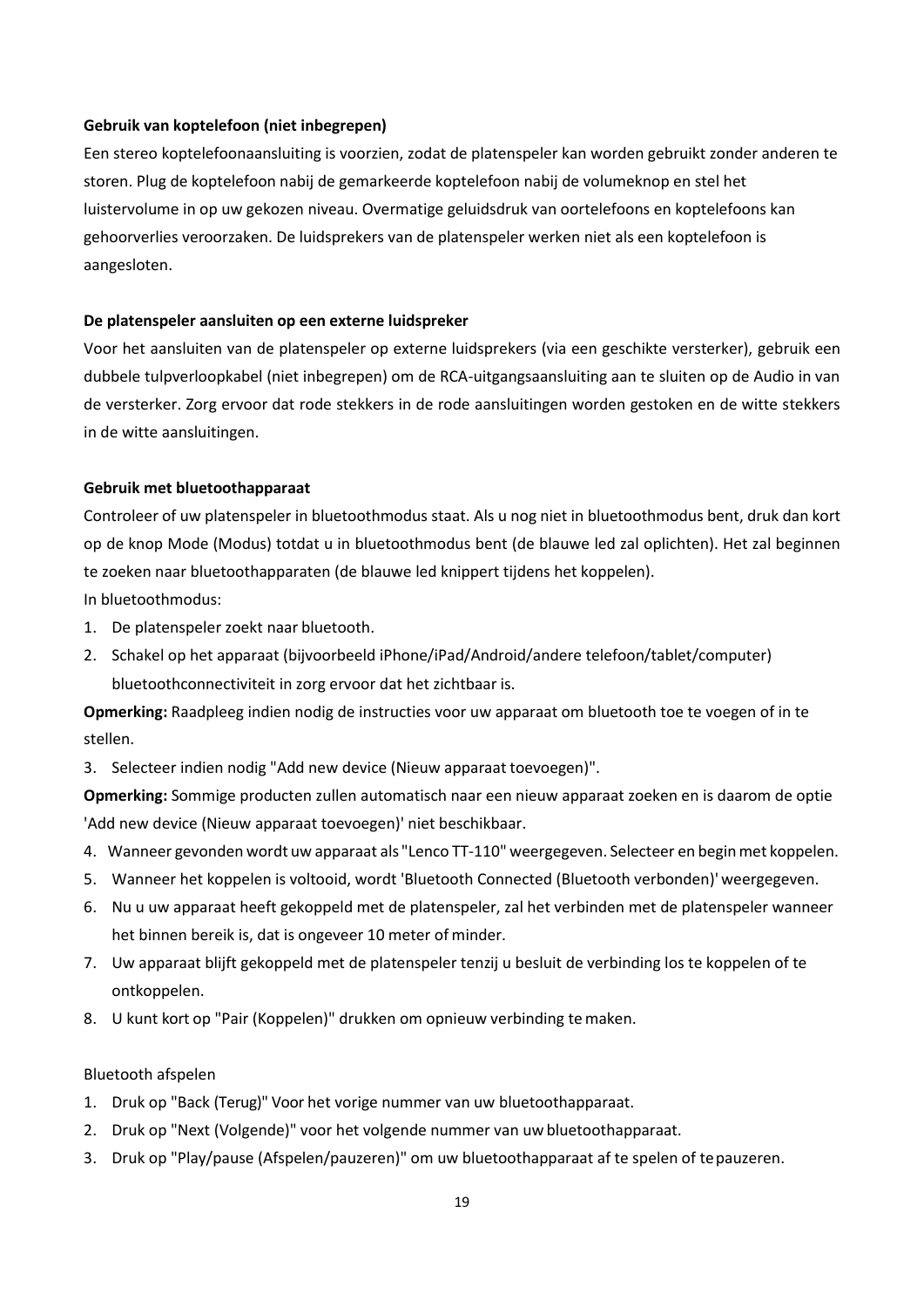"Dit product is voorzien van een Bluetooth-**ontvangstfunctie, u kunt er geen Bluetooth-audio mee sturen**: dit betekent dat u van een externe bron zoals een smartphone draadloos een Bluetoothaudiosignaal kunt ontvangen."

# **HET VERVANGEN VAN DE NAALD**

Om de naald te vervangen, verwijzen wij u naar de onderstaande instructies. Het verwijderen van de naald uit het element

- 1. Plaats een schroevendraaier tegen de punt van de stylus en duw naar onderen zoals weergegeven in aanwijzing "A".
- 2. Verwijder de stylus door de stylus naar voren te trekken en naar onderen te duwen.

De stylus installeren

- 1. Houd de punt van de stylus vast en steek de stylus in door te drukken zoals weergegeven in aanwijzing "B".
- 2. Duw de stylus naar boven zoals in aanwijzing "C" totdat de stylus in de puntstandstaat.





| l EN                       | NL N                   |
|----------------------------|------------------------|
| <b>Guide Pins (inside)</b> | Geleidepennen (binnen) |

# **OPMERKINGEN**

Wij adviseren u uw platen schoon te maken met een anti-statische doek om maximaal van ze te genieten. Om dezelfde reden dient uw stylus periodiek te worden vervangen (circa elke 250 afspeeluren).

# **TIPS VOOR EEN GOED GEBRUIK VAN UW PLATENSPELER**

- 1. Ga voorzichtig te werk bij het openen of sluiten van de stofkap door deze in het midden of aan beide zijden tegelijk vast te pakken.
- 2. Raak de naaldpunt niet met uw vingers aan. Vermijd het stoten van de naald tegen de draaitafel of tegen de rand van de plaat.
- 3. Reinig de naald regelmatig. Gebruik daarvoor een zachte borstel en beweeg alleen van achteren naar voren.
- 4. Als u een reinigingsvloeistof voor de naald moet gebruiken, gebruik deze dan zeerspaarzaam.
- 5. Veeg de behuizing van de platenspeler voorzichtig af met een zachte doek. Gebruik slechts een klein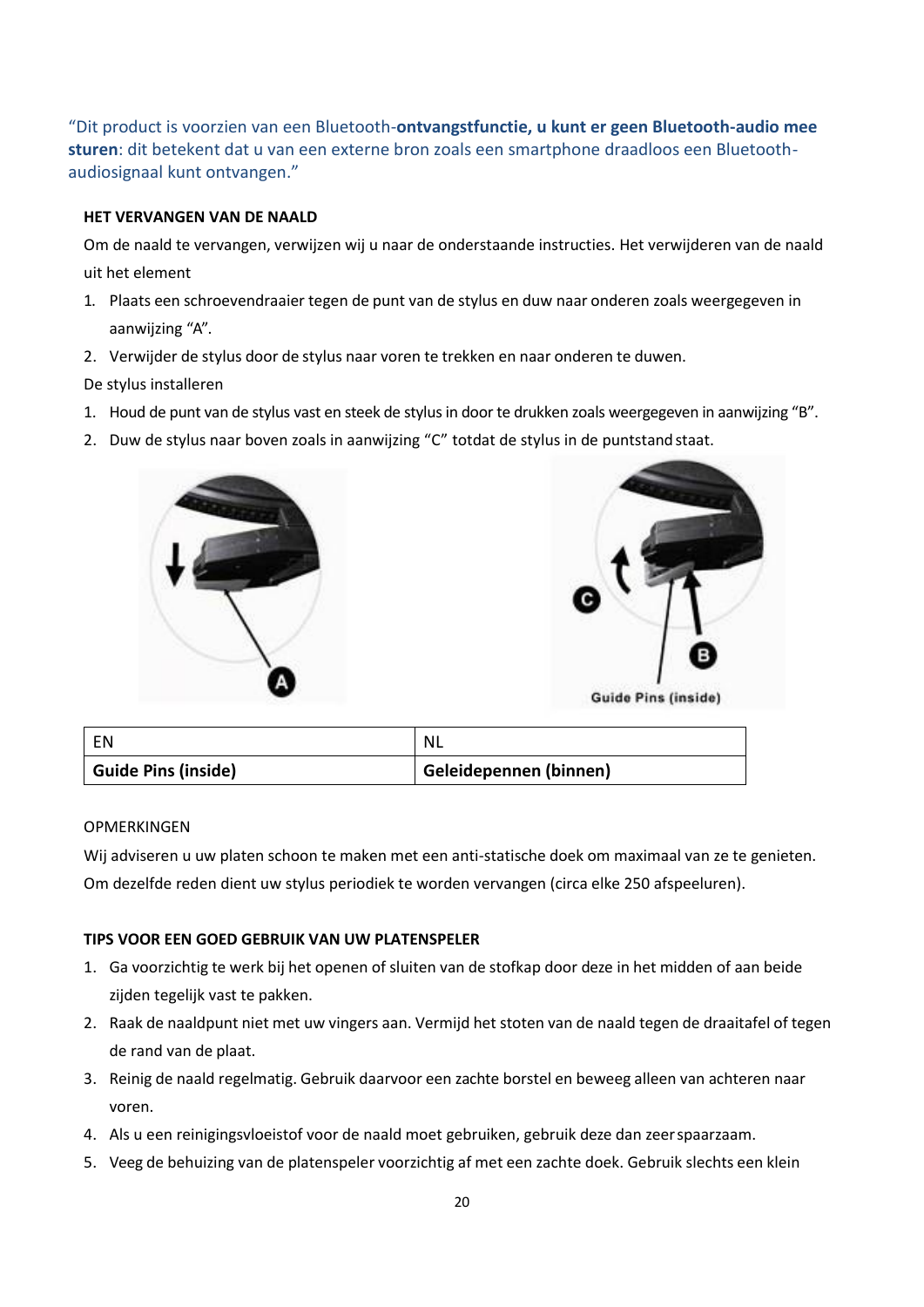beetje mild reinigingsmiddel om de platenspeler af te nemen.

6. Gebruik nooit agressieve chemicaliën of oplosmiddelen om onderdelen van het draaitafelsysteem te reinigen.

| <b>SELUITIUATILS</b>         |                                           |
|------------------------------|-------------------------------------------|
| <b>Type</b>                  | Riemaandrijving                           |
| drive motor                  | Gelijkstroommotor                         |
| speed                        | 33 1/3 tpm, 45 tpm, 78 tpm                |
| wow and flutter              | < 0,35%                                   |
| turntable platter            | 200 mm                                    |
|                              |                                           |
| cartridge                    |                                           |
| Type                         | Keramisch                                 |
| <b>Stylus</b>                | 0,7 millimeter                            |
| optimum tracking force       | 6 gram                                    |
| output                       | 300-500 mv                                |
| frequency response           | ,+/-20 dB                                 |
| crosstalk                    | 10 <sub>db</sub>                          |
| signal to noise ration (S/N) | 18 db                                     |
|                              |                                           |
| General                      |                                           |
| Adaptor                      | Invoer AC 100-240 V, 50/60 Hz, max. 0,3 A |
|                              | uitvoer DC 5 V, 1 A                       |
| product                      | DC5V;1A                                   |
| audio output (line out)      | 300-500 mv                                |
| power consumption            | 5 W                                       |

# **SPECIFICATIES**

Voedingsadapter. Uitvoer DC 5 V, 1 A Invoer AC 100-240 V, 50/60 Hz, max. 0,3 A

Koppelnaam bluetooth: Lenco TT-110

Koptelefoonaansluiting: 3,5 mm Bedrijfstemperatuur: 0 °C tot 40 °C Opslagtemperatuur: -20 °C tot 70 °C

Vanwege doorlopende verbeteringen zijn de functies en het ontwerp zonder nadere aankondiging onderhevig aan wijzigingen

Voedingsadapter (alleen voor EU)

Gebruik uitsluitend de lichtnetdapter die in de gebruiksaanwijzing wordt vermeld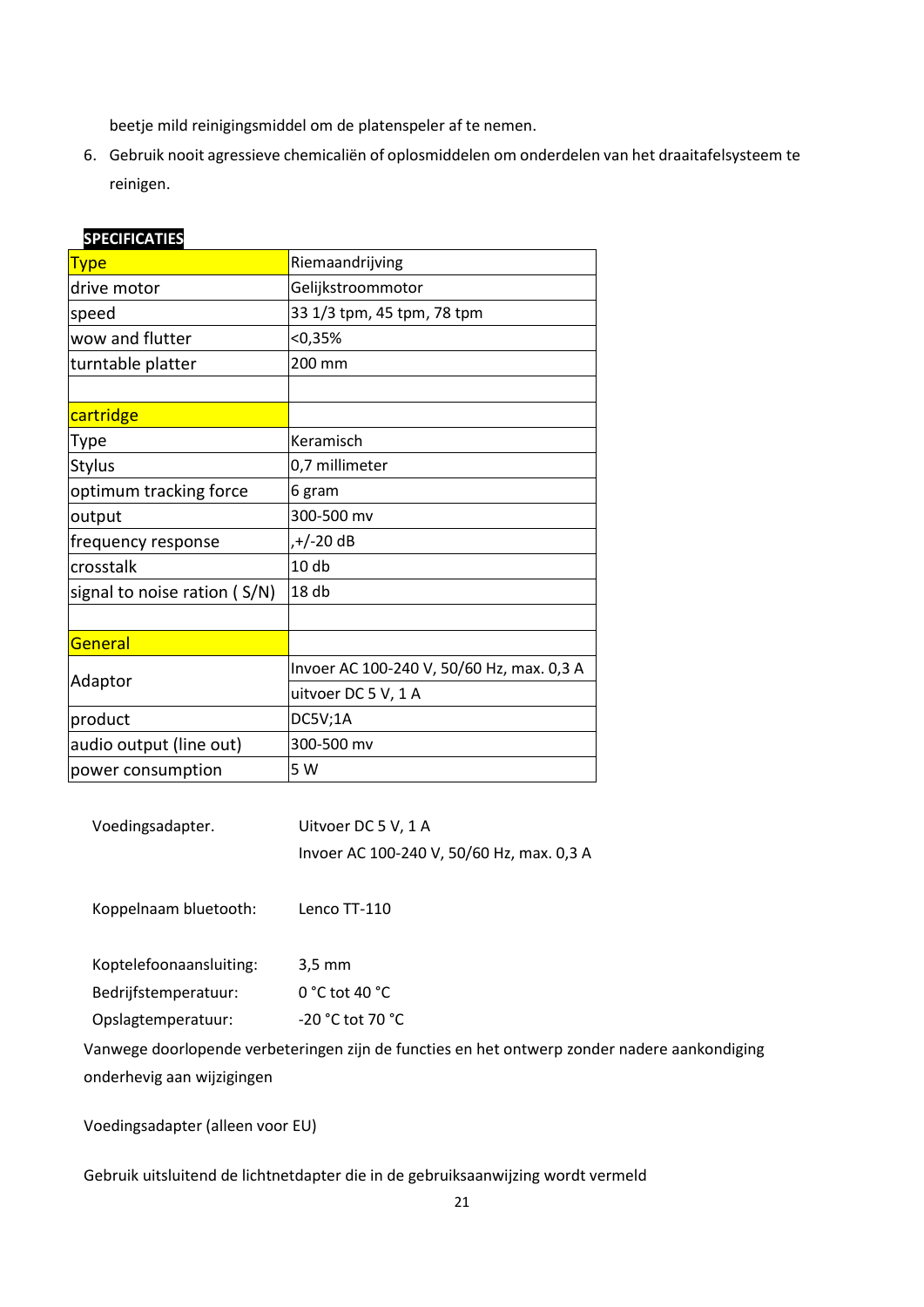| Informatie                        | Waarde en precisie                         |
|-----------------------------------|--------------------------------------------|
| Naam of handelsmerk van de        | DongGuan Obelieve Electronic Co., Ltd      |
| fabrikant, handelsregistratie     | Huazhaoxin Industrial park B-4 / F, Golden |
| en adres                          | phoenix industrial zone, Fenggan town,     |
|                                   | Dongguan city, Guangdong province, China   |
| Modelaanduiding                   | 0BL-0501000E                               |
| Ingangsspanning                   | 100-240 V                                  |
| Ingangsfrequentie<br>wisselstroom | 50/60 Hz                                   |
| Uitgangsspanning                  | 5V                                         |
| Uitgangsstroom                    | 1 A                                        |
| Uitgang                           | 5 W                                        |
| Gemiddelde actieve efficiëntie    | 73,62                                      |
| Verbruik onbelast vermogen        | $\leq 0.10$                                |

## **Garantie**

Lenco biedt service en garantie aan overeenkomstig met de Europese wetgeving. Dit houdt in dat u, in het geval van reparaties (zowel tijdens als na de garantieperiode), uw lokale handelaar moet contacteren. Belangrijke opmerking: Het is niet mogelijk om producten die moeten worden gerepareerd rechtstreeks naar Lenco te sturen.

Belangrijke opmerking: De garantie verloopt als een onofficieel servicecenter het apparaat op wat voor manier dan ook heeft geopend, of er toegang toe heeft gekregen.

Het apparaat is niet geschikt voor professioneel gebruik. In het geval van professioneel gebruik worden alle garantieverplichtingen van de fabrikant nietig verklaard.

# **Disclaimer**

Er worden regelmatig updates in de firmware en/of hardwarecomponenten gemaakt. Daardoor kunnen gedeelten van de instructie, de specificaties en afbeeldingen in deze documentatie enigszins verschillen van uw eigen situatie. Alle onderwerpen die staan beschreven in deze handleiding zijn bedoeld als illustratie en zijn niet van toepassing op specifieke situaties. Aan de beschrijving in dit document kunnen geen rechten worden ontleend.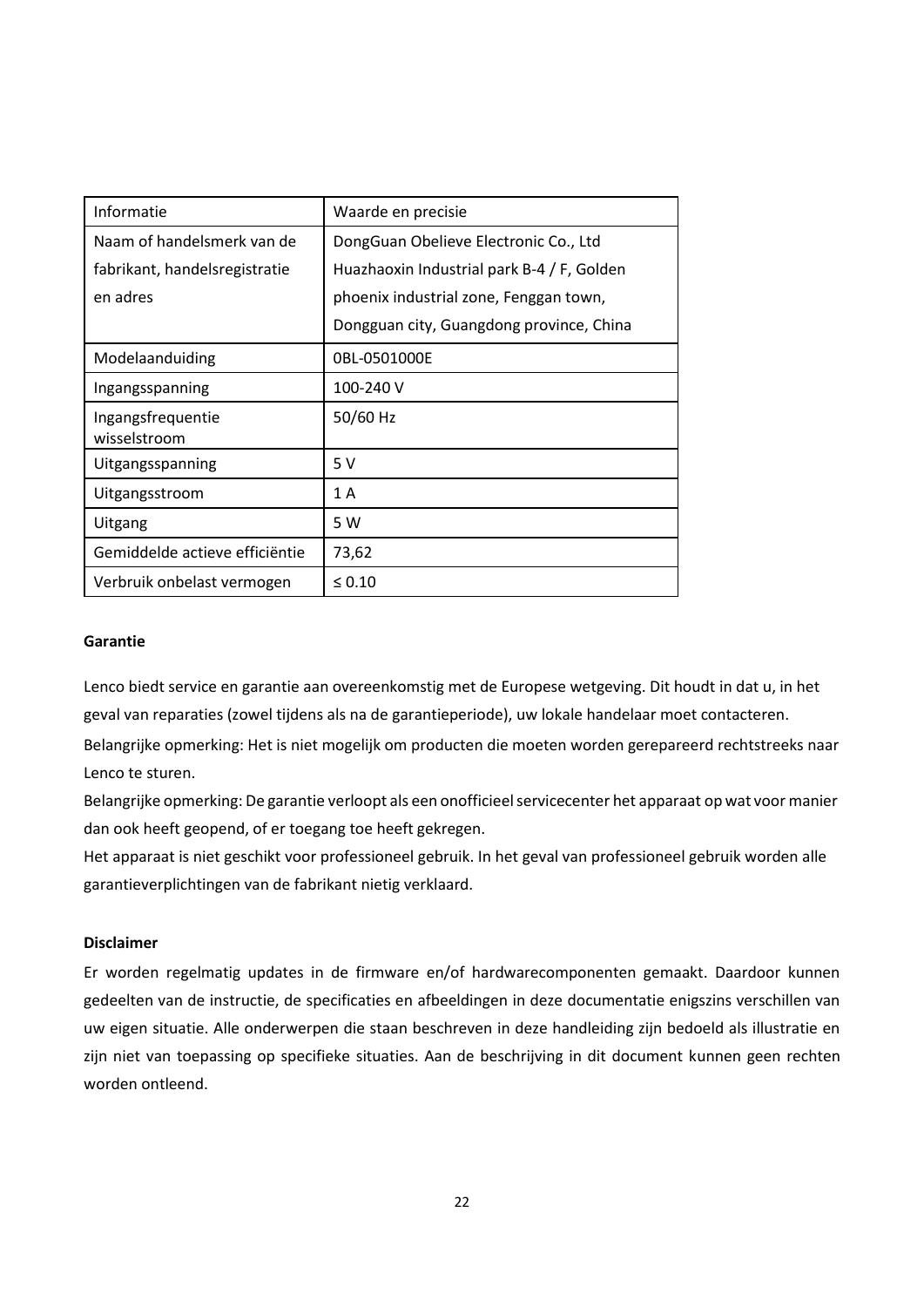#### **Afvoer van het oude apparaat**



Dit symbool geeft aan dat het betreffende elektrische product of de accu/batterij niet mag worden verwijderd als algemeen huishoudelijk afval in Europa. Zorg voor een juiste afvalverwerking door het product en de accu/batterij in overeenstemming met alle van toepassing zijnde lokale wetten voor het verwijderen van elektrische apparatuur of accu's/batterijen te verwijderen. Als u dit doet, helpt u de natuurlijke bronnen te behouden en de standaard van milieubescherming te verbeteren bij de behandeling en verwijdering van elektrisch afval (Afgedankte Elektrische en Elektronische Apparatuur).

#### **CE-markering**



Commaxx B.V. Wiebachstraat 37, 6466 NG Kerkrade, Nederland, verklaart hierbij dat dit product voldoet aan de vereisten van de essentiële EU-richtlijnen. De verklaring van conformiteit kan worden aangevraagd via [techdoc@commaxxgroup.com](mailto:techdoc@commaxxgroup.com)



**WAARSCHUWING:** Luister nooit voor lange tijd op hoge volumeniveaus, om mogelijke gehoorbeschadiging te voorkomen.

#### **Service**

Bezoek voor meer informatie en helpdeskondersteuning [www.lenco.com](http://www.lenco.com/) Commaxx B.V. Wiebachstraat 37, 6466 NG Kerkrade, Nederland.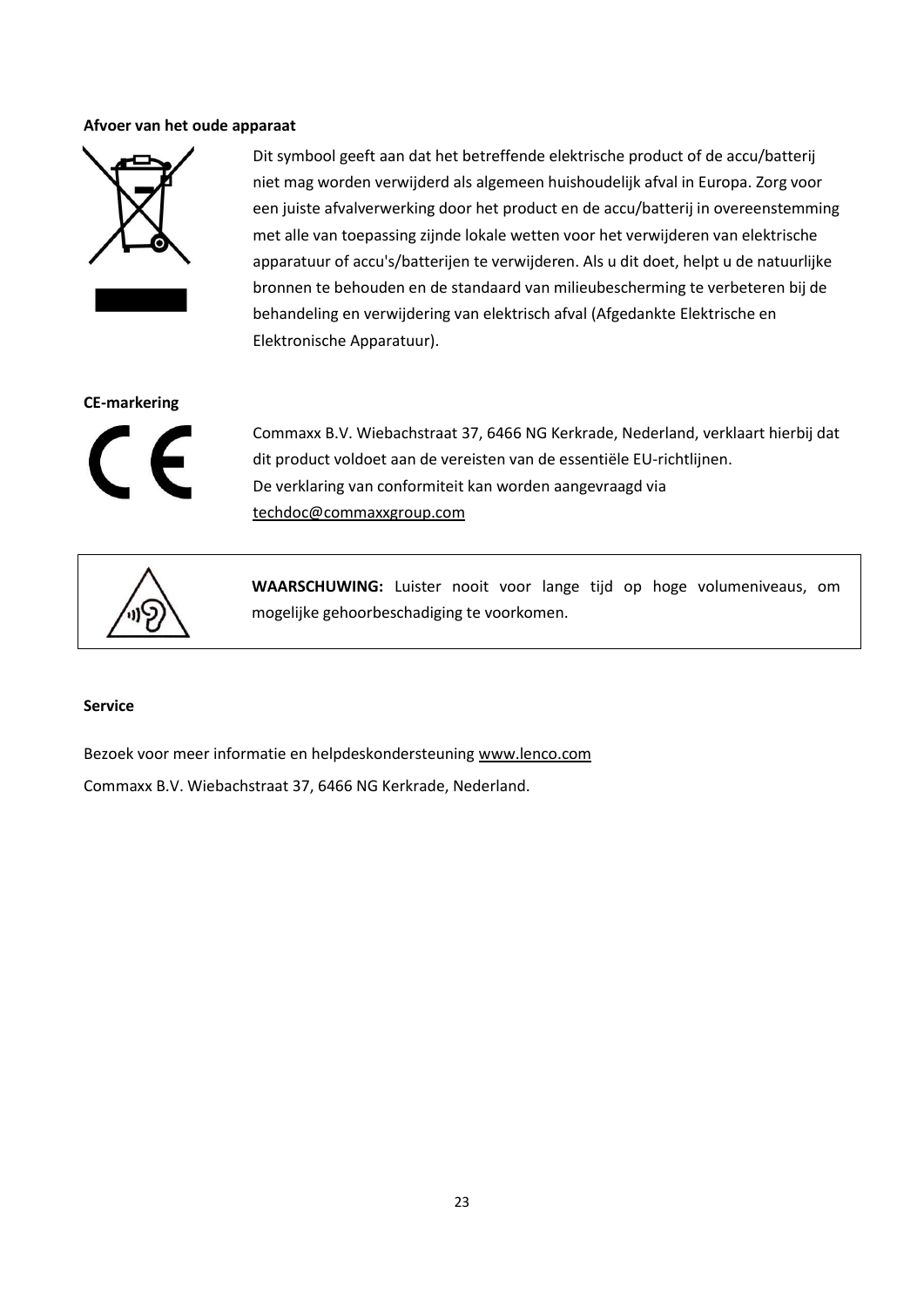# <span id="page-23-0"></span>**Deutsch**

# **ACHTUNG:**

Eine andere als die hier beschriebene Bedienung, Einstellung oder Verwendung der Funktionen kann zu gefährlicher Strahlenbelastung führen.

# **VORSICHTSMASSNAHMEN VOR DER BENUTZUNG**

# **BEFOLGEN SIE IMMER FOLGENDE ANWEISUNGEN:**

- 1. Blockieren oder bedecken Sie keine Lüftungsöffnungen. Wenn Sie das Gerät auf ein Regal stellen, lassen Sie um das gesamte Gerät 5 cm (2") freien Platz.
- 2. Stellen Sie das Gerät entsprechend den Anweisungen der mitgelieferten Bedienungsanleitung auf.<br>3. Halten Sie das Gerät von Hitzequellen wie Radiatoren. Heizern. Öfen. Kerzen oder anderen
- 3. Halten Sie das Gerät von Hitzequellen wie Radiatoren, Heizern, Öfen, Kerzen oder anderen hitzeerzeugenden Produkten oder offenen Flammen fern. Das Gerät darf nur bei gemäßigtemKlima verwendet werden. Sehr kalte oder heiße Umgebungen sind zu vermeiden. Die Betriebstemperatur liegt zwischen 0 °C und 35 °C.
- 4. Meiden Sie bei der Nutzung des Produkts die Nähe starker Magnetfelder.<br>5. Elektrostatische Entladungen können die normale Verwendung von diese
- 5. Elektrostatische Entladungen können die normale Verwendung von diesem Gerät stören. Sollte dies geschehen, führen Sie einfach einen Reset aus und starten Sie dann das Gerät entsprechend den Anweisungen dieser Bedienungsanleitung neu. Gehen Sie besonders bei Datenübertragungen mit dem Gerät vorsichtig um und führen Sie diese nur in einer antielektrostatischen Umgebung aus.
- 6. Warnung! Niemals Gegenstände durch die Lüftungsschlitze oder Öffnungen in das Gerät stecken. In diesem Gerät fließt Hochspannung und das Hineinstecken von Gegenständen kann zu elektrischem Schock und/oder Kurzschluss interner elektrischer Bauteile führen. Aus dem gleichen Grund kein Wasser oder Flüssigkeiten in das Gerät geben.
- 7. Benutzen Sie das Gerät nicht in nasser oder feuchter Umgebung wie Bad, Dampfküche oder in der Nähe von Schwimmbecken.
- 8. Das Gerät darf weder Tropf- noch Spritzwasser ausgesetzt werden und es dürfen keine mit Flüssigkeit gefüllten Behälter wie z.B. Vasen auf das Gerät oder in der Nähe des Gerätes gestelltwerden.
- 9. Benutzen Sie das Gerät nicht bei Kondensationsgefahr. Wenn Sie das Gerät in einem warmen feuchten Raum mit Dampf benutzen, dann können Wassertropfen oder Kondensation in das Gerät eindringen und u. U. zu Fehlfunktionen des Geräts führen. Schalten Sie in diesem Fall das Gerät für 1 – 2 Stunden aus, bevor Sie es erneut einschalten: Das Gerät sollte vollständig getrocknet sein, wenn Sie es wieder einschalten.
- 10. Obwohl dieses Gerät unter größter Sorgfalt und vor Auslieferung mehrmals überprüft wurde, können trotzdem wie bei jedem anderen elektrischen Gerät auch Probleme auftauchen. Trennen Sie das Gerät im Falle einer Rauchentwicklung, starker Hitzeentwicklung oder jeden anderen unnatürlichen Erscheinung sofort vom Netz.
- 11. Dieses Gerät ist durch eine Stromquelle wie auf dem Typenschild angegeben zu betreiben. Halten Sie bei Unsicherheiten über die Art Ihrer Stromversorgung in Ihrer Wohnung Rücksprache mit Ihrem Händler oder Ihrer Stromzuliefererfirma.
- 12. Halten Sie es von Haustieren fern. Einige Nagetiere lieben es, an Netzkabeln zu nagen.
- 13. Benutzen Sie für die Reinigung ein weiches und trockenes Tuch. Benutzen Sie niemals Lösungsmittel oder Flüssigkeiten auf Ölbasis. Benutzen Sie zum Entfernen hartnäckiger Flecken ein feuchtes Tuch mit mildem Reinigungsmittel.
- 14. Der Hersteller haftet nicht für Schäden oder Verluste durch Fehlfunktion, Zweckentfremdung oder Modifikation des Geräts oder durch Wechseln der Batterien.
- 15. Unterbrechen Sie die Verbindung nicht während einer Formatierung oder einer Datenübertragung. Bei Unterbrechung drohen Datenverlust und Datenbeschädigung.
- 16. Wenn das Gerät eine USB-Wiedergabefunktion besitzt, dann stecken Sie den USB-Stick direkt in das Gerät. Verwenden Sie kein USB-Verlängerungskabel, weil die erhöhte Störungsanfälligkeit zu Datenverlust führen könnte.
- 17. Das Typenschild befindet sich an der Unter- oder Rückseite des Gerätes.<br>18. Dieses Gerät ist nicht zur Benutzung durch Personen (auch Kinder) mit n
- 18. Dieses Gerät ist nicht zur Benutzung durch Personen (auch Kinder) mit physischen, sensorischen oder mentalen Beeinträchtigungen oder ohne ausreichender Erfahrung vorgesehen, essei denn, sie werden durch eine verantwortliche Person beaufsichtigt oder wurden in die ordnungsgemäße Bedienung des Gerätes durch eine für ihre Sicherheit verantwortlichen Person eingewiesen.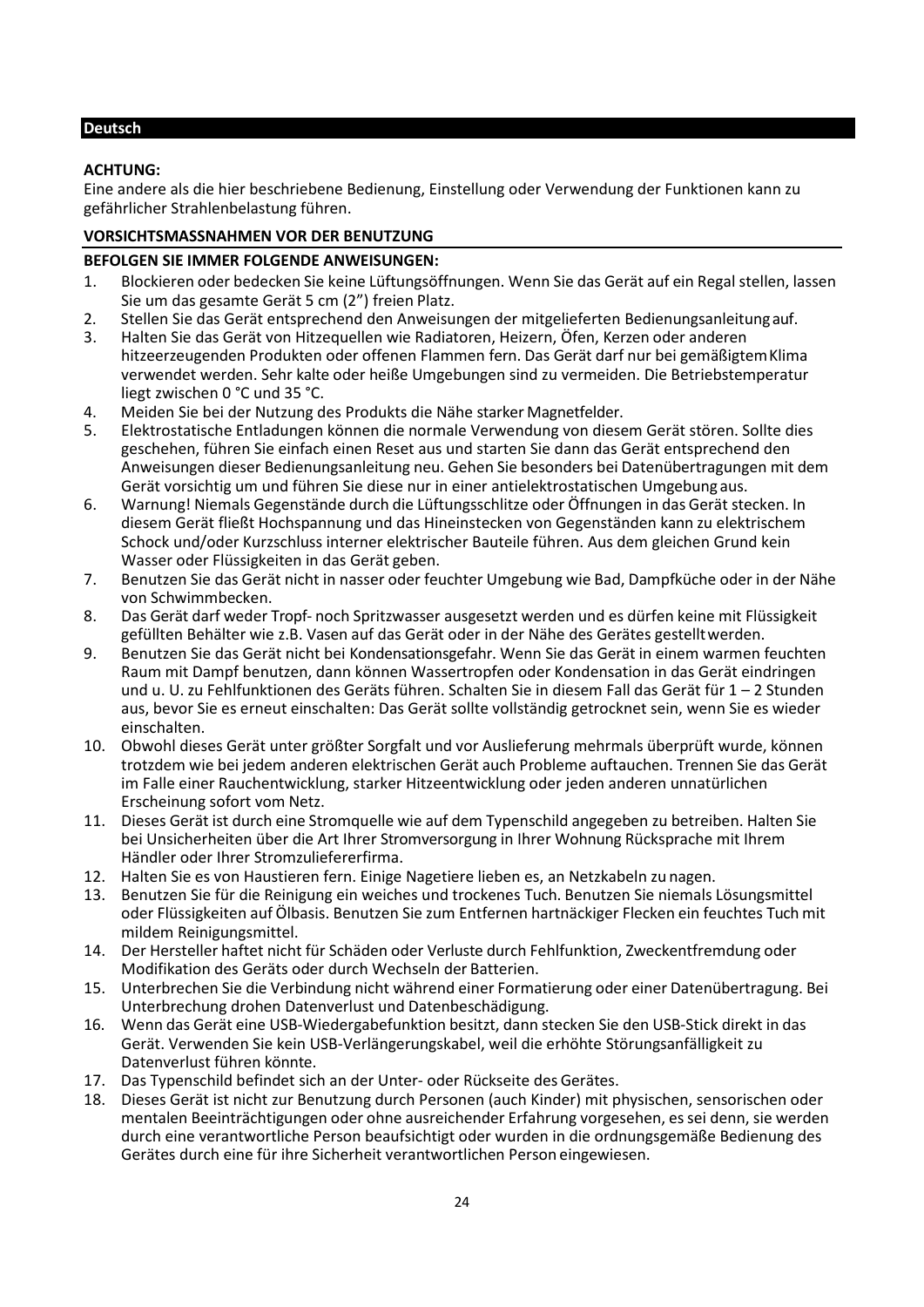- 19. Dieses Produkt ist nur für den nicht-professionellen Gebrauch und nicht für gewerbliche oder industrielle Zwecke bestimmt.
- 20. Stellen Sie sicher, dass das Gerät in einer stabilen Position aufgestellt ist. Schäden, die durch Verwendung dieses Produkts in einer instabilen Position, durch Vibrationen, Stöße oder Nichtbeachtung der anderen in diesem Handbuch enthaltenen Warnungen und Vorwarnungen entstehen, werden nicht durch die Garantie abgedeckt.
- 21. Entfernen Sie niemals das Gehäuse dieses Produkts.
- 22. Stellen Sie das Produkt niemals auf andere elektrische Geräte.
- 23. Halten Sie Kinder von den Plastiktüten fern.
- 24. Benutzen Sie nur vom Hersteller spezifizierte Erweiterungen/Zubehörteile.
- 25. Lassen Sie alle Eingriffe von qualifiziertem Servicepersonal ausführen. Eingriffe werden notwendig, wenn das Gerät in irgendeiner Weise beschädigt wurde, beispielsweise am Netzkabel oder am Netzstecker oder wenn Flüssigkeit in das Gerät gelangt ist bzw. Gegenstände in das Gerät gefallen sind, das Gerät Regen oder Feuchtigkeit ausgesetzt war, es heruntergefallen ist oder nicht ordnungsgemäß funktioniert.
- 26. Langes Hören lauter Töne aus einem Musikgerät kann zum zeitweiligen oder permanenten Hörverlust führen.
- 27. Wenn zum Lieferumfang des Produkts ein Netzkabel oder ein Netzadapter gehört:
	- ⚫ Wenn irgendwelche Probleme auftreten, dann trennen Sie das Gerät vom Stromnetz und setzen Sie sich anschließend mit einer qualifizierten Fachkraft in Verbindung.
	- ⚫ Treten Sie nicht auf das Netzteil und klemmen Sie es auch nicht ein. Seien Sie im näheren Bereich des Steckers und der Herausführungen des Kabels besonders vorsichtig. Stellen Sie keine schweren Gegenstände auf das Netzteil, weil es dadurch beschädigt werden könnte. Halten Sie das gesamte Gerät außerhalb der Reichweite von Kindern! Durch Spielen mit dem Netzkabel können sie sich ernsthafte Verletzungen zuziehen.
	- Trennen Sie das Gerät während eines Gewitters oder bei längerer Nichtbenutzung vom Netz.
	- ⚫ Die Wandsteckdose muss sich in der Nähe des Geräts befinden und einfach zu erreichensein.
	- Steckdosen und Verlängerungsleitungen nicht überlasten. Eine Überlastung kann zu Brandgefahr bzw. Stromschlag führen.
	- ⚫ Geräte der Schutzklasse 1 sind an eine Netzsteckdose mit Schutzleiter anzuschließen.
	- ⚫ Geräte der Schutzklasse 2 benötigen keinen Schutzleiteranschluss.
	- ⚫ Halten Sie den Netzstecker in der Hand, wenn Sie ihn aus der Netzsteckdose ziehen. Ziehen Sie ihn nicht durch Zerren am Kabel heraus. Das kann zu einem Kurzschlussführen.
	- ⚫ Verwenden Sie weder ein beschädigtes Netzkabel noch einen beschädigten Stecker odereine lockere Steckdose. Es besteht Brand- und Stromschlaggefahr.
- 28. Wenn das Produkt mit einer Fernbedienung mit Batterien/Knopfzellen geliefert wird oder das Produkt eine derartige Fernbedienung umfasst:

Warnung:

- "Die Batterie nicht einnehmen, er besteht Verätzungsgefahr".
- [Die mit diesem Produkt mitgelieferte Fernbedienung] enthält eine Knopfbatterie. Das Verschlucken der Batterie kann innerhalb von nur 2 Stunden zu schwersten inneren Verbrennungen mit Todesfolge führen.
- ⚫ Halten Sie neue und gebrauchte Batterien von Kindern fern.
- ⚫ Verwenden Sie dieses Produkt nicht weiter und halten Sie es von Kindern fern, wenn das Batteriefach nicht sicher schließt.
- ⚫ Suchen Sie umgehend ärztliche Hilfe auf, wenn Sie vermuten, dass Batterien verschluckt oder in Körperöffnungen eingeführt wurden.
- 29. Warnhinweise bzgl. der Verwendung von Batterien:
	- ⚫ Es besteht Explosionsgefahr, wenn die Batterien nicht korrekt eingelegt werden. Nur mit Batterien des gleichen oder entsprechenden Typs ersetzen.
	- ⚫ Die Batterie darf während der Benutzung, Aufbewahrung oder des Transports weder sehr hohen oder sehr niedrigen Temperaturen noch niedrigem Luftdruck in großen Höhenlagen ausgesetzt werden.
	- ⚫ Die Ersetzung der Batterie mit einem falschen Batterietyp kann zum Explodieren der Batterie oder dem Auslaufen von entflammbarem Gas oder entflammbarer Flüssigkeit aus der Batterie führen.
	- ⚫ Die Entsorgung der Batterie in Feuer oder einem heißen Ofen oder das mechanische Zerkleinern oder Zerteilen der Batterie kann zu Explosionen führen.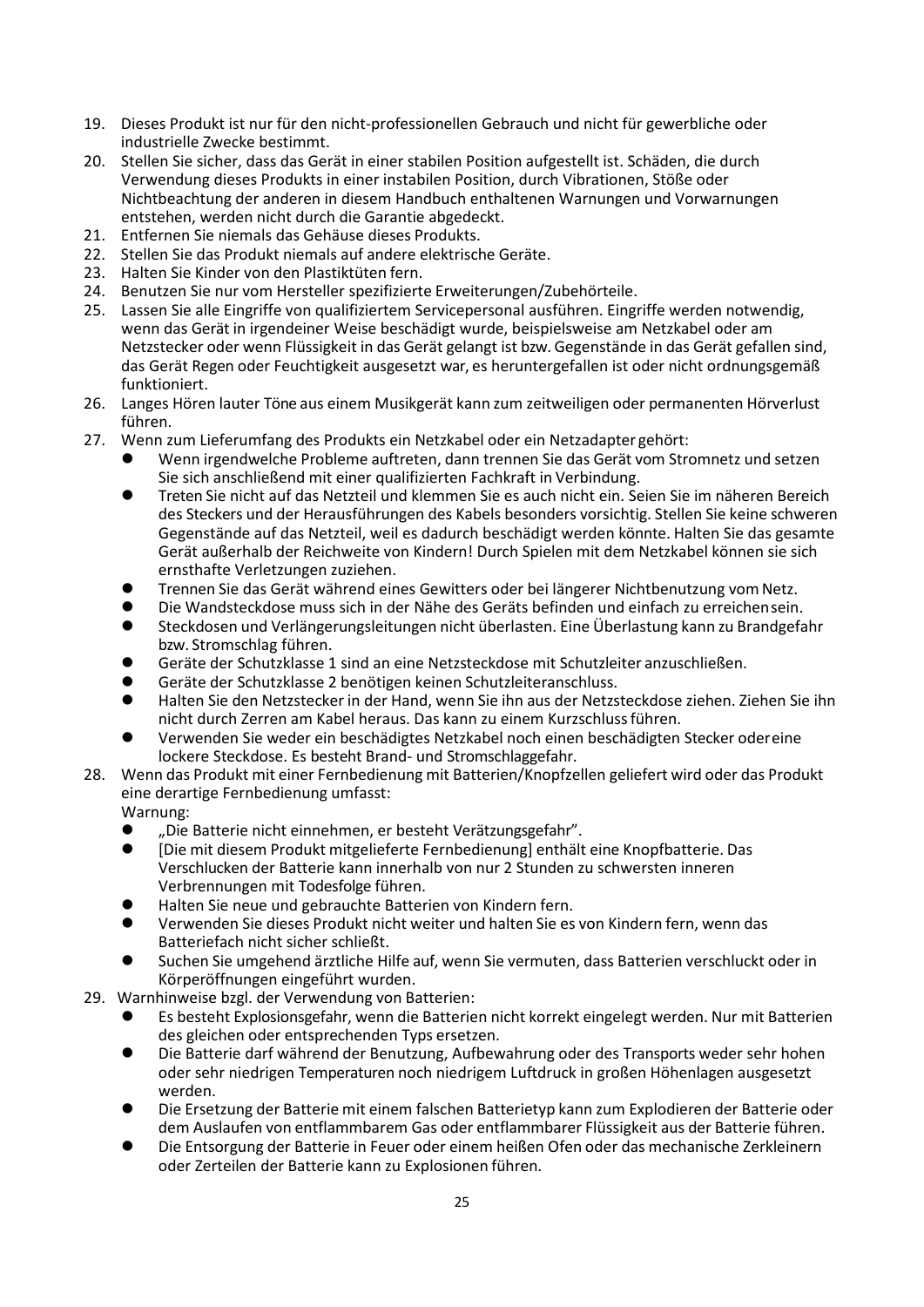- ⚫ Das Verbleiben der Batterie in einer Umgebung mit sehr hohen Temperaturen kann zum Explodieren der Batterie oder dem Auslaufen von entflammbarem Gas oder entflammbarer Flüssigkeit führen.
- ⚫ Eine einem sehr niedrigen Luftdruck ausgesetzte Batterie kann explodieren oder es kann aus einer einem sehr niedrigen Luftdruck ausgesetzten Batterie entflammbares Gas oder entflammbare Flüssigkeit auslaufen.
- ⚫ Augenmerk ist auf den ökologischen Aspekt der Batterieentsorgung zu legen.

# **ANBRINGEN**

- Packen Sie alle Teile aus und entfernen Sie danach die Schutzmaterialien.
- Schließen Sie das Gerät nicht eher an das Netz an, bevor Sie die Netzspannung überprüft haben und alle anderen notwendigen Verbindungen hergestellt sind.

# **Im Lieferumfang enthaltene Zubehörteile:**

Bedienungsanleitung



Netzadapter

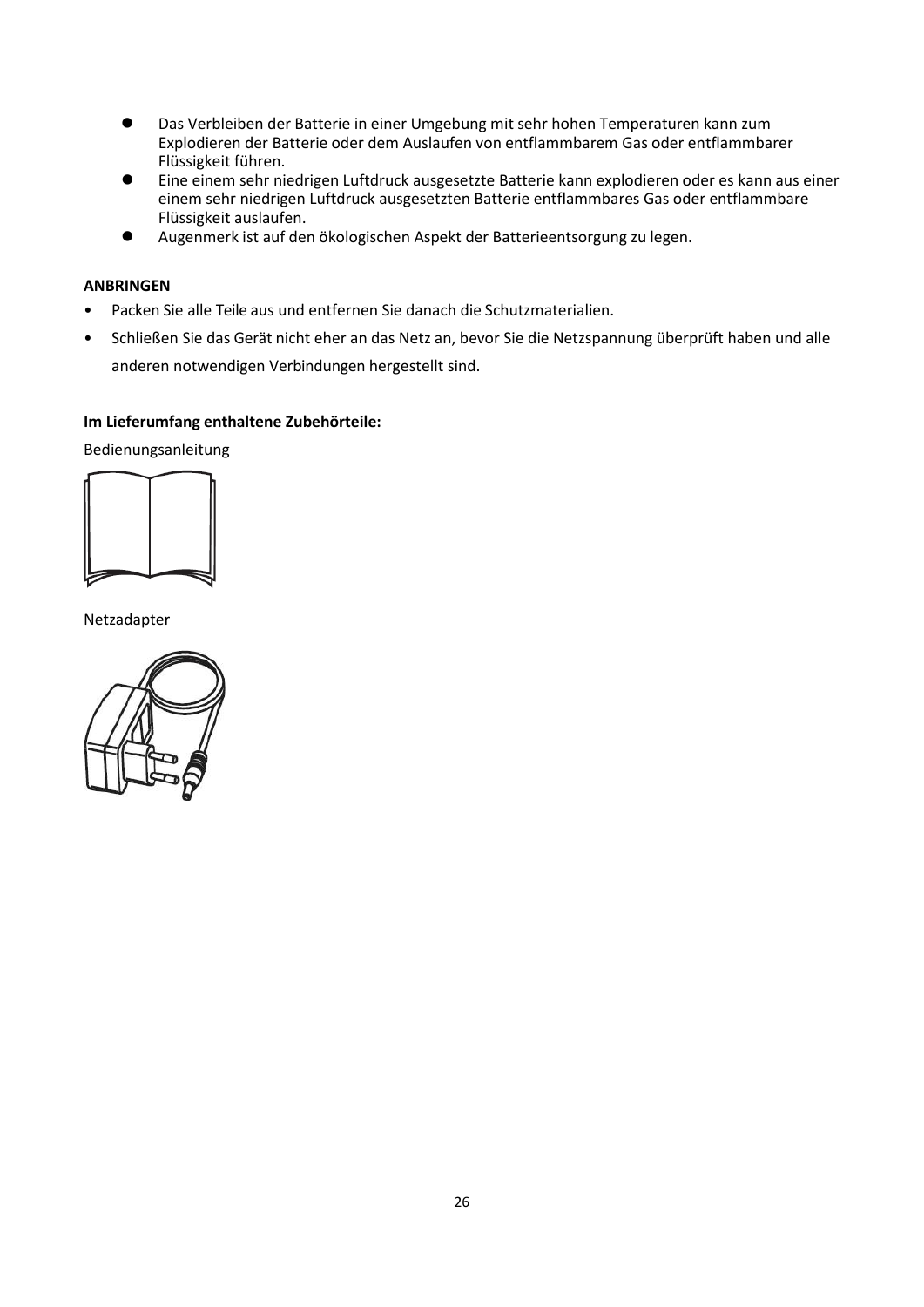# **Bedienelemente**







- 1. Plattenspielerdeck
- 2. Plattentellerspindel
- 3. Mittellochadapter
- 4. Tonarm
- 5. Tonarm-Lifthebel
- 6. Tonarmhalter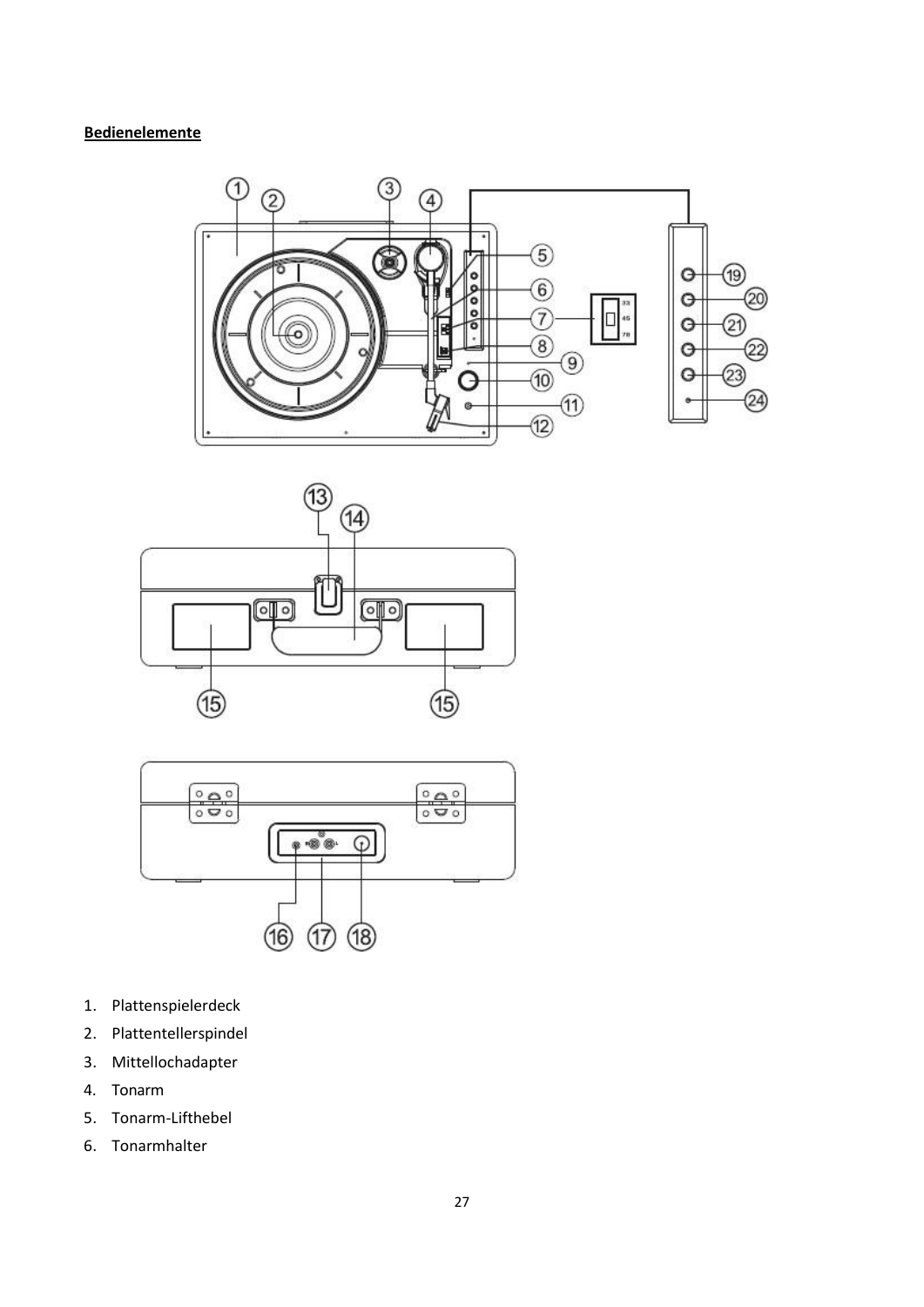- 7. Plattenteller-Geschwindigkeitswähler
- 8. Schalter automatische Abschaltsteuerung
- 9. Betriebszustandsanzeige-LED
- 10. Ein/Aus-Schalter / Lautstärkeregler
- 11. Kopfhörerbuchse
- 12. Tonnadel
- 13. Verschluss
- 14. Tragegriff
- 15. Lautsprecher
- 16. AUX-Eingangsbuchse
- 17. LINE-Ausgang linker/rechter Kanal
- 18. Stromversorgungseingang
- 19. Koppeln
- 20. Vorheriger Titel
- 21. Nächster Titel
- 22. Wiedergabe/Pause
- 23. Modus
- 24. Modusanzeige-LED

# **Modus**

- 1. Drücken Sie kurz "Modus", um den Wiedergabemodus auszuwählen.
- 2. Während der Bluetooth-Kopplung blinkt die Modusanzeige-LED Blau.
- 3. Wenn die Bluetooth-Verbindung erfolgreich aufgebaut wurde, dann leuchtet die Modusanzeige-LED kontinuierlich Blau.
- 4. Wenn der Plattenspielermodus ausgewählt ist, dann leuchtet die Modusanzeige-LEDRot.
- 5. Wenn der AUX-Eingangsmodus ausgewählt ist, dann leuchtet die Modusanzeige-LEDGrün.

# **Benutzen des Plattenspielers**

- 1. Stellen Sie den Plattenspielerkoffer auf eine ebene Oberfläche.
- 2. Schließen Sie den Netzadapter am Stromversorgungseingang auf der Rückseite des Plattenspielerkoffers an und stecken Sie anschließend den Netzadapter in eine Netzsteckdose.
- 3. Vergewissern Sie sich bei der ersten Benutzung des Plattenspielers, dass der Kabelbinder vom Tonarm entfernt wurde.
- 4. Nehmen Sie danach den Tonnadelschutz ab und bewahren Sie ihn für zukünftige Verwendung an einem sicheren Platz auf.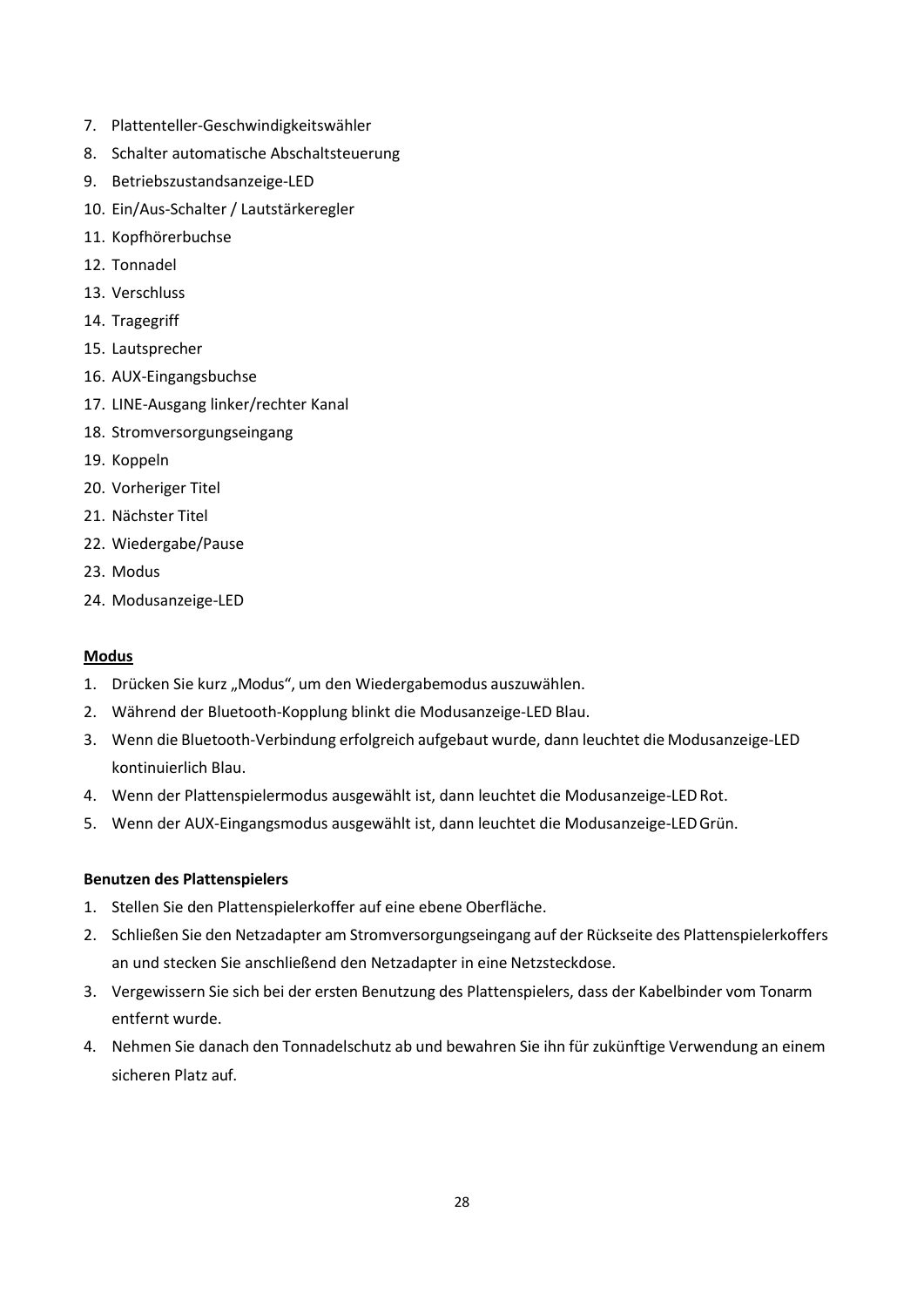

- 5. Wählen Sie mit Hilfe des Plattenteller-Geschwindigkeitswählers die für die wiederzugebende Schallplatte benötigte Geschwindigkeit (33, 45 oder 78 U/min) aus.
- 6. Drehen Sie den Lautstärkeregler, um den Plattenspieler einzuschalten, woraufhin die Betriebszustandsanzeige-LED Rot leuchtet.
- 7. Legen Sie eine Schallplatte auf den Plattenteller und nehmen Sie anschließend den Tonarm aus dem Tonarmhalter.
- 8. Heben Sie den Tonarm mit Hilfe des Tonarm-Lifthebels an und bewegen Sie anschließend den Tonkopfso, dass er sich über der Schallplatte bzw. über der Startrille des wiederzugebenden Titels befindet.
- 9. Senken Sie den Tonarm nun vorsichtig ab. Kurz darauf beginnt die Wiedergabe der Schallplatte.
- 10. Stellen Sie durch Drehen des Lautstärkereglers den gewünschten Lautstärkepegel ein.
- 11. Wenn das Ende der Schallplatte erreicht wird, stoppt die Plattentellerrotationautomatisch.
- 12. Heben Sie den Tonarm mit Hilfe des Tonarm-Lifthebels erneut an (der Plattenteller beginnt wieder zu rotieren) und bewegen Sie ihn zurück zum Tonarmhalter. Senken Sie den Tonarm hier ab. Die Plattentellerrotation wird daraufhin wieder gestoppt.
- 13. Rasten Sie den Tonarm wieder im Tonarmhalter ein und setzen Sie nach Beendigung der Benutzung den Tonnadelschutz wieder auf den Tonkopf, bevor Sie den Plattenspielerumstellen/transportieren.
- 14. Sie können den Plattenspieler jederzeit ausschalten, indem Sie den auf der Schallplatte aufliegenden Tonarm anheben und anschließend den Laustärkeregler ganz nach links drehen.

# Hinweis

Einige Schallplatten besitzen ein größeres Mittelloch. Bei diesen Schallplatten ist es notwendig, dass Sie den Mittellochadapter auf die Plattentellerspindel stecken, bevor Sie die Schallplatte auf den Plattenteller legen. Setzen Sie immer den Tonnadelschutz auf den Tonkopf und fixieren Sie den Tonarm im Tonarmhalter, bevor Sie den Plattenspieler umstellen/transportieren.

# **Benutzen des Plattenspielers mit einem externen Gerät**

- 1. Sie können externe analoge Audiogeräte an den Plattenspieler anschließen und deren Audiosignal über den Plattenspieler verstärken.
- 2. Schließen Sie Ihr externes Audiogerät über ein Audiokabel mit 3,5-mm-Klinkenbuchse (nicht im Lieferumfang enthalten) an der Eingangsbuchse LINE IN des Plattenspielers an.
- 3. Starten Sie die Wiedergabe mit Hilfe der Wiedergabetaste des externen Audiogeräts und benutzen Sie die Audiosteuerung Ihres externen Audiogeräts in gewohnter Weise.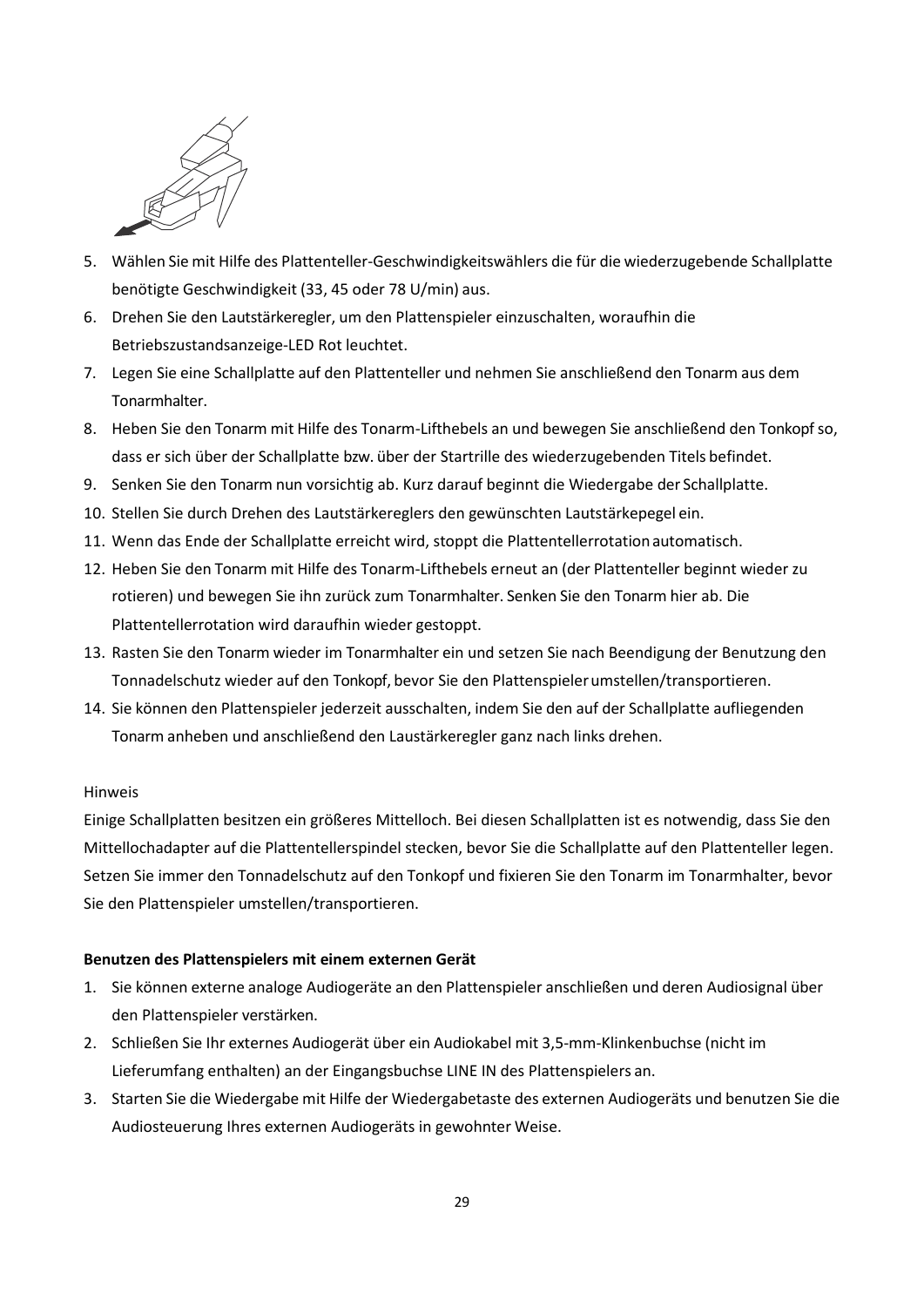- 4. Die Lautstärke können Sie sowohl über den Lautstärkeregler des Plattenspielers als auch des angeschlossenen externen Audiogeräts steuern.
- 5. Sie können den Plattenspieler jederzeit ausschalten, indem Sie seinen Lautstärkeregler ganz nach links drehen.

## **Benutzen eines Kopfhörers (nicht im Lieferumfang enthalten)**

Der Plattenspieler besitzt eine Kopfhörerbuchse, damit Sie den Plattenspieler benutzen können, ohne andere Personen zu stören. Schließen Sie den Kopfhörer an der mit einem Kopfhörersymbol gekennzeichneten Buchse unterhalb des Lautstärkereglers an und stellen Sie anschließend die gewünschte Wiedergabelautstärke ein. Übermäßiger Schalldruck der Ohrhörer und Kopfhörer kann zu Gehörverlust führen. Sobald Sie einen Kopf-/Ohrhörer anschließen, werden die Lautsprecher des Plattenspielers stummgeschaltet.

#### **Anschließen externer Lautsprecher an den Plattenspieler**

Wenn Sie über einen geeigneten Verstärker an Ihrem Plattenspieler externe Lautsprecher anschließen möchten, dann verbinden Sie die Cinch-Ausgänge des Plattenspielers über ein Cinch-Stereo-auf-Cinch-Stereo- Audiokabel (nicht im Lieferumfang enthalten) mit den Audioeingängen des externen Verstärkers. Vergewissern Sie sich, dass die roten Cinchstecker an den roten Cinchbuchsen und die weißen Cinchstecker an den weißen Cinchbuchsen angeschlossen sind.

## **Benutzen des Geräts mit einem Bluetooth-Gerät**

Vergewissern Sie sich, dass sich Ihr Plattenspieler im Bluetooth-Modus befindet. Wenn er sich nicht im Bluetooth-Modus befindet, dann drücken Sie die Taste Modus solange kurz, bis sich der Plattenspieler im Bluetooth-Modus befindet (die Modusanzeige-LED leuchtet Blau). Anschließend beginnt der Plattenspieler mit der Suche nach Bluetooth-Geräten (während des Koppelns blinkt die LED Blau). Im Bluetooth-Modus:

- 1. Ihr Plattenspieler sucht nach Bluetooth-Geräten.
- 2. Aktivieren Sie die Bluetooth-Konnektivität des Bluetooth-Geräts (z. B. iPhone, iPad, Android-Mobilgerät, sonstige Mobiltelefone, Tablet-PC oder PC) und vergewissern Sie sich, dass dieses Gerät erkennbarist.

**Hinweis:** Schlagen Sie bei Bedarf in der Bedienungsanleitung zu Ihrem Gerät nach, um zu erfahren, wie Bluetooth aktiviert oder eingerichtet werden kann.

3. Wählen Sie gegebenenfalls "Add new device" (Neues Gerät hinzufügen) aus.

**Hinweis:** Einige Produkte suchen automatisch nach neuen Geräten. Bei diesen Geräten steht die Option "Add new device" (Neues Gerät hinzufügen) nicht zur Verfügung.

- 4. Wenn Ihr Plattenspieler gefunden wurde, dann wird er in der Liste gefundener Bluetooth-Geräte als "Lenco TT-110" angezeigt. Wählen Sie ihn aus und stellen Sie eine Verbindung her.
- 5. Wenn das Koppeln abgeschlossen ist, dann wird "Bluetooth Connected" (Bluetooth verbunden) angezeigt.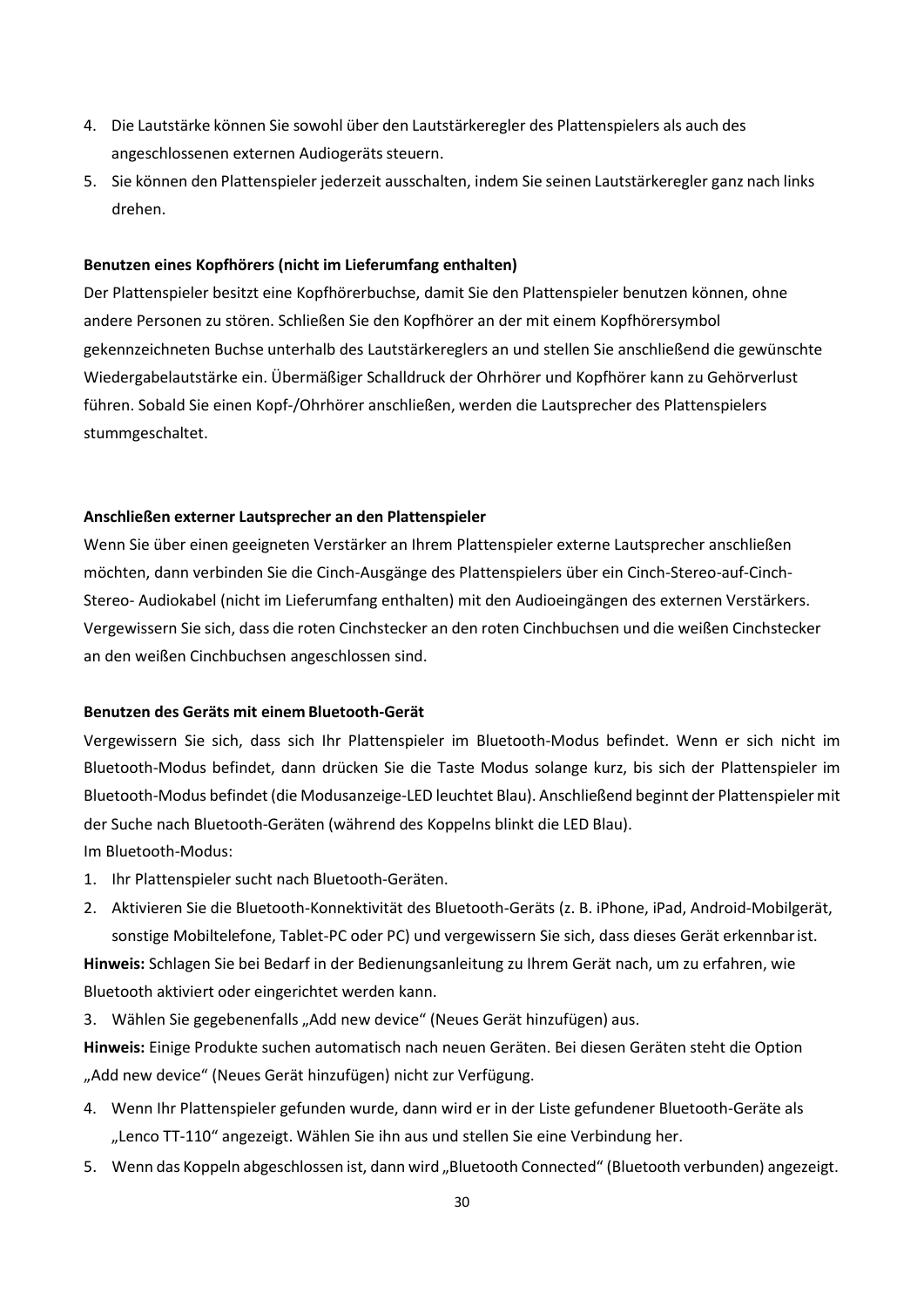- 6. Jetzt, wo Ihr Plattenspieler mit dem Bluetooth-Gerät gekoppelt ist, verbindet es sich immer mit ihm, sobald es sich innerhalb der Verbindungsreichweite (Sichtlinie) von max. ca. 10 m (33 Fuß)befindet.
- 7. Ihr Bluetooth-Gerät bleibt solange mit dem Plattenspieler gekoppelt, bis Sie die Verbindung bzw. Kopplung beider Geräte manuell trennen.
- 8. Zum Wiederverbinden können Sie kurz "Koppeln" drücken.

# Bluetooth-Wiedergabe

- 1. Drücken Sie "Zurück", um zum vorherigen Titel Ihres Bluetooth-Geräts zu springen.
- 2. Drücken Sie "Vor", um zum nächsten Titel Ihres Bluetooth-Geräts zu springen.
- 3. Drücken Sie "Wiedergabe/Pause", um die Wiedergabe Ihres Bluetooth-Geräts zu starten, zu pausieren oder fortzusetzen.

"Dieses Produkt besitzt eine Bluetooth-**Empfang**sfunktion, **mit der Sie jedoch keine Klänge über Bluetooth übertragen können**, d. h. Sie können nur Bluetooth-Audiosignale von externen Quellen wie beispielsweise einem Smartphone kabellos empfangen."

# **ERSETZEN DER TONNADEL**

Folgen Sie für das Ersetzen der Tonnadel der nachfolgenden Anleitung.

Entnehmen der Tonnadel aus dem Tonkopf

- 1. Setzen Sie einen Schraubendreher an der Spitze der Tonabnehmernadel an. Drücken Sie dann wie in der Abbildung gezeigt nach unten in Richtung "A".
- 2. Nehmen Sie danach die Tonabnehmernadel ab, indem Sie ziehen und nach unten drücken.

Einsetzen der Tonabnehmernadel

- 1. Halten Sie die Tonabnehmernadel an der Spitze und setzen Sie dann die Tonabnehmernadel ein, indem Sie diese wie abgebildet in Richtung "B" drücken.
- 2. Drücken Sie nun die Tonabnehmernadel in Richtung "C" nach oben, bis die Tonabnehmernadel in der für die Nadel vorgesehenen Position einrastet.



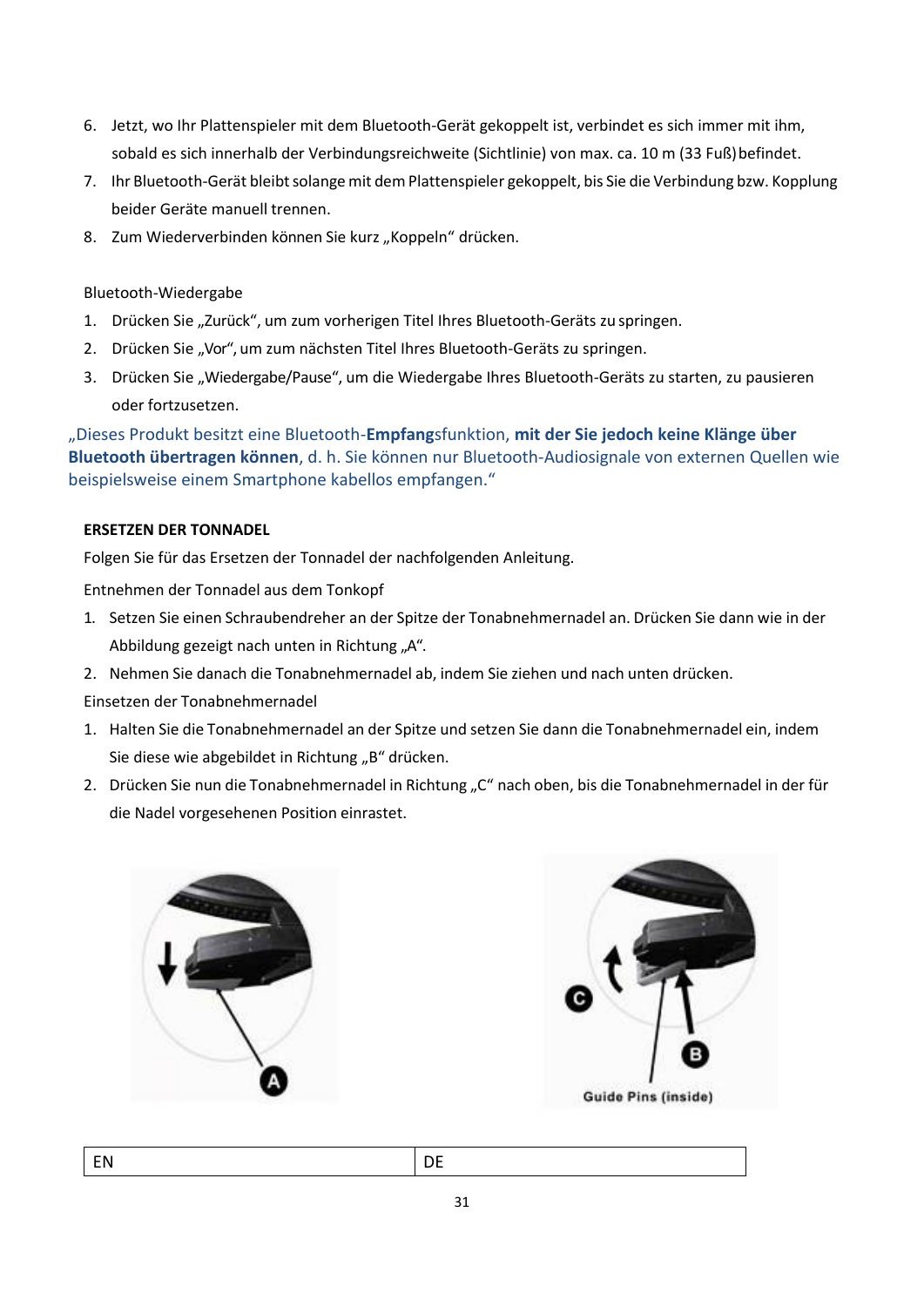| <b>Guide Pins (inside)</b> | Führungsstifte (innen) |
|----------------------------|------------------------|
|----------------------------|------------------------|

# HINWEISE

Wir empfehlen Ihnen, Ihre Platten mit einem antistatischen Tuch zu reinigen, um maximales Musikerlebnis von den Platten zu erhalten.

Wir möchten Sie aus selben Grund darauf hinweisen, Ihre Tonnadel regelmäßig (ungefähr alle 250 Wiedergabestunden) zu wechseln.

# **TIPPS FÜR BESSERE PLATTERSPIELERLEISTUNG**

- 1. Seien Sie behutsam, wenn Sie den Staubschutz des Plattenspielers öffnen oder schließen. Fassen Sie ihn entweder in der Mitte oder an jeder Seite an.
- 2. Berühren Sie nicht die Tonnadelspitze mit den Fingern. Vermeiden Sie weiterhin das Aufsetzen der Tonnadel auf dem Plattenteller oder dem Schallplattenrand.
- 3. Reinigen Sie regelmäßig die Tonnadelspitze mit einem weichen Pinsel. Bewegen Sie den Pinsel dabei nur von hinten nach vorn.
- 4. Wenn es nötig ist, eine Tonnadelreinigungslösung zu verwenden, dann verwenden Sie diese sehr sparsam.
- 5. Wischen Sie das Gehäuse des Plattenspielers behutsam mit einem weichen Lappen ab. Verwenden Sie für die Reinigung des Plattenspielers nur eine minimale Menge eines milden Reinigungsmittels.
- 6. Verwenden Sie auf keinen Fall für irgendeines der Plattenspielerteile scharfe Chemikalien oder Lösungsmittel.

| <b>Typ</b>                        | Riemenantrieb                               |
|-----------------------------------|---------------------------------------------|
| Antriebsmotor                     | Gleichstrommotor                            |
| Geschwindigkeit                   | 331/ <sub>3</sub> U/min, 45 U/min, 78 U/min |
| Gleichlaufschwankung              | < 0.35 %                                    |
| Plattenteller                     | 200 mm                                      |
|                                   |                                             |
| <b>Tonabnehmer</b>                |                                             |
| Typ                               | Keramiktonabnehmer                          |
| Tonnadel                          | $0,7$ mil                                   |
| Optimale Auflagekraft             | 6 Gramm                                     |
| Ausgabe                           | $300 - 500$ mV                              |
| Frequenzgang                      | $±20$ dB                                    |
| Übersprechen                      | 10dB                                        |
| Signal-Rausch-Verhältnis<br>(S/N) | 18 <sub>dB</sub>                            |

# **TECHNISCHE DATEN**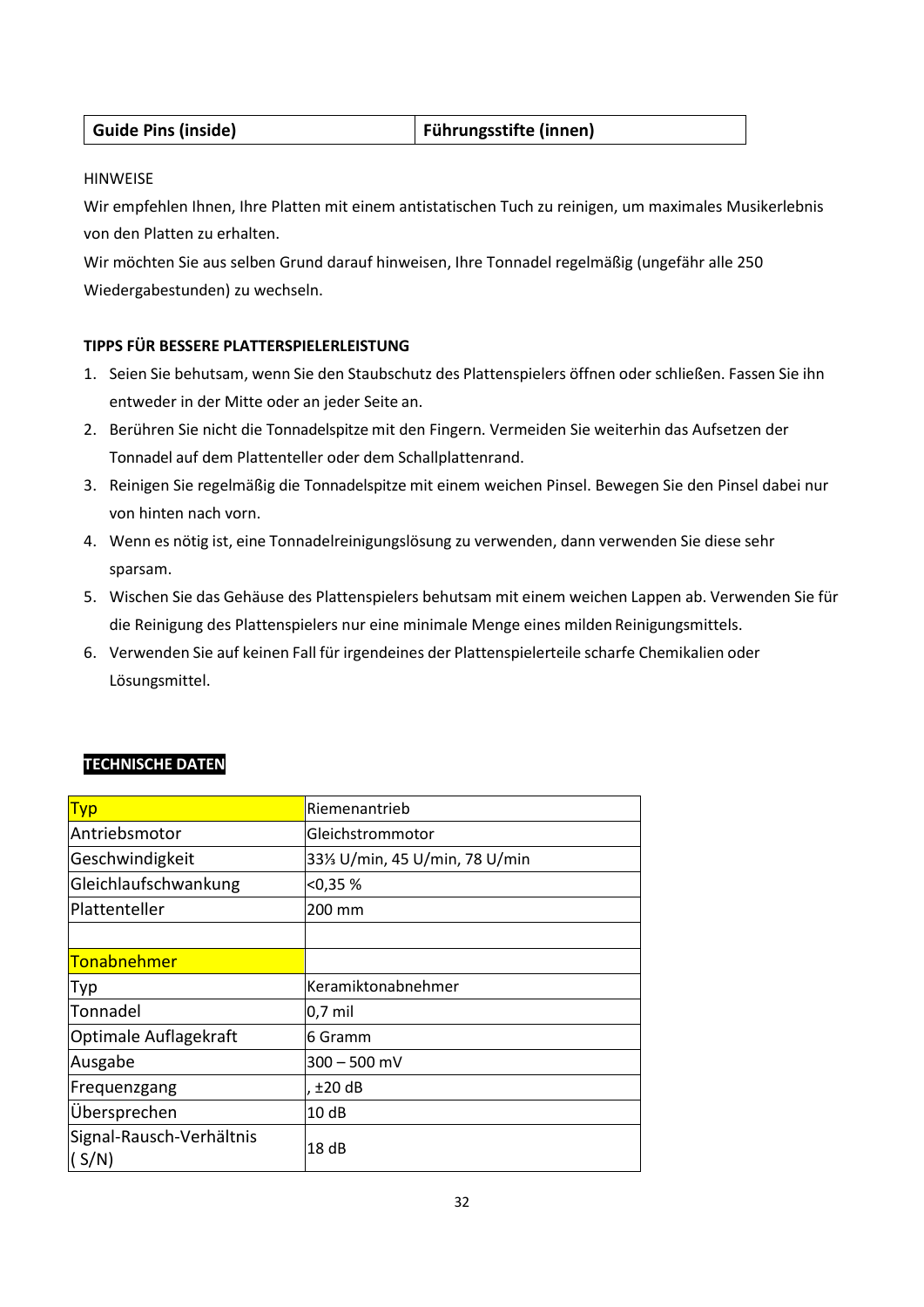| <b>Allgemein</b>            |                                             |
|-----------------------------|---------------------------------------------|
| Netzadapter                 | Eingang: 100 - 240 V~, 50/60 Hz, max. 0,3 A |
|                             | Ausgang: 5 V DC/1 A                         |
| Produkt                     | 5 V DC/1 A                                  |
| Audioausgang (Line Ausgang) | $300 - 500$ mV                              |
| Leistungsaufnahme           | 5 W                                         |

| Netzteil.                    | Ausgang: 5 V DC, 1 A                                                                                |
|------------------------------|-----------------------------------------------------------------------------------------------------|
|                              | Eingang: 100 - 240 V~, 50/60 Hz, max. 0,3 A                                                         |
|                              |                                                                                                     |
| Bluetooth-<br>Kopplungsname: | Lenco TT-110                                                                                        |
| Kopfhörerbuchse:             | $3.5 \text{ mm}$                                                                                    |
| Betriebstemperatur:          | $0 °C - 40 °C$                                                                                      |
| Lagertemperatur:             | $-20 °C - 70 °C$                                                                                    |
|                              | Aufgrund ständiger Weiterentwicklung kann es zu stillschweigenden Änderungen der Funktionen und des |

Designs kommen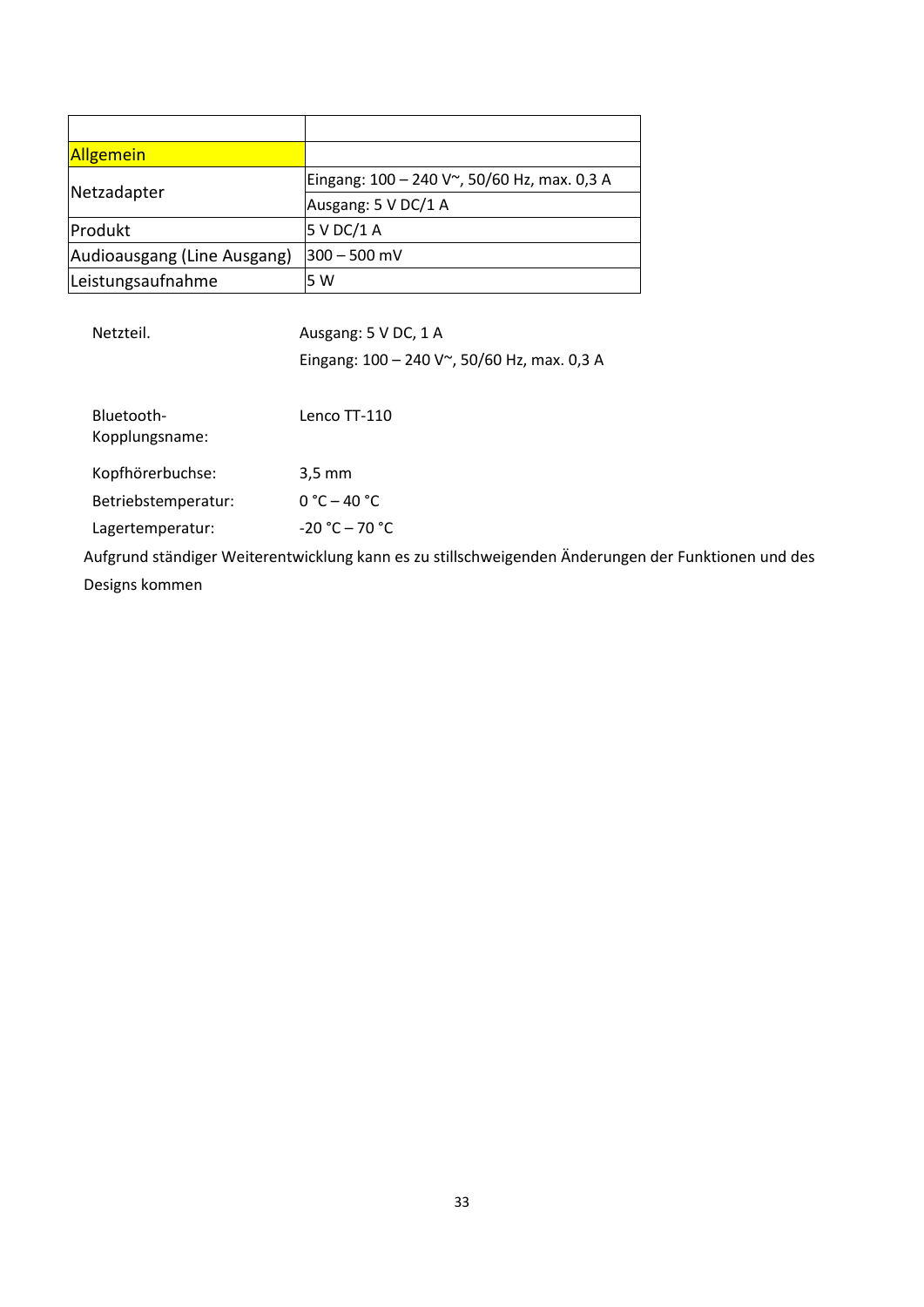Netzadapter (nur für EU)

Verwenden Sie nur die im Handbuch angegebene Stromversorgung

| Informationen                                  | Wert und Genauigkeit                     |
|------------------------------------------------|------------------------------------------|
| Name des Herstellers oder der                  | DongGuan Obelieve Electronic Co., Ltd    |
| Handelsmarke, kommerzielle                     | Huazhaoxin Industrial park B-4/F, Golden |
| <b>Zulassung und Anschrift</b>                 | phoenix industrial zone, Fenggan town,   |
|                                                | Dongguan city, Guangdong province, China |
| Modellidentifikator                            | 0BL-0501000E                             |
| Eingangsspannung                               | $100 - 240$ V                            |
| Wechselstromfrequenz des<br><b>AC-Eingangs</b> | 50/60 Hz                                 |
| Ausgangsspannung                               | 5V                                       |
| Ausgangsstrom                                  | 1A                                       |
| Ausgangsleistung                               | 5 W                                      |
| Durchschnittliche Effizienz bei<br>Normallast  | 73,62                                    |
| Leistungsaufnahme bei Nulllast                 | $\leq 0.10$                              |

#### **Garantie**

Lenco bietet Leistungen und Garantien im Einklang mit Europäischem Recht. Setzen Sie sich deshalb im Falle von Reparaturen (sowohl während als auch nach Ablauf der Garantiezeit) mit Ihrem Fachhändler in Verbindung. Wichtiger Hinweis: Es ist nicht möglich, Produkte für Reparaturen direkt an Lenco zuschicken. Wichtiger Hinweis: Wenn dieses Gerät für welchen Grund auch immer durch ein nicht offizielles Service-Center geöffnet wurde oder durch dieses Service-Center darauf zugegriffen wurde, erlischt dieGarantie. Dieses Gerät ist nicht für professionelle Zwecke geeignet. Falls das Gerät für professionelle Zwecke eingesetzt wird, erlöschen alle Garantieverpflichtungen seitens des Herstellers.

#### **Haftungsausschluss**

Aktualisierungen der Firmware und/oder Hardware-Komponenten werden regelmäßig durchgeführt. Aus diesem Grund können einige der Anleitungen, Spezifikationen und Abbildungen in dieser Dokumentation zu dem Ihnen vorliegenden Gerät leicht abweichen. Alle in diesem Handbuch beschriebenen Elemente dienen nur zur Illustration und treffen auf Ihre individuelle Situation möglicherweise nicht zu. Aus der in diesem Handbuch getätigten Beschreibung können keine Rechtsansprüche oder Leistungsanforderungen geltend gemacht werden.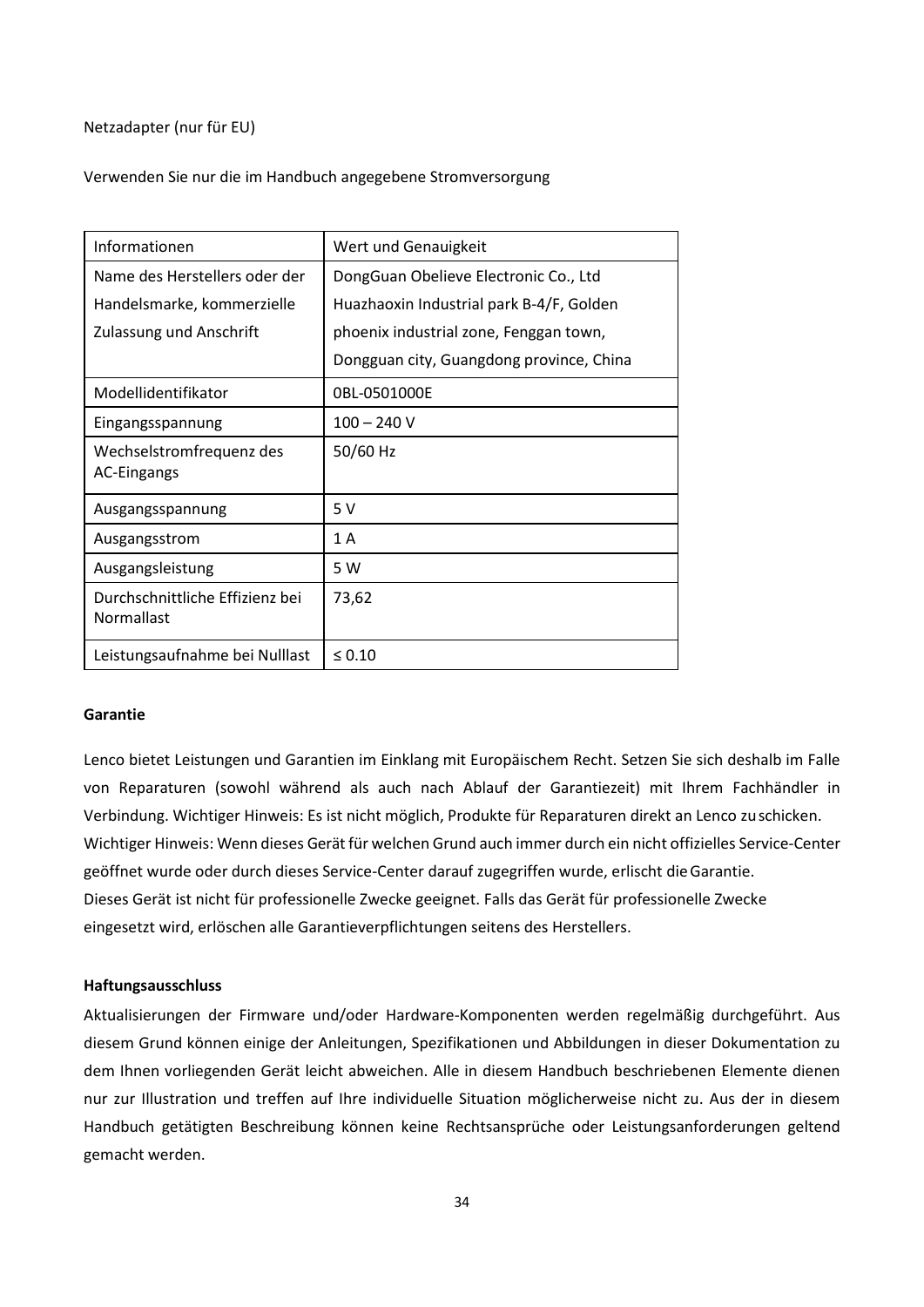## **Entsorgung des Altgeräts**



Dieses Symbol zeigt an, dass das entsprechende Produkt oder dessen Akku/Batterie in Europa nicht mit dem normalen Hausmüll entsorgt werden darf. Um die ordnungsgemäße Abfallbehandlung des Produkts und dessen Akku/Batterie zu gewährleisten, müssen diese im Einklang mit allen anwendbaren örtlichen Vorschriften zur Entsorgung von Elektrogeräten und Akkus/Batterien entsorgt werden. Dabei helfen Sie, natürliche Ressourcen zu schonen und Umweltschutzstandards zur Verwertung und Entsorgung von Altgeräten aufrecht zu halten (Richtlinie über Entsorgung Elektrischer und Elektronischer Altgeräte).

#### **CE-Kennzeichen**



Hiermit erklärt Commaxx B.V. Wiebachstraat 37, 6466 NG Kerkrade, The Netherlands, dass dieses Produkt den grundsätzlichen Anforderungen der EU-Richtlinie entspricht. Die Konformitätserklärung kann unter folgendem Link abgerufen werden[: techdoc@commaxxgroup.com](mailto:techdoc@commaxxgroup.com)



**WARNUNG:** Hören Sie nicht für längere Zeit mit einem hohen Lautstärkepegel, um dauerhaften Hörschäden vorzubeugen.

#### **Service**

Besuchen Sie bitte für weitere Informationen und unseren Kundendienst unsere Homepag[e www.lenco.com](http://www.lenco.com/) Commaxx B.V. Wiebachstraat 37, 6466 NG Kerkrade, The Netherlands.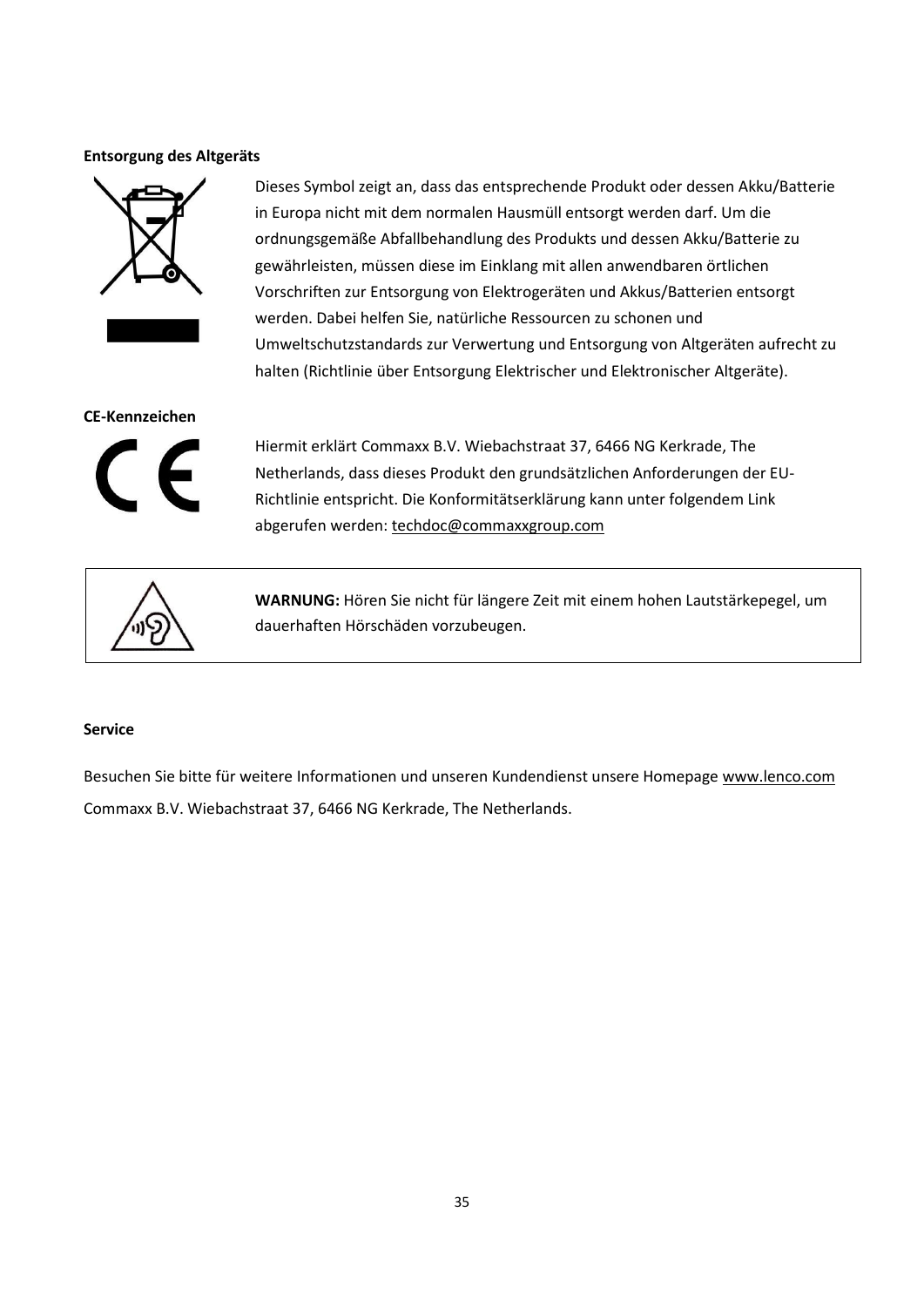# <span id="page-35-0"></span>**Français**

## **ATTENTION :**

L'utilisation de commandes ou de réglages ou l'exécution de procédures autres que celles spécifiées dans ce manuel peut entraîner une exposition à des rayonnements dangereux.

# **PRÉCAUTIONS AVANT UTILISATION**

## **GARDEZ CES INSTRUCTIONS À L'ESPRIT :**

- 1. Ne couvrez pas et n'obturez pas les ouvertures de ventilation. Lorsque vous placez l'appareil sur une étagère, laissez 5 cm (2") d'espace libre tout autour de l'appareil.
- 2. Installez-le conformément au mode d'emploi fourni.<br>3. Gardez l'appareil à l'écart des sources de chaleur telle
- Gardez l'appareil à l'écart des sources de chaleur telles que des radiateurs, appareils de chauffage, fours, bougies et autres produits générant de la chaleur ou une flamme nue. L'appareil ne peut être utilisé que dans des climats modérés. Les environnements extrêmement froids ou chauds doivent être évités. Température de fonctionnement entre 0° et 35° C.
- 4. Évitez d'utiliser l'appareil à proximité de champs magnétiques puissants.
- 5. Des décharges électrostatiques peuvent perturber le fonctionnement de cet appareil. Dans ce cas, il suffit de réinitialiser et de redémarrer l'appareil en suivant le mode d'emploi. Pendant le transfert de fichiers, manipulez l'appareil avec précaution et faites-le fonctionner dans un environnement sans électricité statique.
- 6. Mise en garde ! N'introduisez jamais un objet dans l'appareil par les ouvertures et les fentes de ventilation. Étant donné que des tensions élevées sont présentes à l'intérieur du produit, l'insertion d'un objet peut entraîner une électrocution ou court-circuiter les composants internes. Pour les mêmes raisons, ne versez pas de l'eau ou un liquide sur le produit.
- 7. Ne l'utilisez pas dans des endroits humides tels qu'une salle de bain, une cuisine pleine de vapeur ou à proximité d'une piscine.
- 8. L'appareil ne doit pas être exposé à des écoulements ou des éclaboussures et aucun objet contenant un liquide, tel qu'un vase, ne doit être posé sur ou près de l'appareil.
- 9. N'utilisez pas cet appareil lorsque de la condensation est possible. Lorsque vous utilisez l'appareil dans une pièce chaude et humide, des gouttelettes d'eau ou de la condensation peuvent se former à l'intérieur de l'appareil. Dans ce cas, l'appareil peut ne pas fonctionner correctement. Pour éviter tout risque, laissez l'appareil hors tension pendant 1 ou 2 heures avant de le mettre en marche : l'appareil doit être totalement sec avant de le mettre en marche.
- 10. Bien que ce dispositif soit fabriqué avec le plus grand soin et contrôlé à plusieurs reprises avant de quitter l'usine, des problèmes peuvent néanmoins survenir, comme avec tous les appareils électriques. Si l'appareil émet de la fumée ou en cas d'accumulation excessive de la chaleur ou d'un phénomène inattendu, débranchez immédiatement la fiche d'alimentation du secteur.
- 11. Cet appareil doit fonctionner avec la source d'alimentation indiquée sur la plaque signalétique. Si vous n'êtes pas sûr du type d'alimentation utilisé chez vous, contactez votre revendeur ou le fournisseur local d'électricité.
- 12. Tenez l'appareil à l'abri des animaux. Certains animaux adorent mordre les cordons d'alimentation.
- 13. Pour nettoyer l'appareil, servez-vous d'un chiffon doux et sec. N'utilisez pas de solvant ni d'autre liquide à base de pétrole. Pour enlever les taches importantes, vous pouvez vous servir d'un chiffon humide imbibé d'une solution de détergent diluée.
- 14. Le fournisseur n'est pas responsable des dommages ou pertes de données causés par un dysfonctionnement, une utilisation abusive, une modification de l'appareil ou un remplacement de la batterie.
- 15. N'interrompez pas la connexion lorsque l'appareil formate ou transfère des fichiers. Dans le cas contraire, les données pourraient être endommagées ou perdues.
- 16. Si l'appareil a une fonction de lecture USB, il faut brancher la clé USB directement sur l'appareil. N'utilisez pas un câble d'extension USB, car cela peut causer des interférences entraînant des pertes de données.
- 17. La plaque signalétique se situe en dessous ou à l'arrière de l'appareil.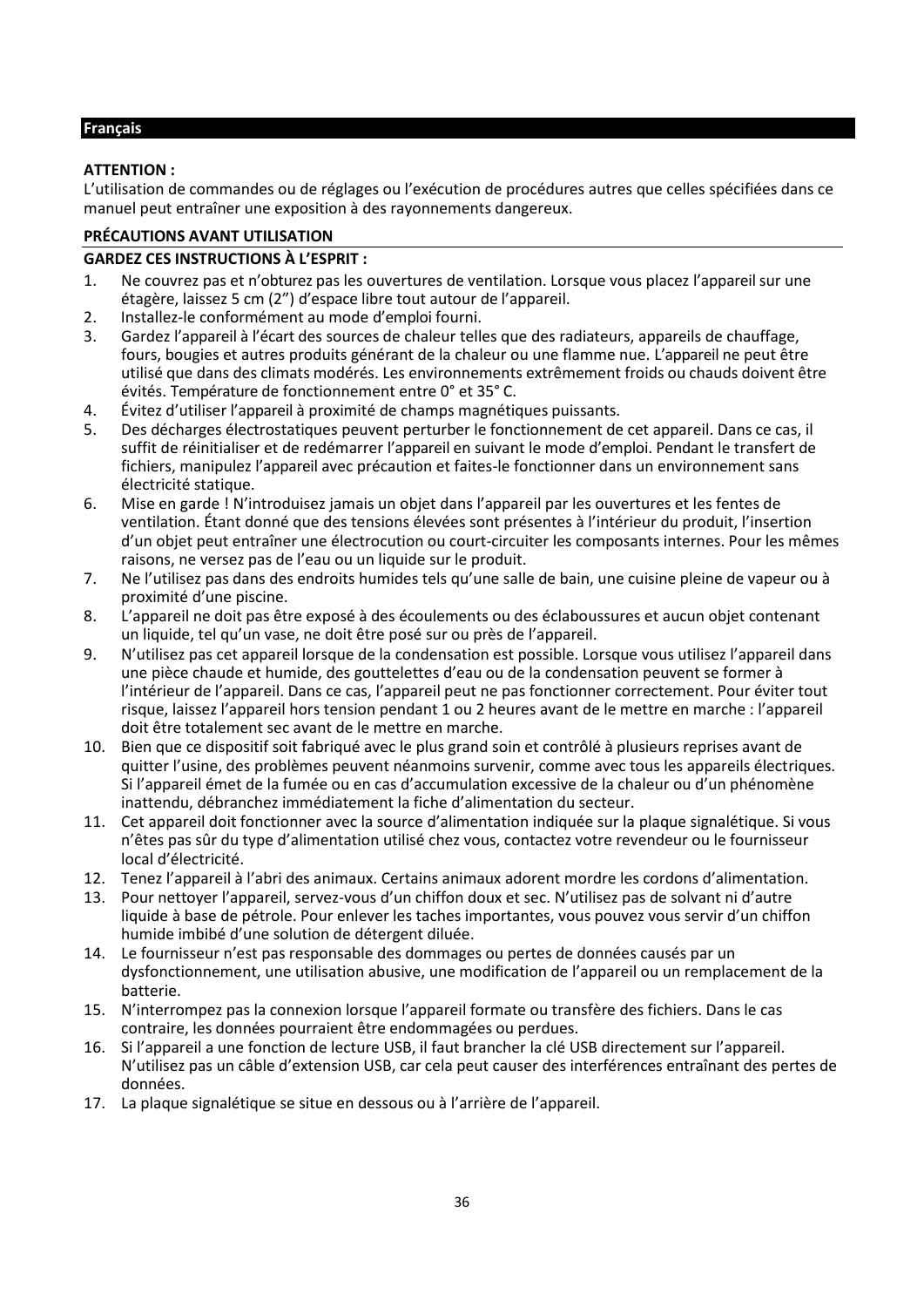- 18. Cet appareil ne doit pas être utilisé par des personnes (enfants compris) souffrant de handicaps physiques, sensoriels ou mentaux, ou manquant d'expérience et de connaissances, sauf si elles sont sous surveillance ou ont reçu des instructions sur l'utilisation correcte de l'appareil par la personne qui est responsable de leur sécurité.
- 19. Ce produit est réservé à un usage non professionnel, et non pas à un usage commercial ni industriel.
- 20. Vérifiez que l'appareil est en position stable. La garantie ne couvre pas les dégâts occasionnés par l'utilisation de cet appareil en position instable, par les vibrations, les chocs ou par la non-observation de tout autre avertissement ou précaution contenus dans ce mode d'emploi.
- 21. N'ouvrez jamais cet appareil.
- 22. Ne placez jamais cet appareil sur un autre appareil électrique.
- 23. Ne laissez pas les sacs en plastique à la portée des enfants.
- 24. Utilisez uniquement les accessoires recommandés par le fabricant.
- 25. Confiez l'entretien et les réparations à un personnel qualifié. Une réparation est nécessaire lorsque l'appareil a été endommagé de quelque façon que ce soit, par exemple lorsque le cordon d'alimentation ou la prise sont endommagés, lorsqu'un liquide a été renversé ou des objets ont été introduits dans l'appareil, lorsque l'appareil a été exposé à la pluie ou à l'humidité, lorsqu'il ne fonctionne pas correctement ou lorsque l'appareil est tombé.
- 26. Une exposition prolongée à la musique avec un volume élevé peut entraîner une perte auditive temporaire ou permanente.
- 27. Si l'appareil est livré avec un câble d'alimentation ou un adaptateur secteur :
	- ⚫ En cas de problème, débranchez le cordon d'alimentation CA et confiez l'entretien à un personnel qualifié.
	- ⚫ Ne marchez pas sur l'adaptateur secteur ou ne le coincez pas. Faites très attention, en particulier à proximité des fiches et du point de sortie du câble. Ne placez pas d'objets lourds sur l'adaptateur secteur, car ils pourraient l'endommager. Gardez l'appareil hors de portée des enfants ! Ils pourraient se blesser gravement s'ils jouent avec le câble d'alimentation.
	- ⚫ Débranchez cet appareil pendant les orages ou lorsqu'il n'est pas utilisé pendant unelongue durée.
	- ⚫ La prise secteur doit être installée près de l'appareil et doit être facilement accessible.
	- ⚫ Ne surchargez pasles prises de courant ou les rallonges. Une surcharge peut entraîner un incendie ou une électrocution.
	- Les appareils de classe 1 doivent être branchés à une prise de courant disposant d'une connexion protectrice à la terre.
	- Les appareils de classe 2 ne nécessitent pas de connexion à la terre.
	- ⚫ Tirez toujours sur la fiche pour débrancher le cordon de la prise secteur. Ne tirez pas sur le cordon d'alimentation. Cela pourrait provoquer un court-circuit.
	- ⚫ N'utilisez pas un cordon ou une fiche d'alimentation endommagé ni une prise desserrée. Vous courez un risque d'incendie ou de décharge électrique.
- 28. Si le produit contient ou est livré avec une télécommande contenant des piles boutons: Avertissement :
	- « N'ingérez pas la pile, car vous risquez une brûlure chimique » ou une formule équivalente.<br>● Il a télécommande fournie avecl Ce produit contient une pile bouton. Si la pile est avalée, elle
	- [La télécommande fournie avec] Ce produit contient une pile bouton. Si la pile est avalée, elle peut causer de graves brûlures internes en seulement 2 heures et peut entraîner lamort.
	- ⚫ Tenez les piles neuves et usagées hors de portée des enfants.
	- ⚫ Si le compartiment à piles ne se ferme pas correctement, cessez d'utiliser l'appareil et tenez-le hors de portée des enfants.
	- ⚫ Si vous pensez que les piles ont été avalées ou placées à l'intérieur d'une partie du corps, consultez un médecin immédiatement.
- 29. Mise en garde relative à l'utilisation des piles :
	- ⚫ Risque d'explosion si la pile est mal remplacée. Remplacez les piles par des piles d'un type identique ou équivalent.
	- Pendant l'utilisation, le stockage ou le transport, la pile ne doit pas être soumise à des températures extrêmement élevées ou basses, à une faible pression d'air à haute altitude.
	- Le remplacement d'une pile par une autre de type incorrect peut entraîner une explosion ou une fuite de liquide ou de gaz inflammable.
	- ⚫ L'introduction d'une pile dans le feu ou dans un four chaud, l'écrasement ou ledécoupage mécanique peut entraîner une explosion.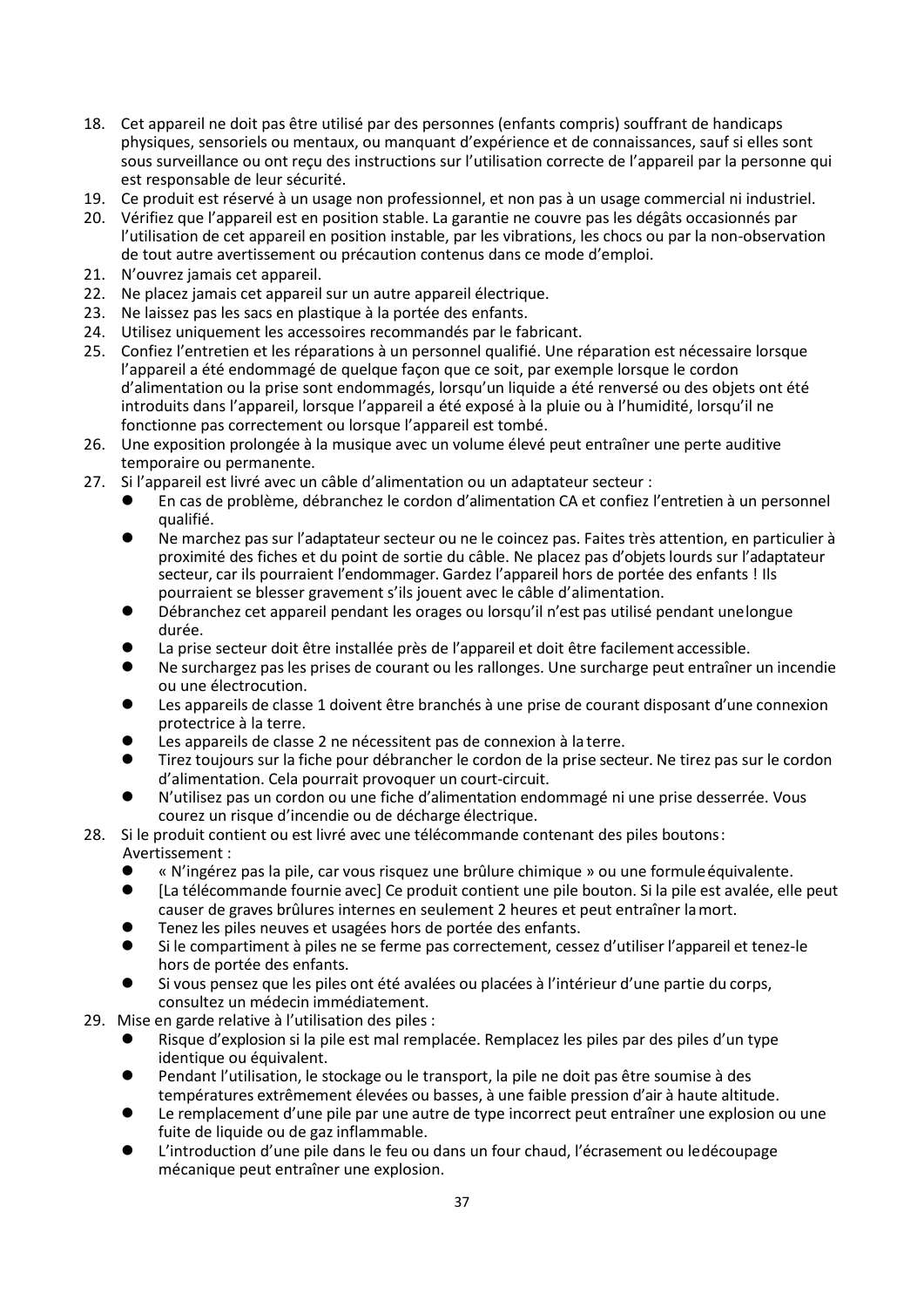- ⚫ L'exposition d'une pile dans un environnement à température extrêmement élevée peut entraîner une explosion ou une fuite de liquide ou de gaz inflammable.
- L'exposition d'une pile à une pression d'air extrêmement basse peut entraîner une explosion ou une fuite de liquide ou de gaz inflammable.
- ⚫ Veuillez considérer les questions environnementales lors de la mise au rebut des piles.

# **INSTALLATION**

- Déballez toutes les pièces et enlevez le matériau de protection.
- Ne connectez pas l'unité au secteur avant d'avoir vérifié la tension du secteur et avant que toutes les autres connexions n'aient été effectuées.

# **Accessoires fournis :**

Mode d'emploi



Adaptateur secteur

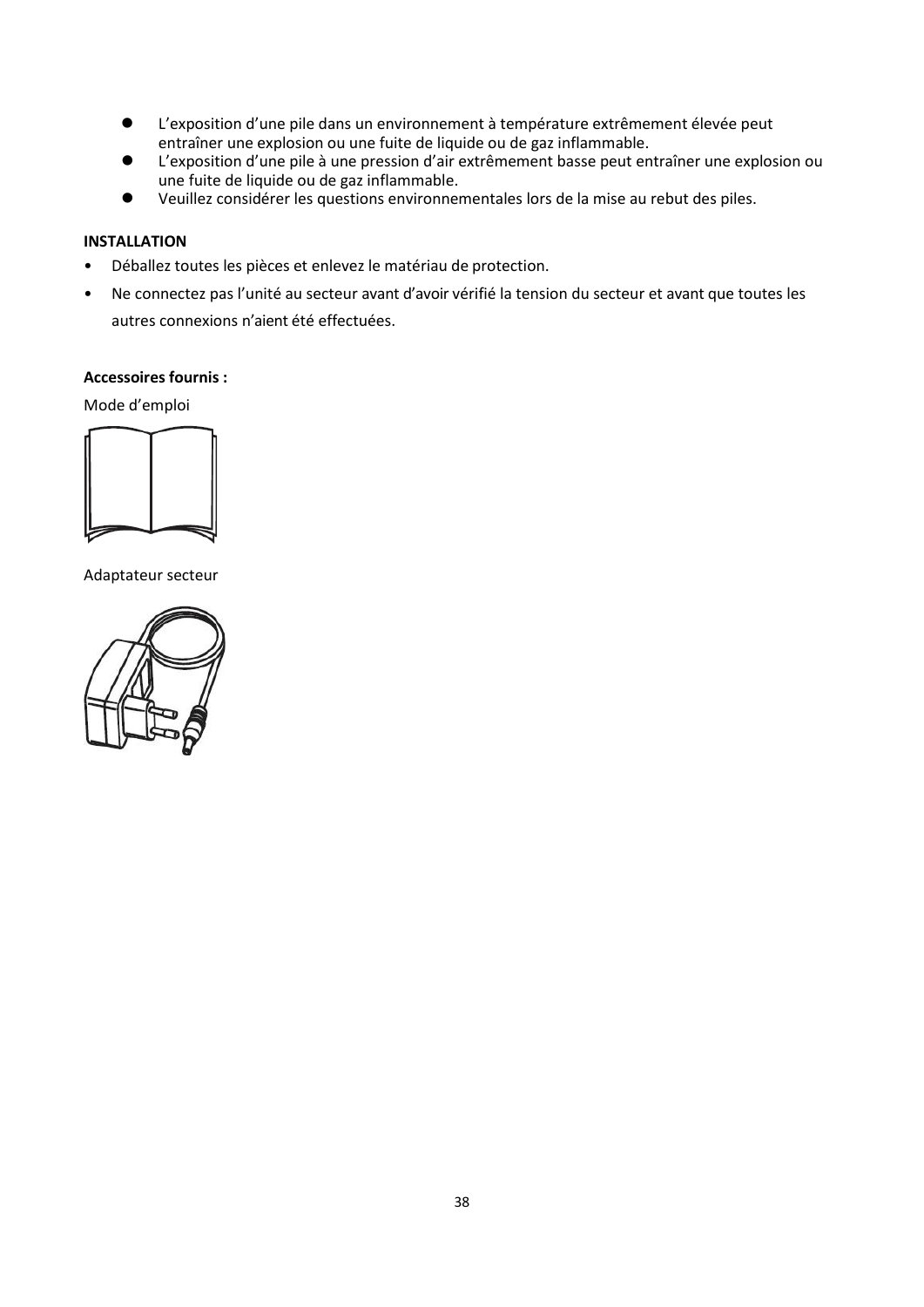# **Emplacement des commandes**







- 1. Plateforme de la platine
- 2. Arbre du tourne-disque
- 3. Adaptateur pour trou central
- 4. Bras de lecture
- 5. Levier de signalisation
- 6. Clip de bras de lecture
- 7. Sélecteur de vitesse de la platine
- 8. Interrupteur de commande d'arrêt automatique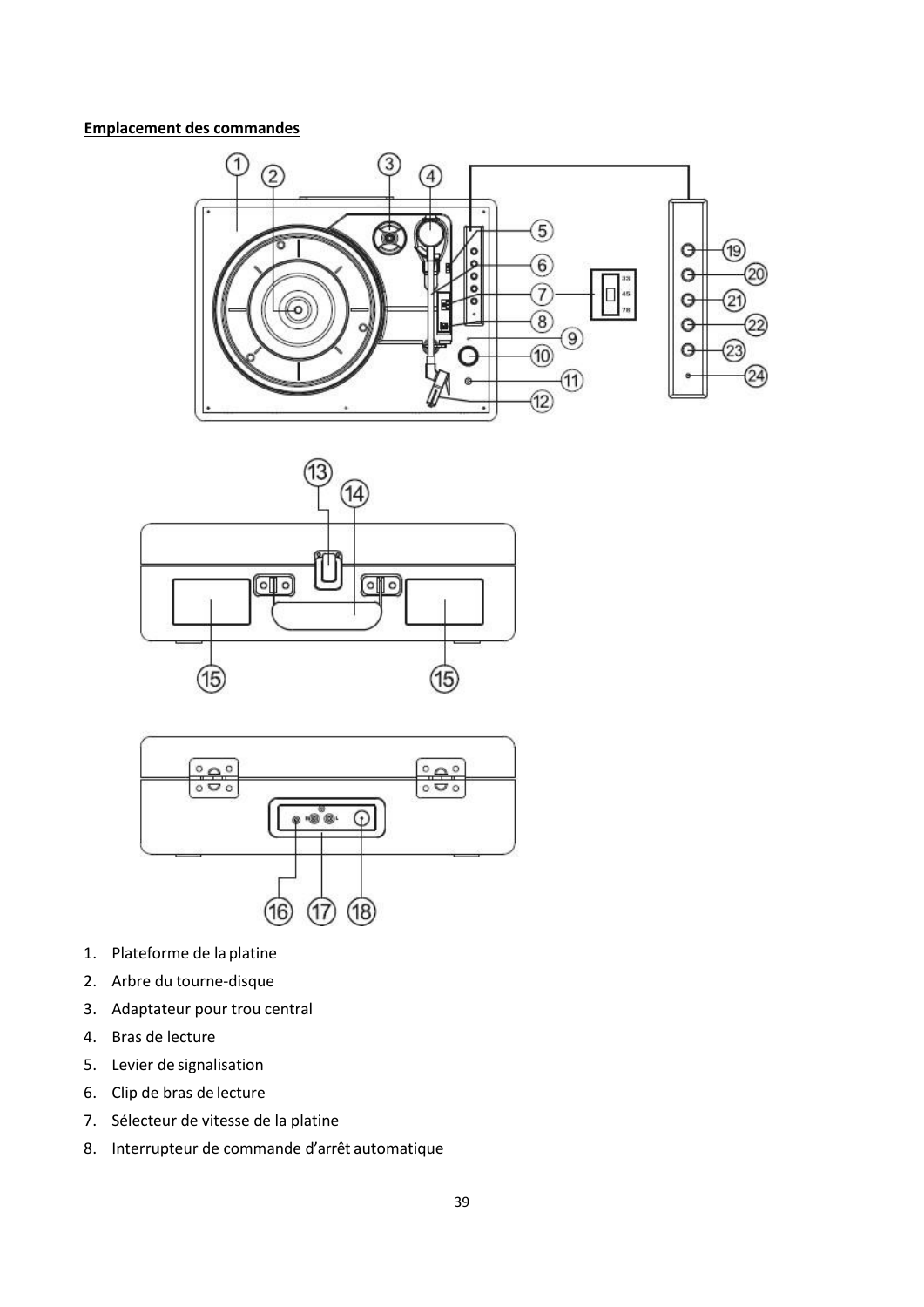- 9. LED d'indication de l'état
- 10. Interrupteur d'alimentation/ Commande du volume
- 11. Prise casque
- 12. Pointe de lecture
- 13. Mentonnet
- 14. Poignée de transport
- 15. Haut-parleur
- 16. Prise d'entrée Aux
- 17. Sortie de canal R/L
- 18. Prise d'entrée CC
- 19. Coupler
- 20. Morceau précédent
- 21. Morceau suivant
- 22. Lecture/pause
- 23. Mode
- 24. Indicateur de mode

#### **Mode**

- 1. Appuyez brièvement sur « Mode » pour sélectionner le mode de lecture.
- 2. La LED bleue clignote lorsque le Bluetooth est couplé.
- 3. La LED bleue s'allume lorsque le Bluetooth est connecté.
- 4. Le voyant rouge s'allume lorsque l'appareil est en mode platine.
- 5. Le voyant vert s'allume lorsque l'appareil est en mode Entrée auxiliaire.

#### **Utilisation de la platine**

- 1. Placez la caisse de la platine sur une surface plane.
- 2. Insérez le cordon de l'adaptateur dans la prise CC à l'arrière du boîtier et branchez l'adaptateur à la prise d'alimentation secteur.
- 3. Lors de la première utilisation, assurez-vous que l'attache du câble est retirée du bras du lecteur.
- 4. Retirez le couvercle du stylet et conservez-le dans un endroit sûr pour une utilisationultérieure.



- 5. Déplacez le sélecteur de vitesse sur la vitesse (33,45 ou 78 tr/min) correspondant au disque àlire.
- 6. Tournez le bouton de volume pour allumer la platine et le voyant de mode s'allume en rouge.
- 7. Placez un disque sur l'axe de la platine et déclipsez le bras de lecture.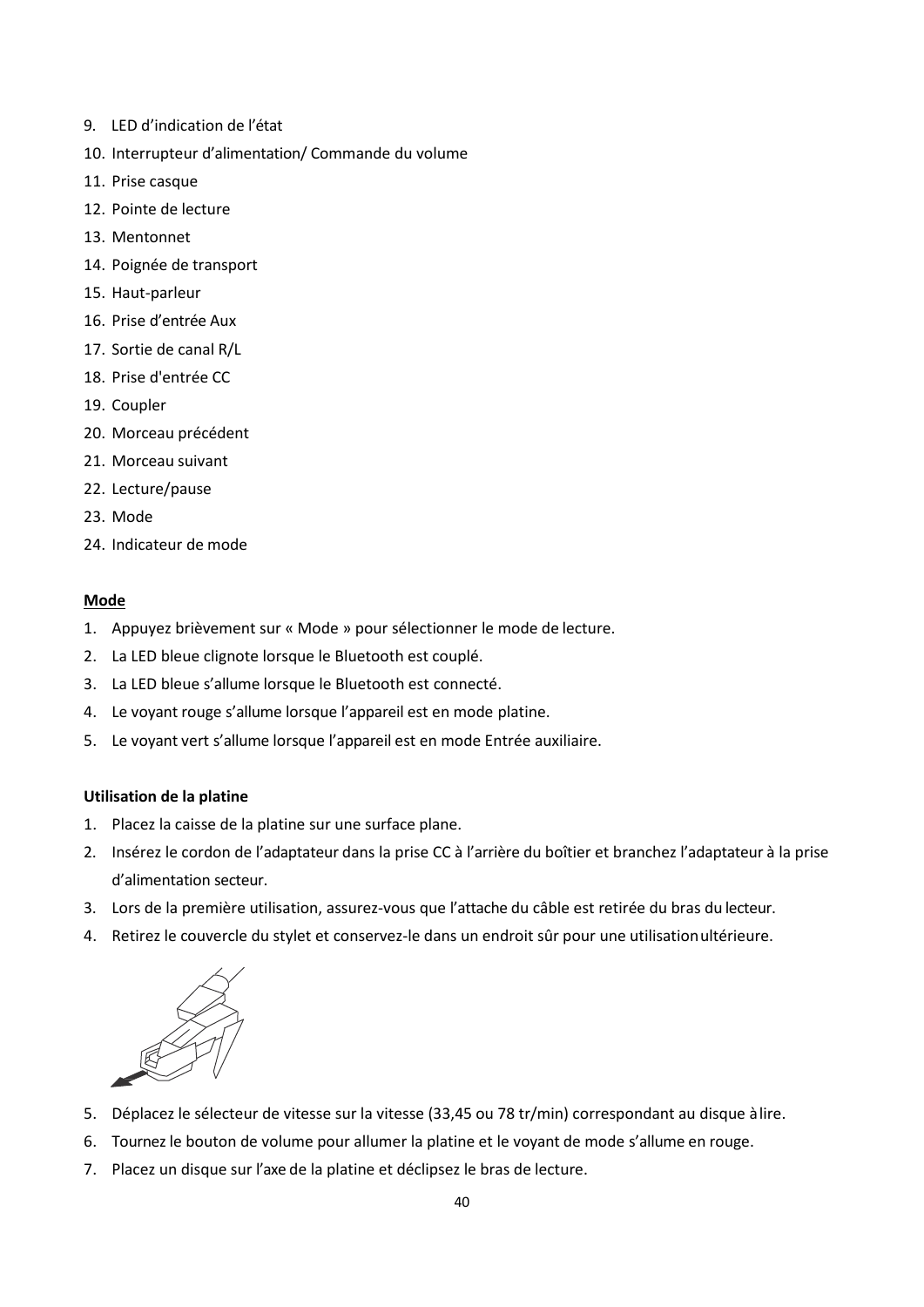- 8. Utilisez le levier de signalisation pour soulever le bras de lecture et déplacez le bras de manière à ce que le stylet soit positionné juste à l'intérieur du bord du disque ou aligné avec le début de la piste àlire.
- 9. Baissez lentement le bras et après un court intervalle, le disque commence à jouer.
- 10. Ajustez le volume au niveau souhaité en tournant le bouton de réglage du volume.
- 11. Lorsque vous atteignez la fin du disque, la platine s'arrête.
- 12. Utilisez à nouveau le levier pour soulever le bras de lecture (la platine recommence à tourner), remettezle sur le clip et abaissez-le dans le socle. La platine va s'arrêter.
- 13. Après utilisation, fixez le bras de fourches à l'aide du clip et remettez toujours le couvercle du stylet en place avant de déplacer la platine.
- 14. Pour éteindre la platine à tout moment, soulevez le bras de lecture du disque et tournez le bouton de volume à fond dans le sens inverse des aiguilles d'une montre.

# Remarque

Certains disques ont un trou central plus grand et il peut être nécessaire de monter l'adaptateur du trou central sur le manche de la platine avant de placer le disque sur cette dernière. Remettez toujours le couvercle du stylet en place et fixez le bras de la platine à l'aide du clip avant de déplacer la platine.

#### **Utilisation avec un appareil auxiliaire**

- 1. Des équipements audio analogiques auxiliaires peuvent être connectés et amplifiés via la platine.
- 2. Connectez l'équipement auxiliaire à l'aide d'un câble jack de 3,5 mm (câble non fourni) dans la prise LINE IN.
- 3. Appuyez sur le bouton de lecture de l'équipement auxiliaire et utilisez les commandes de piste comme d'habitude sur l'appareil auxiliaire.
- 4. Le volume peut être réglé à l'aide du bouton de volume sur la platine ou des commandes de l'appareil auxiliaire connecté.
- 5. Pour éteindre l'appareil à tout moment, tournez le bouton de volume à fond dans le sensantihoraire.

# **Utilisation d'un casque (non fourni)**

Une prise casque stéréo est prévue pour une utilisation de la platine sans déranger les autres. Branchez les écouteurs à l'endroit marqué casque près du bouton de volume et réglez le volume d'écoute au niveau choisi. Une pression acoustique excessive des écouteurs peut endommager votre audition. Les haut-parleurs de la platine ne fonctionnent pas lorsque des écouteurs sont connectés.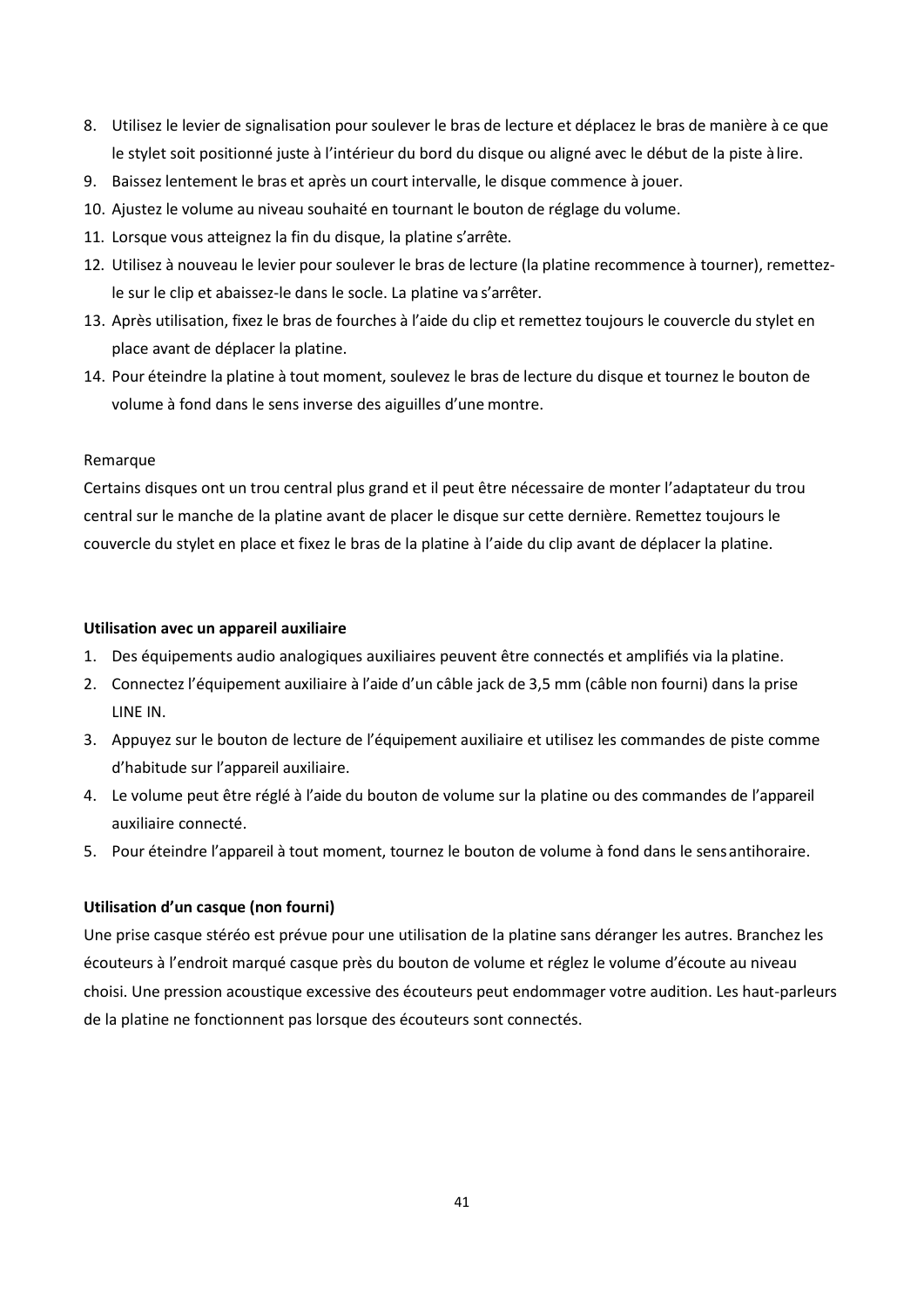## **Connexion de la platine au haut-parleur externe**

Si vous souhaitez connecter la platine à des haut-parleurs externes (via un amplificateur approprié), utilisez un câble phono double vers phono double (non fourni) pour connecter les prises de sortie RCA à l'entrée audio de l'amplificateur. Veillez à ce que les fiches rouges soient insérées dans les prises rouges et les prises blanches dans les prises blanches.

#### **Utilisation avec un appareil Bluetooth**

Vérifiez que votre platine est en mode Bluetooth. Si vous n'êtes pas encore en mode Bluetooth, appuyez brièvement sur le bouton Mode jusqu'à ce que l'appareil passe en mode Bluetooth (la LED bleue s'allume). Il commence à rechercher les appareils Bluetooth (la LED bleue clignote pendant le couplage).

En mode Bluetooth :

- 1. Votre appareil recherche Bluetooth.
- 2. Sur l'appareil (par exemple, iPhone/iPad/Android/autre téléphone/Tableau/ordinateur), activez la connectivité Bluetooth et assurez-vous qu'elle est « discoverable » (visible).

**Remarque :** Si nécessaire, reportez-vous aux instructions de votre radio pour ajouter ou configurer Bluetooth.

3. Sélectionnez « Add new device (Ajouter un nouveau dispositif) », si nécessaire.

**Remarque :** Certains appareils rechercheront automatiquement un nouveau dispositif, par conséquent l'option « Add new device (Ajouter un nouveau dispositif) » ne sera pas disponible.

- 4. Une fois trouvé, votre appareil s'affiche sous le nom de « Lenco TT-110 ». Sélectionnez-le et commencez l'appariement.
- 5. Une fois l'appairage effectué « Bluetooth Connected (Connexion Bluetooth effectuée) » s'affiche.
- 6. Maintenant que vous avez couplé votre appareil avec la platine, il s'y connectera lorsqu'il sera à portée, c'est-à-dire à une distance d'environ 10 mètres ou moins, de la ligne de vision.
- 7. Votre appareil reste couplé avec la platine à moins que vous ne décidiez de le déconnecter ou de le désappairer.
- 8. Vous pouvez appuyer brièvement sur « Appairage » pour vous reconnecter.

#### Lecture Bluetooth

- 1. Appuyez sur « Retour » pour passer à la piste précédente de votre appareil Bluetooth.
- 2. Appuyez sur « Suivant » pour passer à la piste suivante de votre appareil Bluetooth.
- 3. Appuyez sur « Lecture/ pause » pour lire ou suspendre votre appareil Bluetooth.

« Ce produit est doté d'une fonction de **réception** bluetooth, **vous ne pouvez pas l'utiliser pour transmettre un son bluetooth** : cela signifie que vous pouvez recevoir sans fil un signal sonore bluetooth d'une source externe comme un smartphone. »

#### **COMMENT CHANGER LA TÊTE DE LECTURE**

Pour changer la tête de lecture, consultez les instructions ci-dessous. Démontage de la tête de lecture hors de la cartouche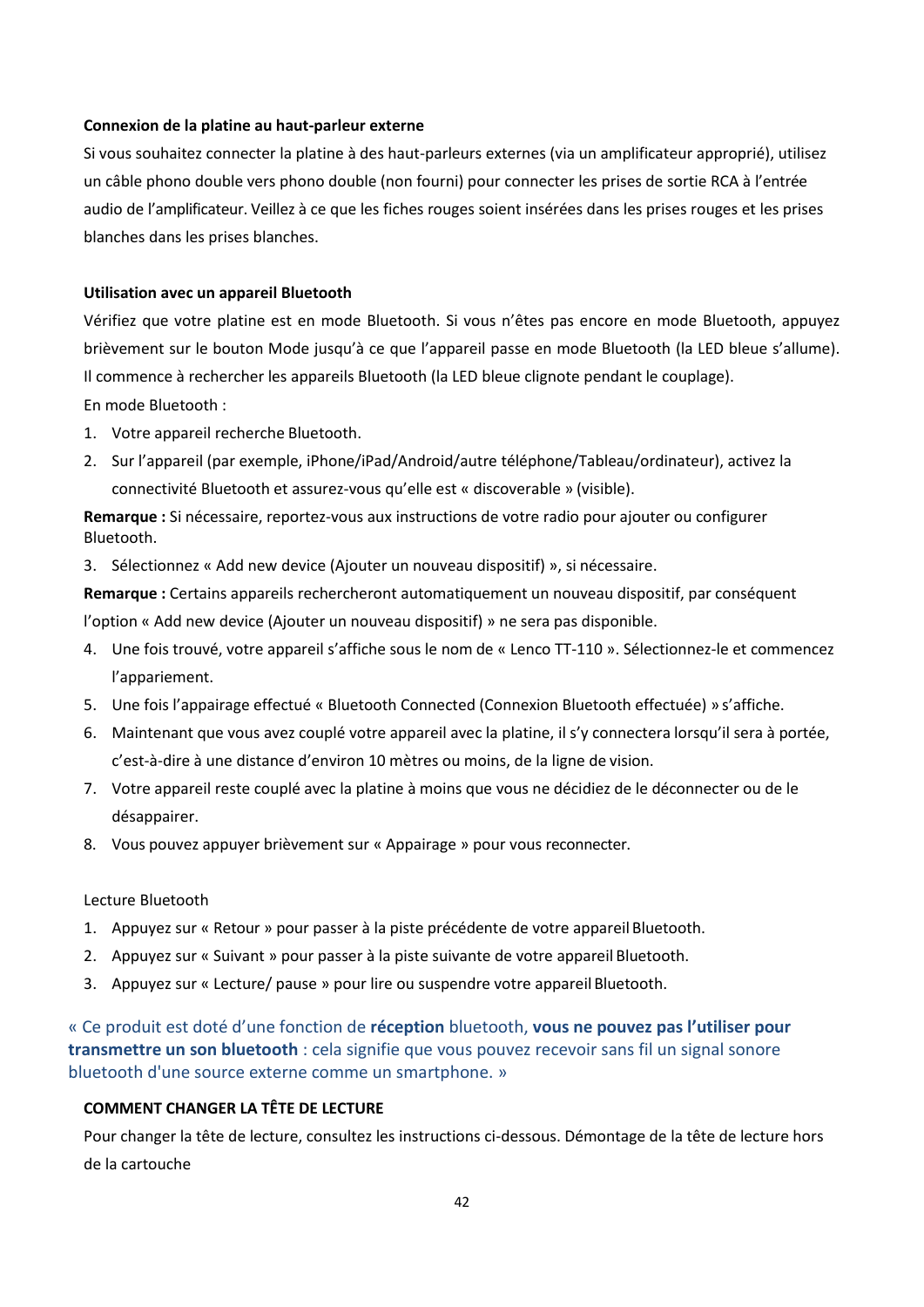- 1. Placez un tournevis sur la pointe de la tête de lecture et poussez vers le bas comme indiqué dans le sens « A ».
- 2. Enlevez la tête de lecture en la tirant vers l'avant et en poussant vers le bas.

# Installation de la tête de lecture

- 1. Tenez la pointe de la tête de lecture et insérez la tête de lecture en appuyant comme indiqué dans le sens « B ».
- 2. Poussez la tête de lecture vers le haut comme indiqué dans le sens « C » jusqu'à ce que la tête de lecture se bloque dans la position de la pointe.





| EN                         | FR                          |
|----------------------------|-----------------------------|
| <b>Guide Pins (inside)</b> | Tiges de guidage (internes) |

# REMARQUE

Nous vous conseillons de nettoyer vos disques avec un tissu anti-statique afin de les apprécier au mieux. Remarque : pour la même raison, votre tête de lecture doit être changée périodiquement (environ toutes les 250 heures de lecture).

# **CONSEILS POUR UNE MEILLEURE PERFORMANCE DE TOURNE-DISQUE**

- 1. En ouvrant ou en fermant le couvercle du tourne-disque, manipulez-le délicatement, en le tenant soit au centre soit de chaque côté.
- 2. Ne touchez pas la pointe de la tête de lecture avec vos doigts, évitez de cogner la tête de lecture contre le plateau du tourne-disque ou le bord du disque.
- 3. Nettoyez fréquemment la pointe de la tête de lecture en utilisant une brosse douce en faisant uniquement des mouvements « avant-arrière ».
- 4. Si vous devez utiliser un liquide de nettoyage de tête de lecture, utilisez-en avec grande parcimonie.
- 5. Nettoyez précautionneusement le boîtier du tourne-disque à l'aide d'un chiffon doux. Utilisez seulement un peu de détergent doux pour nettoyer le tourne-disque.
- 6. N'appliquez jamais de produits chimiques ni de solvants forts sur aucune pièce du système detourne-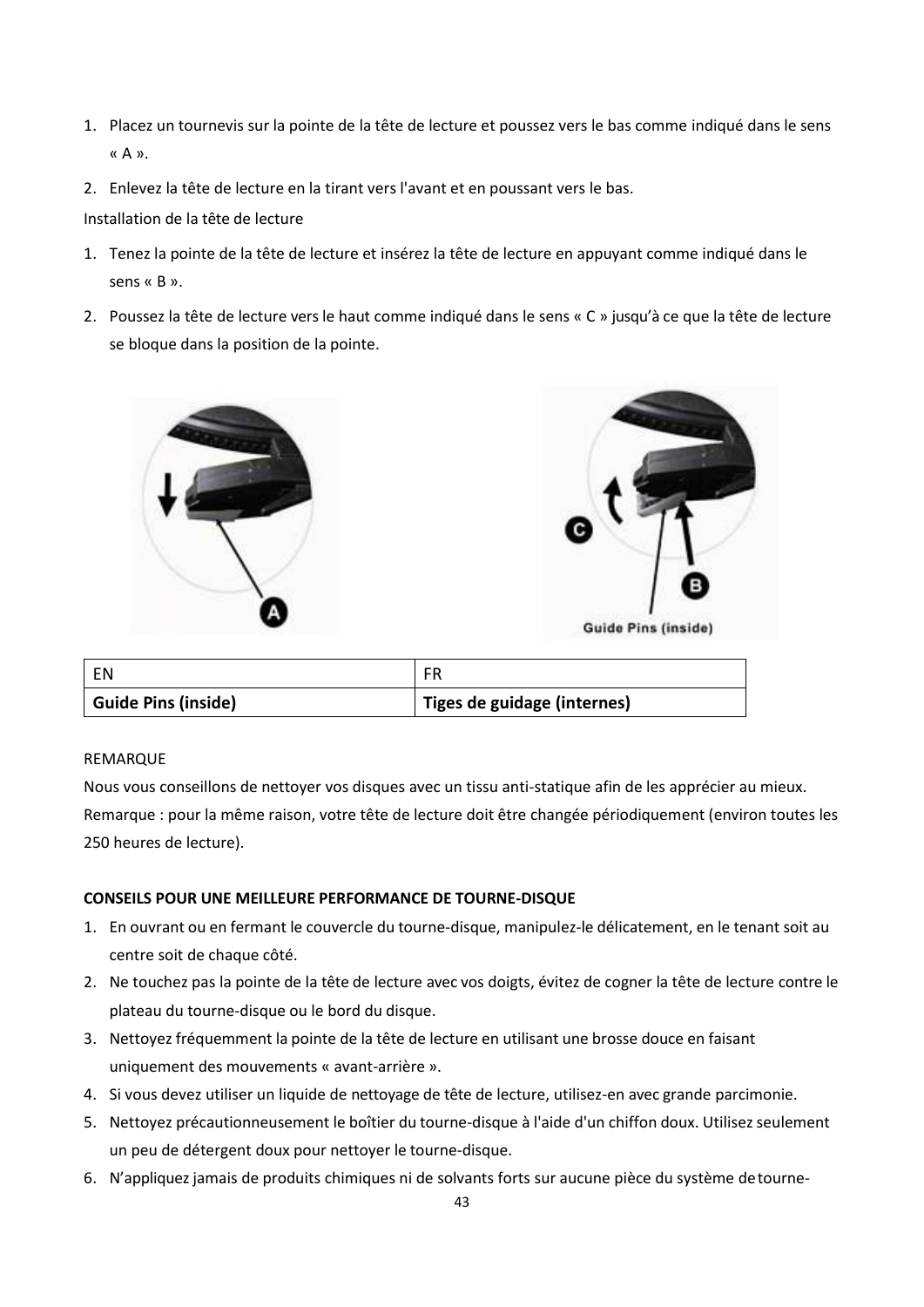disque.

# **CARACTÉRISTIQUES TECHNIQUES**

| <b>Type</b>                                 | Entraînement par courroie                |
|---------------------------------------------|------------------------------------------|
| Moteur d'entraînement                       | Moteur <sub>CC</sub>                     |
| Vitesse                                     | 33 1/3 tours, 45 tours, 78 tours         |
| Pleurage et scintillement                   | < 0,35%                                  |
| Plateau                                     | 200 mm                                   |
|                                             |                                          |
| <b>Cellule</b>                              |                                          |
| Type                                        | Céramique                                |
| Pointe de lecture                           | $0,7$ mm                                 |
| Force d'appui optimale                      | 6 grammes                                |
| Sortie                                      | 300 à 500 mV                             |
| Plage de fréquence                          | ,+/-20 dB                                |
| diaphonie                                   | 10 <sub>db</sub>                         |
| rapport signal/bruit (S/N)                  | 18 <sub>db</sub>                         |
|                                             |                                          |
| Caractéristiques Générales                  |                                          |
|                                             | Entrée CA 100-240 V~50/60 Hz; 0,3 A max. |
| Adaptateur                                  | Sortie CC 5 V 1 A                        |
| produit                                     | 5 V CC/1 A                               |
| Sortie audio (sortie de ligne) 300 à 500 mV |                                          |
| Puissance consommée :                       | 5 W                                      |

| Adaptateur de puissance.           | Sortie CC 5 V 1 A<br>Entrée CA 100-240 V~50/60 Hz; 0,3 A max.                                           |
|------------------------------------|---------------------------------------------------------------------------------------------------------|
| Nom d'appairage<br>Bluetooth:      | Lenco TT-110                                                                                            |
| Prise casque :                     | $3.5 \text{ mm}$                                                                                        |
| Température de<br>fonctionnement : | $0 °C-40 °C$                                                                                            |
| Température de<br>stockage:        | $-20 °C-70 °C$                                                                                          |
|                                    | Du fait de l'amélioration continue, les caractéristiques et la conception sont modifiables sans préavis |

Adaptateur d'alimentation (uniquement pour l'Europe)

Utilisez uniquement l'alimentation électrique indiquée dans le mode d'emploi.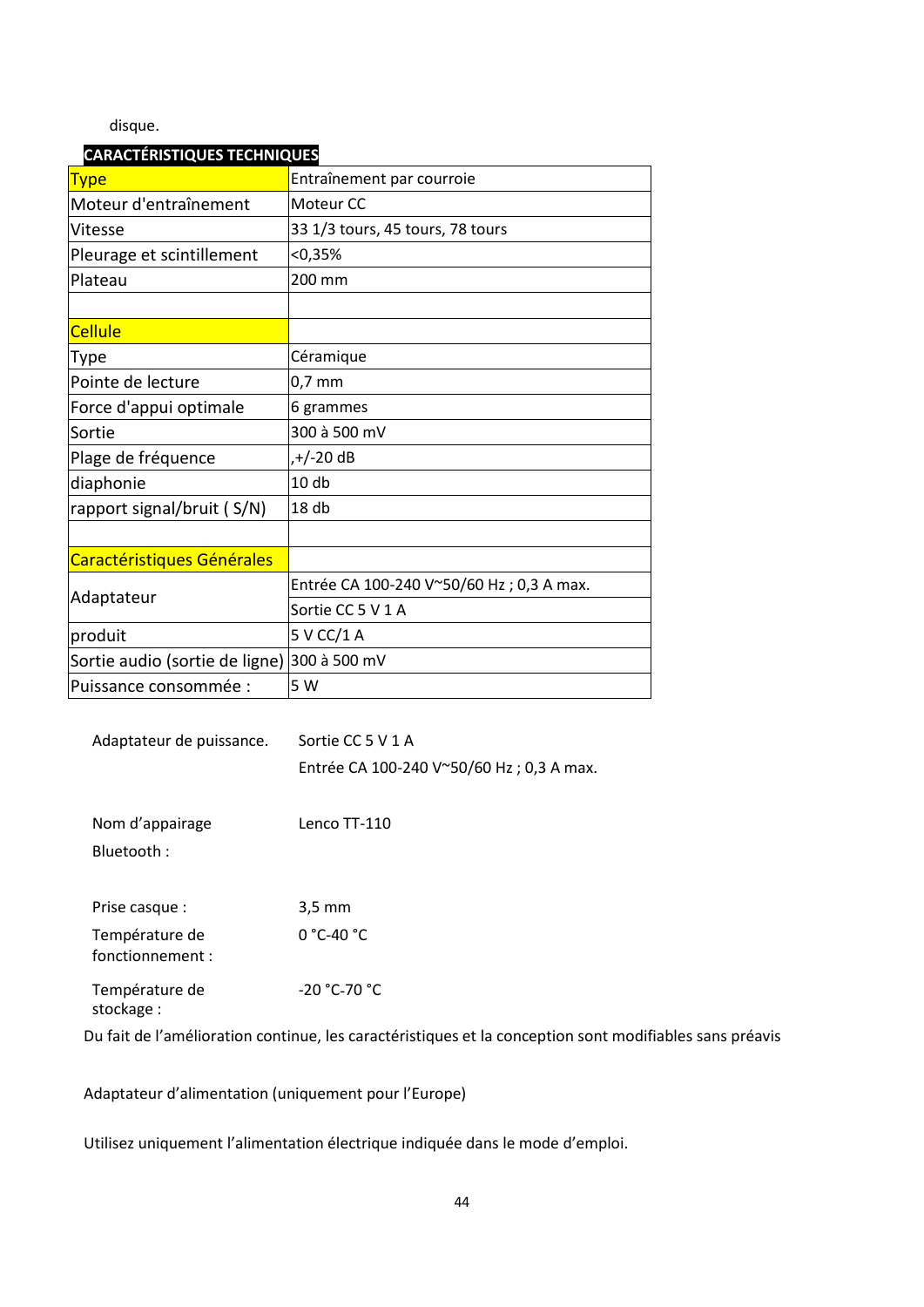| Informations                           | Valeur et précision                      |
|----------------------------------------|------------------------------------------|
| Nom ou marque du fabricant,            | DongGuan Obelieve Electronic Co., Ltd    |
| enregistrement commercial et           | Huazhaoxin Industrial park B-4/F, Golden |
| adresse                                | phoenix industrial zone, Fenggan town,   |
|                                        | Dongguan city, Guangdong province, China |
| Référence du modèle                    | 0BL-0501000E                             |
| Tension d'entrée                       | 100-240 V                                |
| Fréquence du CA d'entrée               | 50/60 Hz                                 |
| Tension de sortie                      | 5V                                       |
| Courant de sortie                      | 1 A                                      |
| Puissance de sortie                    | 5 W                                      |
| Rendement moyen en mode<br>actif       | 73,62                                    |
| Consommation électrique sans<br>charge | $\leq 0.10$                              |

#### **Garantie**

Lenco propose un service et une garantie conformément à la législation européenne, ce qui signifie qu'en cas de besoin de réparation (aussi bien pendant et après la période de garantie), vous pouvez contacter votre revendeur le plus proche.

Remarque importante : Il n'est pas possible de renvoyer l'appareil pour réparation directement à Lenco. Remarque importante : si l'appareil est ouvert ou modifié de quelque manière que ce soit par un réparateur non agréé, la garantie sera caduque.

Cet appareil ne convient pas à une utilisation professionnelle. En cas d'utilisation professionnelle, les obligations de garantie du fabricant seront annulées.

#### **Clause de non-responsabilité**

Des mises à jour du logiciel ou des composants informatiques sont régulièrement effectuées. Il se peut donc que certaines instructions, caractéristiques et images présentes dans ce document diffèrent légèrement de votre configuration spécifique. Tous les articles décrits dans ce guide sont fournis uniquement à des fins d'illustration et peuvent ne pas s'appliquer à une configuration spécifique. Aucun droit légal ne peut être obtenu depuis les informations contenues dans ce manuel.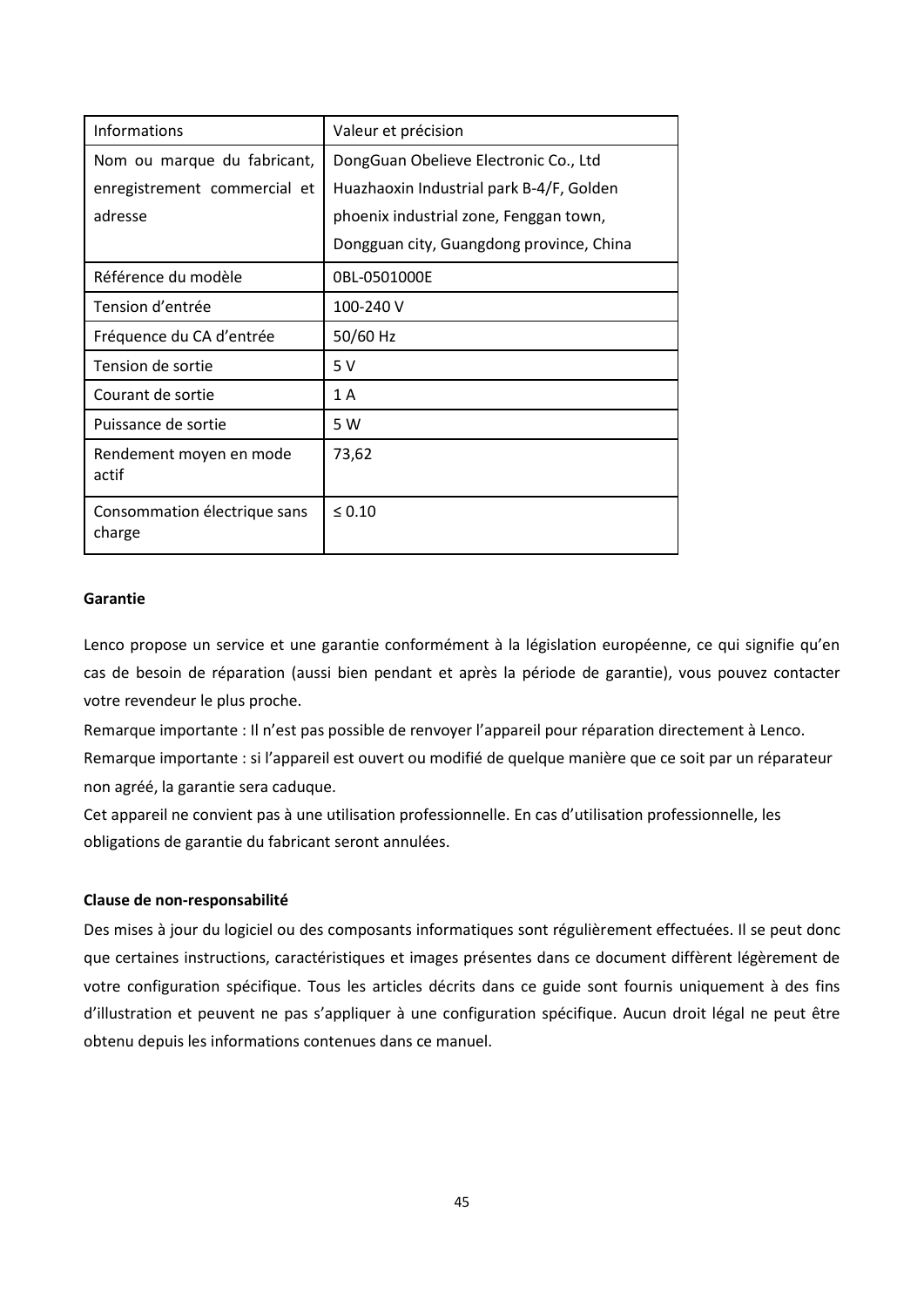#### **Mise au rebut de l'appareil usagé**



Ce symbole indique que le produit électrique concerné ainsi que les piles ne doivent pas être jetés avec les autres déchets ménagers en Europe. Pour garantir un traitement correct des piles et de l'appareil usagés, veuillez les mettre au rebut conformément aux réglementations locales en vigueur en matière d'appareils électriques et autres piles. En agissant de la sorte, vous contribuerez à la préservation des ressources naturelles et à l'amélioration des niveaux de protection environnementale concernant le traitement et la destruction des déchets électriques (directive sur les déchets des équipements électriques et électroniques).

**Marquage CE**



Par la présente, Commaxx B.V. Wiebachstraat 37, 6466 NG Kerkrade, Pays-Bas, déclare que ce produit est conforme aux exigences principales des directives européennes. La déclaration de conformité peut être consultée via [techdoc@commaxxgroup.com](mailto:techdoc@commaxxgroup.com)



**AVERTISSEMENT :** Pour éviter une éventuelle détérioration de l'ouïe, n'écoutez pas la musique à un niveau de volume élevé pendant des périodes prolongées.

#### **Service après-vente**

Pour en savoir plus et obtenir de l'assistance, visitez [www.lenco.com.](http://www.lenco.com/) Commaxx B.V. Wiebachstraat 37, 6466 NG Kerkrade, Pays-Bas.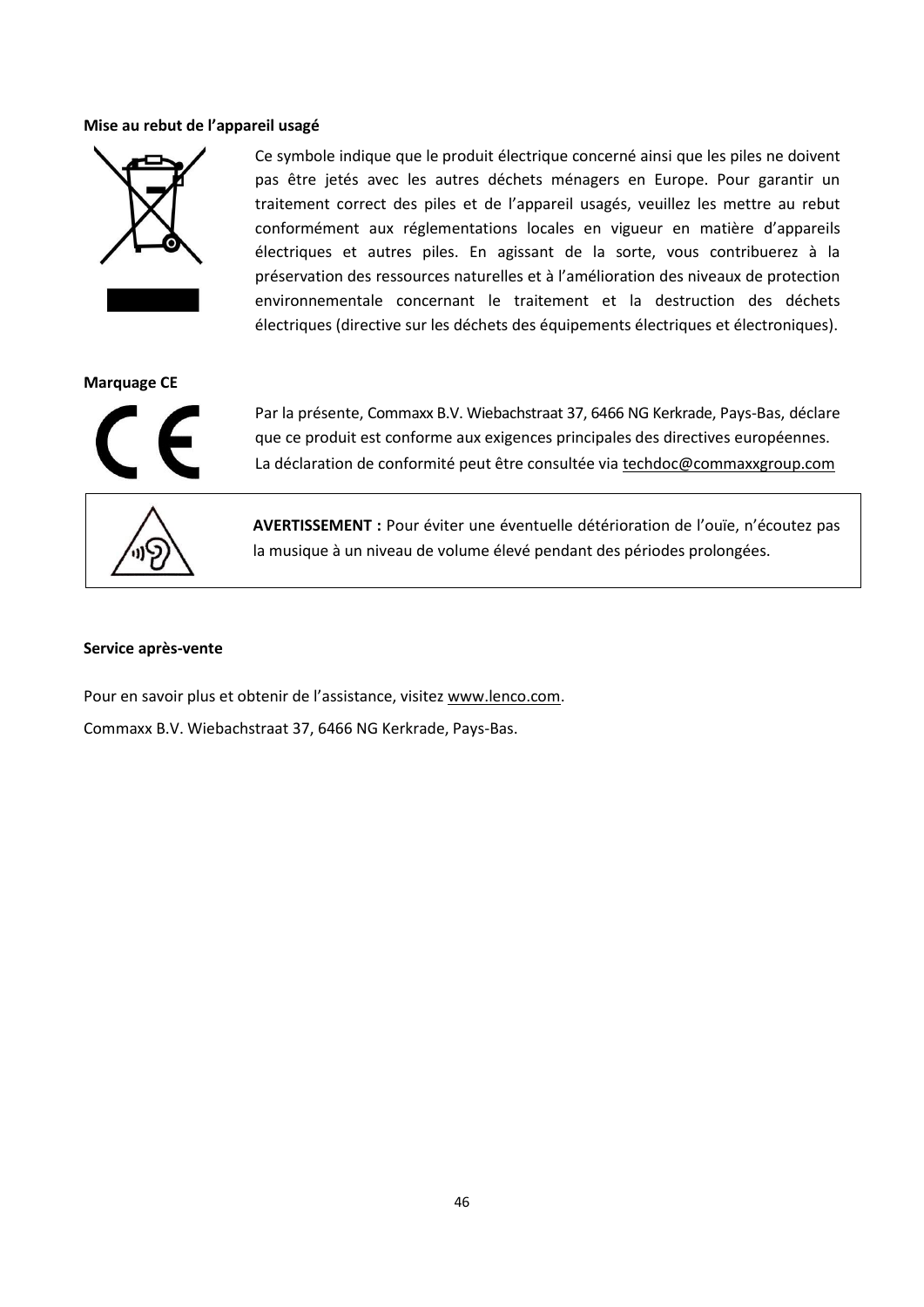# <span id="page-46-0"></span>**Español**

# **PRECAUCIÓN:**

El uso de los controles o ajustes o el funcionamiento de los procedimientos excepto a aquellos especificados aquí pueden provocar una exposición peligrosa a la radiación.

# **PRECAUCIONES PREVIAS AL USO**

#### **TENGA ESTAS INSTRUCCIONES EN MENTE:**

- 1. No cubra o bloquee ninguna apertura de ventilación. Cuando coloque el dispositivo en una estantería, deje 5 cm (2") de espacio libre alrededor de todo el dispositivo.
- 2. Instálelo conforme al manual de usuario que se adjunta.
- 3. Mantenga el aparato alejado de fuentes de calor, como radiadores, calentadores, estufas, velas u otros productos que generen calor o llama viva. El aparato solo puede usarse en climas moderados. Se deben evitar los ambientes extremadamente fríos o cálidos. Temperatura de funcionamiento entre 0 ° y 35 °C.
- 4. Evite usar el dispositivo cerca de campos magnéticos fuertes.
- 5. Una descarga electrostática puede entorpecer el uso normal de este dispositivo. En tal caso, simplemente reinícielo siguiendo el manual de instrucciones. Durante la transmisión de archivos, por favor manéjelo con cuidado opérelo en un entorno libre de electricidad estática.
- 6. ¡Advertencia! Nunca inserte un objeto en el producto a través de las ventilaciones o aperturas. Alto voltaje fluye a través del producto e insertar un objeto puede provocar una descarga eléctrica y/o un cortocircuito de sus componentes internos. Por el mismo motivo, no derrame agua o líquidos en el producto.
- 7. No lo utilice en zonas húmedas, como cuartos de baño, cocinas en las que se forme vapor ni cerca de piscinas.
- 8. El aparato no debe exponerse a goteos o salpicaduras y asegúrese de que se colocan sobre o cerca del aparato objetos llenos de líquidos, como jarrones.
- 9. No use este dispositivo cuando se pueda producir condensación. Cuando la unidad se usa en una habitación cálida y húmeda con gotas de agua o humedad se puede producir condensación dentro de la unidad y la unidad puede que no funcione correctamente; deje que la unidad permanezca apagada durante 1 o 2 horas antes de volver a encenderla: el aparato debe estar seco antes de conectarse a una fuente de alimentación.
- 10. Aunque este dispositivo está fabricado con el máximo cuidado y comprobado varias veces antes de salir de fábrica, todavía es posible que se puedan producir problemas, al igual que con todos los aparatos eléctricos. Si observa la aparición de humo, una acumulación excesiva de calor o cualquier otro fenómeno inesperado, deberá desconectar inmediatamente el enchufe de la toma decorriente.
- 11. Este dispositivo debe funcionar con una fuente de alimentación que se especifica en la etiqueta de especificaciones. Si no está seguro del tipo de alimentación que se usa en su hogar, consulte con el distribuidor o una compañía eléctrica local.
- 12. Manténgalo alejado de los animales. Algunos animales disfrutan mordiendo cables de alimentación.
- 13. Para limpiar el dispositivo use un paño seco y suave. No utilice líquidos disolventes ni con base de petróleo. Para eliminar manchas difíciles, puede usar un paño húmedo con detergente diluido.
- 14. El proveedor no asume ninguna responsabilidad por daños o datos perdidos provocados por un funcionamiento incorrecto, uso incorrecto, modificación del dispositivo o sustitución de la batería.
- 15. No interrumpa la conexión cuando el dispositivo esté formateando o transfiriendo archivos. En caso contrario, los datos se pueden estropear o perder.
- 16. Si la unidad dispone de función de reproducción USB, se debe conectar la memoria USB directamente en la unidad. No utilice cables de extensión USB ya que pueden crear interferencias que causen una pérdida de datos.
- 17. Se ha marcado la etiqueta identificativa en la parte inferior o en el panel posterior del aparato.
- 18. Este aparato no está diseñado para su uso por personas (incluyendo niños) con discapacidades físicas, sensoriales o mentales o con falta de experiencia o conocimientos, salvo que estén bajo la supervisión o hayan recibido formación sobre el uso correcto del dispositivo por parte de una persona responsable de su seguridad.
- 19. Este producto está diseñado para un uso no profesional únicamente y no para un uso comercial o industrial.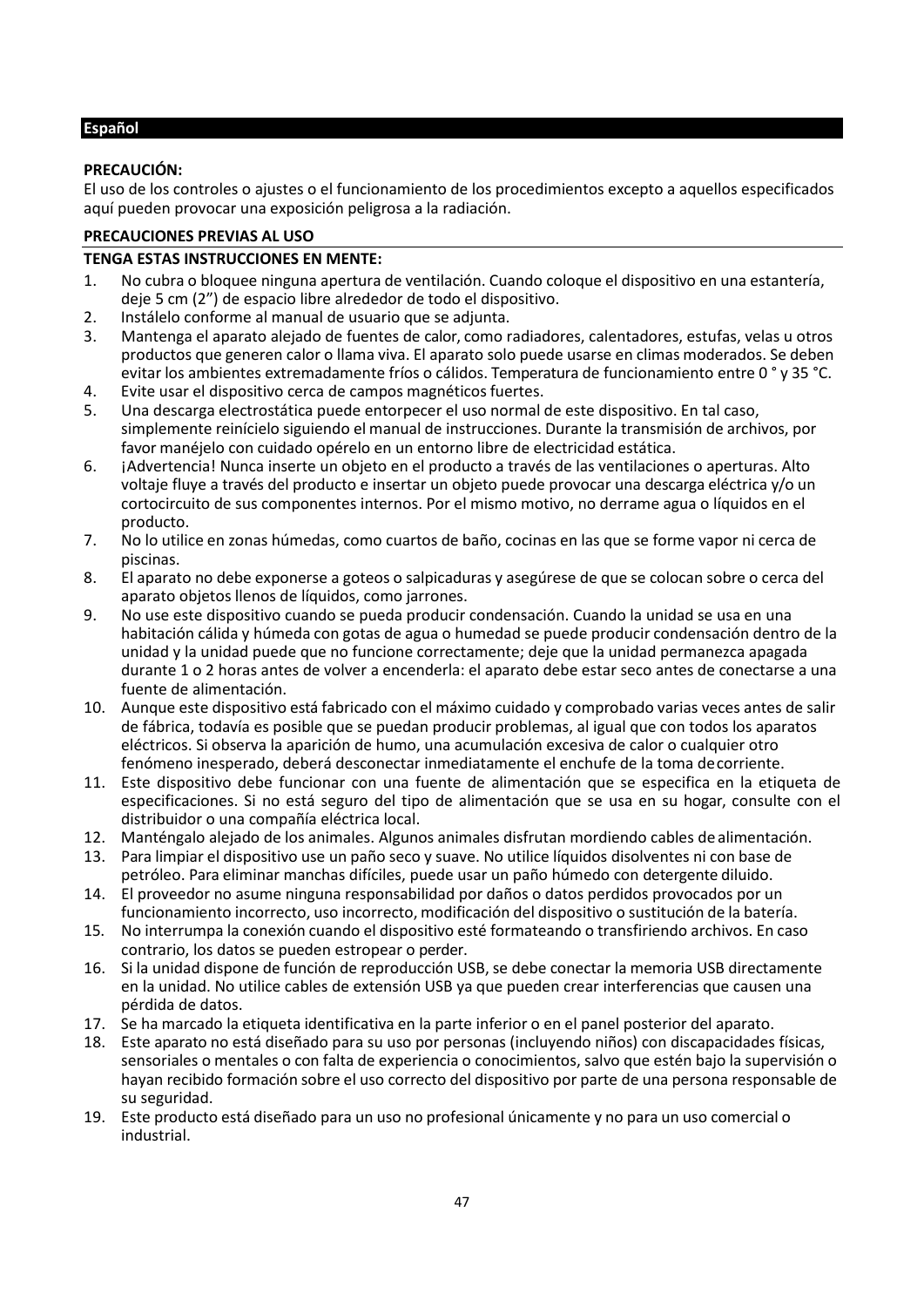- 20. Asegúrese de que la unidad esté fijada en una posición estable. La garantía no cubrirá los daños derivados de usar este producto en una posición inestable, vibraciones o golpes o por no seguir otras advertencias o precauciones que aparecen en este manual de usuario.
- 21. Nunca retire la carcasa del dispositivo.
- 22. Nunca coloque este dispositivo sobre otro equipo eléctrico.<br>23. Mantenga las bolsas de plástico fuera del alcance de los niño
- Mantenga las bolsas de plástico fuera del alcance de los niños.
- 24. Use únicamente los dispositivos/accesorios especificados por el fabricante.
- 25. Remita todas las reparaciones al personal cualificado. El mantenimiento es necesario cuando el dispositivo presenta cualquier tipo de daños, como en el cable de alimentación o en el enchufe, cuando se ha vertido líquido o han caído objetos en el aparato, cuando el aparato se ha visto expuesto a la lluvia o humedad, cuando no funciona normalmente o cuando se ha caído.
- 26. Una larga exposición a sonidos elevados de reproductores de música personales puede provocar una pérdida de audición temporal o permanente.
- 27. Si el producto viene con un cable de alimentación o un adaptador de corriente de CA:<br>Si se produce cualquier problema, desconecte el cable de alimentación CA y remi
	- Si se produce cualquier problema, desconecte el cable de alimentación CA y remítase al mantenimiento de personal cualificado.
	- ⚫ No pise o pince el adaptador de alimentación. Tenga mucho cuidado, en especial cerca de las tomas y el punto de salida del cable. No coloque objetos pesados en el adaptador de alimentación, ya que pueden dañarlo. ¡Mantenga el dispositivo fuera del alcance de los niños! Si juegan con el cable de alimentación, puede sufrir lesiones graves.
	- ⚫ Desconecte el dispositivo durante tormentas eléctricas o cuando no vaya a usarsedurante periodos prolongados de tiempo.
	- La salida de la toma debe instalarse cerca del equipo y debe ser fácilmente accesible.
	- ⚫ No sobrecargue las tomas CA o los cables de extensión. La sobrecarga puede provocar un incendio o una descarga eléctrica.
	- ⚫ Los dispositivos con construcción de Clase 1 deben estar conectados a una toma de corriente con una conexión a tierra protegida.
	- Los dispositivos con construcción Clase 2 no requieren una conexión a tierra.
	- ⚫ Sujete siempre el enchufe cuando los extraiga de la toma de corriente. No tire del cablede alimentación. Esto puede provocar un cortocircuito.
	- ⚫ No utilice un cable de alimentación o enchufe deteriorado o una toma suelta. Si lo hace, podría provocar un incendio o una descarga eléctrica.
- 28. Si el producto contiene o se entrega con un mando a distancia que contiene pilas de botón / celdas: Advertencia:
	- imitio "Ni ingiera la pila, riesgo de quemadura química" o frase equivalente.<br>● inflimando a distancia que se suministral Este producto contiene una n
	- ⚫ [El mando a distancia que se suministra] Este producto contiene una pila de tipo botón/moneda. Si se ingiere la pila, puede provocar graves quemaduras internas en sólo 2 horas y podría ocasionar la muerte.
	- ⚫ Mantenga las pilas nuevas o usadas fuera del alcance de los niños.
	- Si el compartimiento de las pila no se cierra correctamente, deje de usar el producto y no lo deje al alcance los niños.
	- ⚫ Si tiene la sospecha de que una pila ha sido ingerida o se encuentra en algún lugar del cuerpo, busque inmediatamente atención médica.

29. Precaución sobre el uso de las pilas:

- ⚫ Existe riesgo de explosión si la pila no se sustituye correctamente. Sustitúyala únicamente con otra del mismo tipo u otro equivalente.
- ⚫ No se pueden exponer las pilas a temperaturas extremadamente altas o bajas, baja presión de aire a gran altitud durante el uso, almacenamiento o transporte.
- ⚫ Si cambia las pilas por otras que no son las correctas, se puede producir una explosión o la fuga de líquidos o gases inflamables.
- Si arroja las pilas al fuego o a un horno caliente, o aplasta o cortar mecánicamente una pila, podría provocar una explosión.
- Si deja las pilas en un lugar con temperaturas extremadamente altas, se puede producir una explosión o una fuga de líquido o gas inflamable.
- ⚫ Si se exponen las pilas a una presión de aire extremadamente baja, se puede producir una explosión o la fuga de líquidos o gases inflamables.
- Se debe prestar atención a los aspectos medioambientales sobre la eliminación de baterías.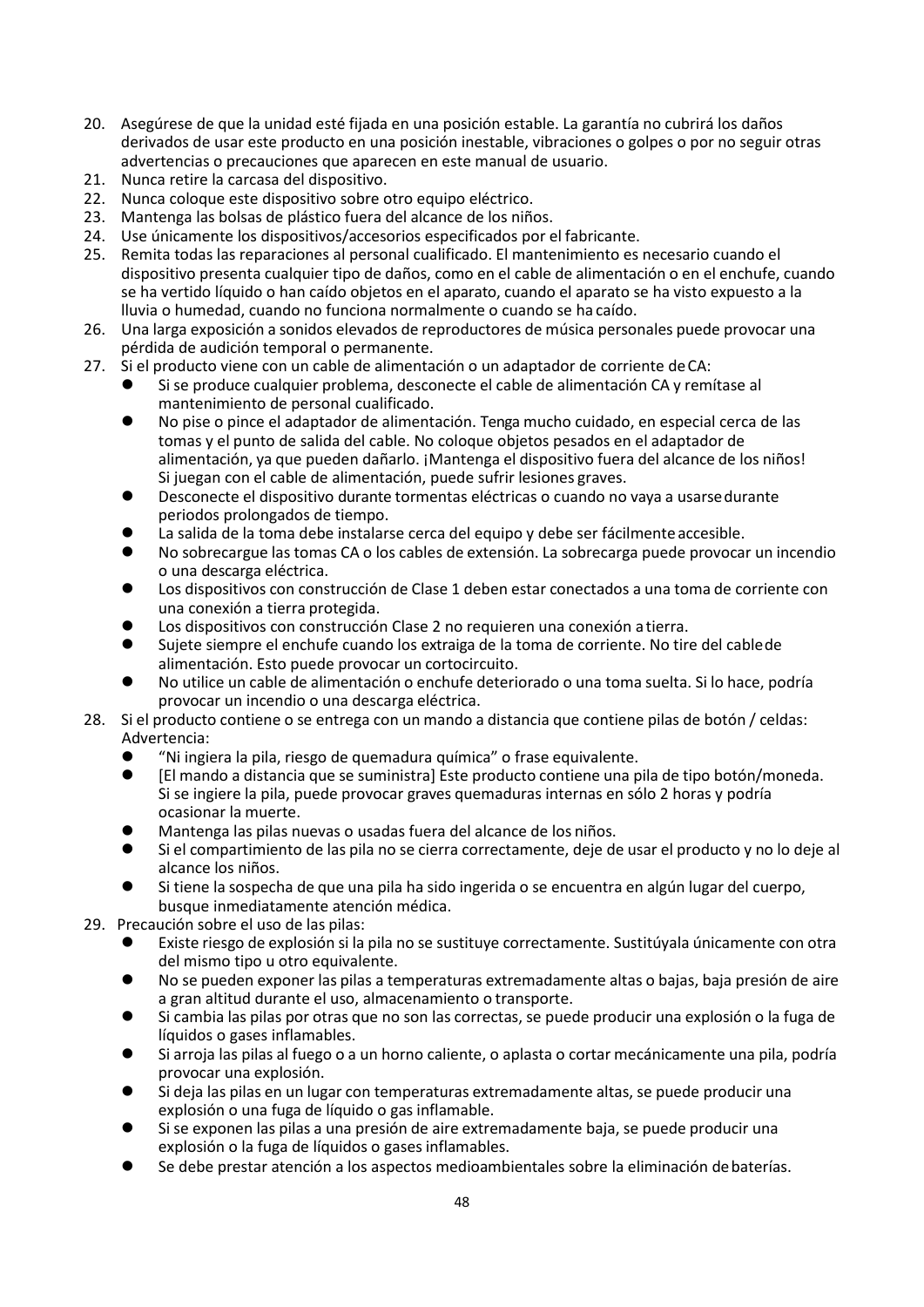# **INSTALACIÓN**

- Desembale todas las piezas y retire el material protector.
- No conecte la unidad a la corriente eléctrica antes de comprobar la tensión de la corriente y antes de que se hayan hecho todas las demás conexiones.

# **Accesorios incluidos:**

Manual del usuario



Adaptador de corriente

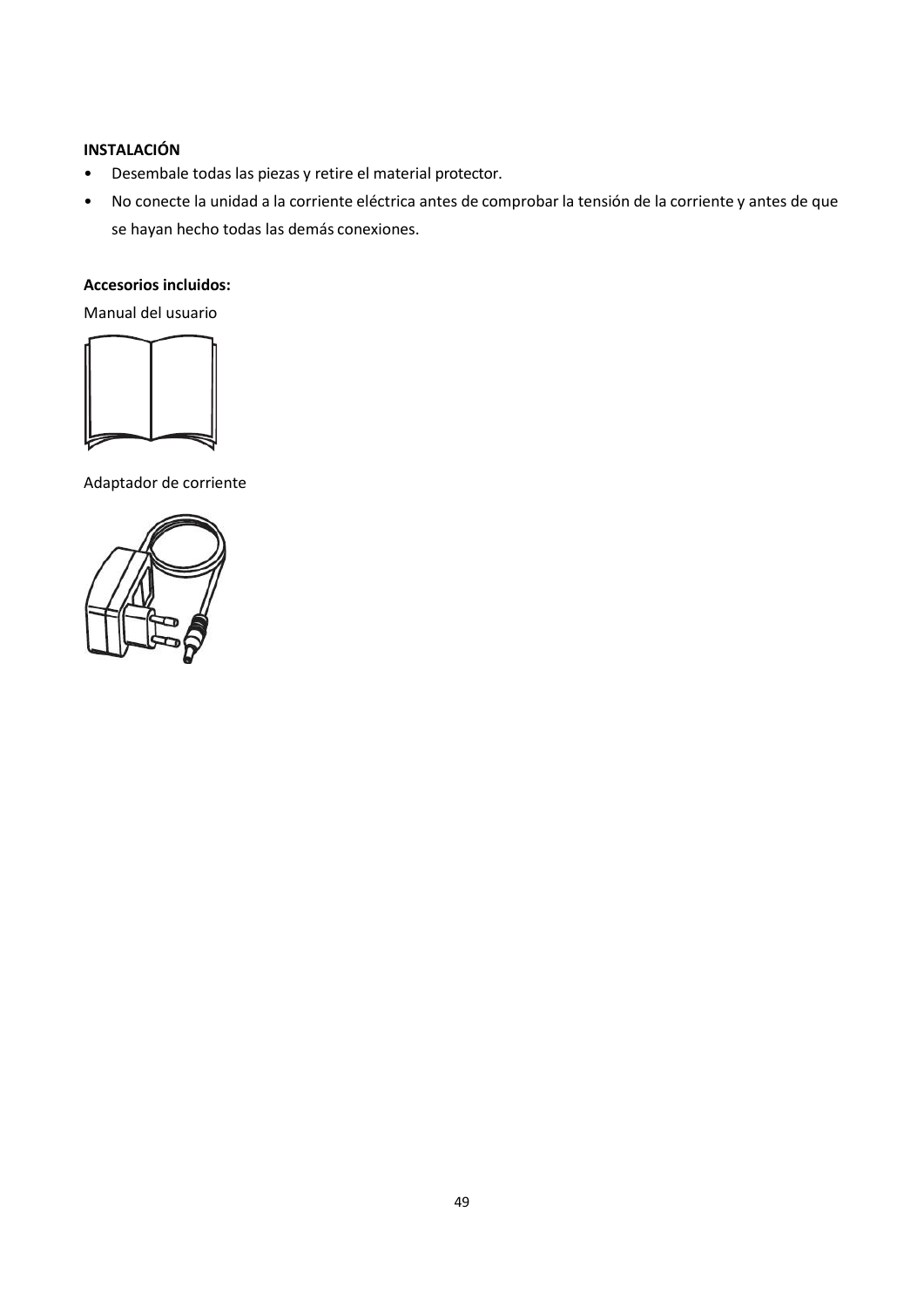# **Ubicación de los controles**







- 1. Plato del tocadiscos
- 2. Eje del tocadiscos
- 3. Adaptador del agujero central
- 4. Brazo
- 5. Palanca de levantamiento
- 6. Sujeción del brazo
- 7. Selector de velocidad del tocadiscos
- 8. Interruptor de control de parada automática
- 9. Indicador de estado LED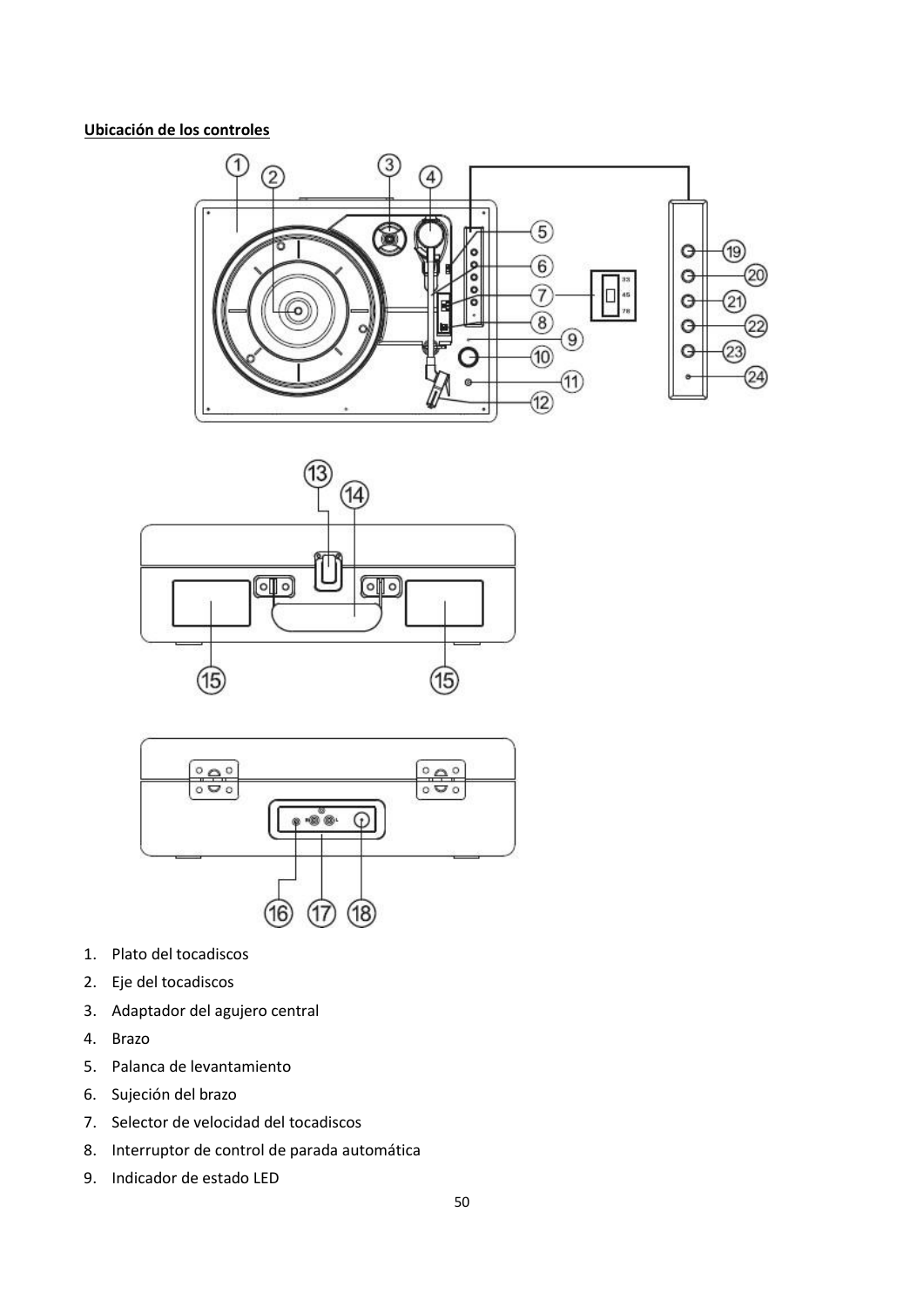- 10. Interruptor de alimentación / Control de volumen
- 11. Conector de auriculares
- 12. Aguja
- 13. Sujeción de cierre
- 14. Asa de transporte
- 15. Altavoz
- 16. Conector de entrada auxiliar
- 17. Canal de salida de línea R/L
- 18. Conector de entrada de CC
- 19. Emparejamiento
- 20. Pista anterior
- 21. Siguiente pista
- 22. Reproducir/Pausa
- 23. Modo
- 24. Indicador de modo

# **Modo**

- 1. Pulse brevemente "Modo" para seleccionar el modo de reproducción.
- 2. Parpadeará el LED de color azul cuando el Bluetooth se esté emparejando.
- 3. Se iluminará el LED azul cuando se conecte el Bluetooth
- 4. Se iluminará el LED rojo cuando esté en modo tocadiscos.
- 5. Se iluminará el LED verde cuando esté en modo entrada auxiliar.

# **Uso del tocadiscos**

- 1. Coloque el tocadiscos sobre una superficie plana y nivelada.
- 2. Inserte el cable del adaptador en la toma CC situada en la parte posterior de la funda y conecte el adaptador en la toma de corriente
- 3. Al usarlo por primera vez, asegúrese de que se retira la sujeción del cable del brazo delreproductor.
- 4. Retire la cubierta de la aguja y guárdela en un lugar seguro para un uso futuro.



- 5. Mueva el selector de velocidad a la velocidad (33,45 o 78rpm) que se corresponda con el disco que se va a reproducir.
- 6. Gire el dial de volumen para encender el tocadiscos y el indicador de modo se iluminará de colorrojo.
- 7. Coloque un disco en el eje del tocadiscos y quite la sujeción albrazo.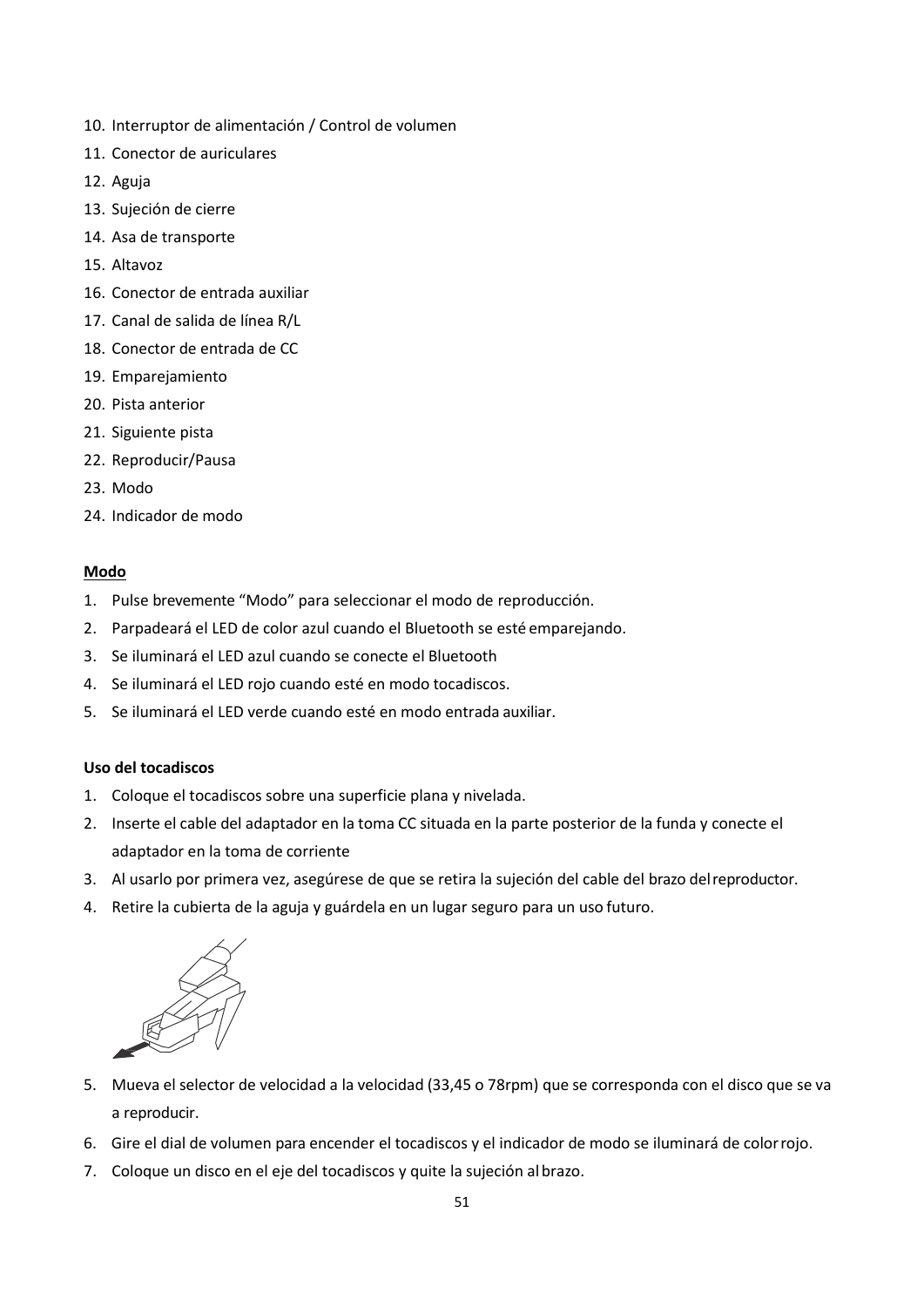- 8. Use la palanca de bajada para levantar el brazo y mueva el brazo de forma que la aguja se coloque justo en el interior del borde del disco o alineada con el inicio de la pista que se va a reproducir.
- 9. Baje lentamente el brazo y tras un breve intervalo el disco se empezará a reproducir.
- 10. Ajuste el volumen al nivel que desee girando el dial de control de volumen.
- 11. Cuando se haya llegado al final del disco, el tocadiscos se detendrá.
- 12. Vuelva a usar la palanca para levantar el brazo (el plato empezará a volver a girar), muévalo hacia la sujeción y bájelo al soporte. El plato se detendrá.
- 13. Asegure el brazo pequeño usando la sujeción y vuelva a colocar la cubierta de la aguja tras su uso y siempre antes de mover el tocadiscos.
- 14. Para apagar el tocadiscos en cualquier momento, levantar el brazo del disco y gire completamente el dial de volumen en sentido antihorario.

# Nota

Algunos discos tienen un agujero central más grande y puede que sea necesario ajustar el adaptador del agujero central al eje del tocadiscos antes de colocar el disco en el tocadiscos. Vuelva siempre a colocar la cubierta de la aguja y asegure el brazo del tocadiscos usando la sujeción antes de mover el tocadiscos.

# **Uso del dispositivo auxiliar**

- 1. El equipo de audio analógico auxiliar puede conectarse y amplificarse mediante eltocadiscos.
- 2. Conecte el equipo auxiliar usando un cable de toma de 3.5mm (cable no incluido) en la toma LINE IN.
- 3. Pulse el botón de reproducción del equipo auxiliar y use los controles de pista como se haría normalmente en el dispositivo auxiliar.
- 4. Se puede ajustar el volumen usando el dial de volumen del tocadiscos o los controles del dispositivo auxiliar conectado.
- 5. Para apagar la unidad en cualquier momento, gire completamente el dial de volumen en sentido antihorario.

# **Uso de los auriculares (no incluidos)**

Se proporciona una toma de auricular estéreo de forma que el tocadiscos puede usarse sin molestar a otras personas. Conecte los auriculares en el punto marcado del auricular cerca del dial de volumen y ajuste el volumen de audición al nivel que elija. Una presión de sonido excesiva en los cascos y auriculares puede causar pérdida de audición. Los altavoces del tocadiscos no funcionarán cuando están conectados los auriculares.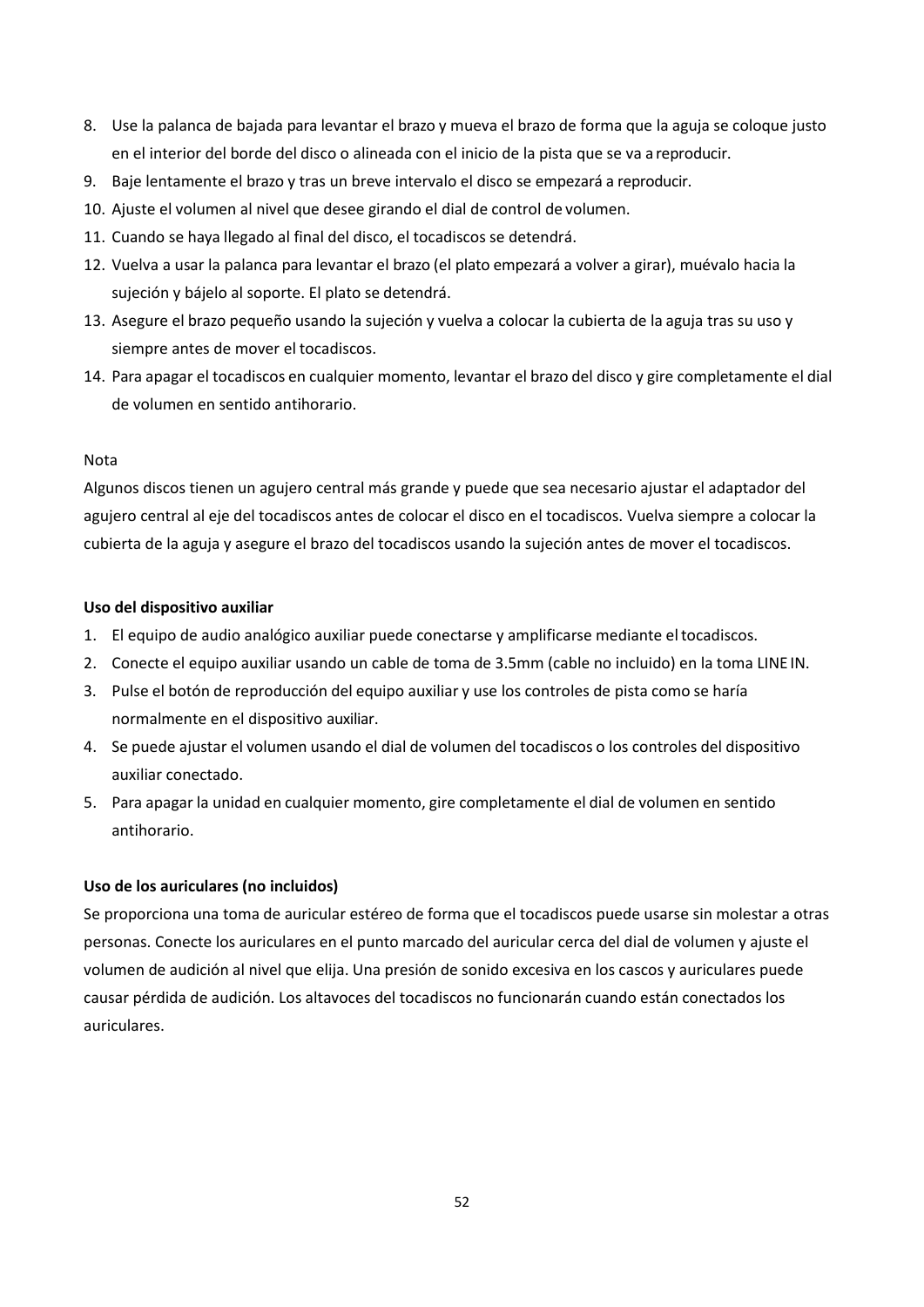## **Conexión del tocadiscos a un altavoz externo**

Conecte el tocadiscos a altavoces externos (mediante un amplificador adecuado) Use un cable fono gemelo a fono gemelo (no incluido) para conectar las tomas de salida RCA a la entrada de audio del amplificador. Asegúrese de que las tomas rojas se insertan en las tomas rojas y las blancas en las

#### **Uso con un dispositivo Bluetooth**

blancas.

Compruebe que el tocadiscos está en modo Bluetooth. Si todavía no se encuentra en modo Bluetooth, pulse brevemente el botón Modo hasta que se encuentre en modo Bluetooth (se iluminará el LED de color azul). Empezará a buscar dispositivos Bluetooth (El LED de color azul parpadeará durante el emparejamiento). En modo Bluetooth:

- 1. Su dispositivo buscará el Bluetooth.
- 2. En el dispositivo (por ejemplo, iPhone/iPad/Android/otros teléfono /Tablet/ ordenador), conecte la conectividad Bluetooth y asegúrese de que se encuentra "descubrible".

**Nota:** Si es necesario, remítase a las instrucciones de su dispositivo para añadir o configurar el Bluetooth.

3. Seleccione "Añadir un nuevo dispositivo" si es necesario.

**Nota:** Algunos productos buscarán automáticamente un Nuevo dispositivo y así la opción "Añadir un nuevo dispositivo" no está disponible.

- 4. Cuando lo encuentre, se mostrará el dispositivo como "Lenco TT-110". Selecciónelo e inicie el emparejamiento.
- 5. Cuando el emparejamiento esté complete, se mostrará "Bluetooth Connected (Bluetooth conectado)".
- 6. Ahora que ha emparejado el dispositivo con el tocadiscos, se conectará al mismo cuando se encuentre dentro de su alcance, que es aproximadamente 10 metros o menos(33 pies o menos), en la línea de visión.
- 7. El dispositivo permanecerá conectado con el tocadiscos salvo que decide desconectarlo o "desemparejarlo".
- 8. Puede pulsar brevemente "Pair (Emparejar)" para volverlo a conectar.

#### Reproducción por Bluetooth

- 1. Pulse "Atrás" para ir a la pista anterior del dispositivo Bluetooth.
- 2. Pulse "Siguiente" para ir a la pista siguiente del dispositivo Bluetooth.
- 3. Pulse "Reproducción/ pausa" para reproducir o hacer una pausa en el dispositivoBluetooth.

«Este producto dispone de una función de **recepción** bluetooth, **no puede transmitir ningún sonido bluetooth con ella**: esto significa que puede recibir de forma inalámbrica una señal de sonido bluetooth desde una fuente externa como un smartphone».

# **CÓMO SUSTITUIR LA AGUJA**

Consulte las instrucciones siguientes para sustituir la aguja.

Retirar la aguja del cartucho

1. Sitúe un destornillador en el extremo de la aguja y apriete hacia abajo como se muestra en dirección "A".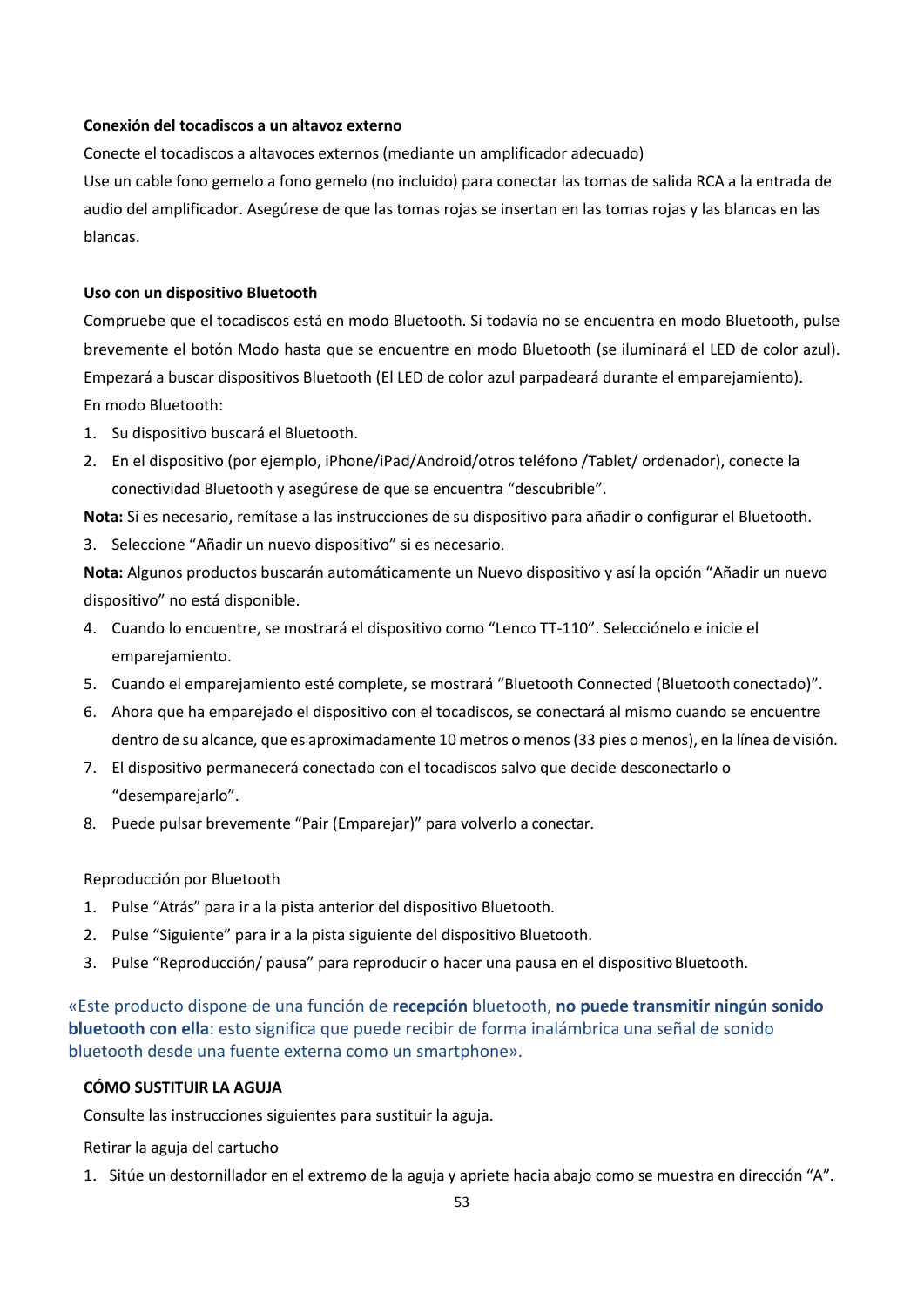2. Retire la aguja tirando de ella hacia delante y empujando hacia atrás.

Instalar la aguja.

- 1. Sujete el extremo de la aguja e insértela apretando como se muestra en dirección "B".
- 2. Empuje la aguja hacia arriba en dirección "C" hasta que el extremo quede bloqueado.



| EN                         |                           |
|----------------------------|---------------------------|
| <b>Guide Pins (inside)</b> | Pasadores guía (interior) |

# **NOTA**

Le aconsejamos limpiar los discos con un paño antiestático para sacarle el máximo provecho. Señalamos también que por el mismo motivo la aguja debería cambiarse periódicamente (aproximadamente cada 250 horas de reproducción)

# **CONSEJOS PARA UN MEJOR FUNCIONAMIENTO DEL TOCADISCOS**

- 1. Cuando abra o cierre la cubierta del tocadiscos, manéjela con suavidad, agarrándola del centro o de cada lado.
- 2. No toque la punta de la aguja con los dedos. Evite golpear la aguja contra el plato del tocadiscos o el borde del disco.
- 3. Limpie periódicamente la punta de la aguja con un cepillo suave y haciendo solo movimientos de atrás hacia delante.
- 4. Si necesita usar líquido para limpiar la aguja, utilice muy poca cantidad.
- 5. Limpie suavemente con un paño el espacio del tocadiscos. Utilice una pequeña cantidad de detergente suave para limpiar el tocadiscos.
- 6. Nunca utilice productos químicos ni disolventes agresivos en ninguna pieza del sistematocadiscos.

| ел есптедертел         |                            |
|------------------------|----------------------------|
| <b>Tipo</b>            | Correa de accionamiento    |
| Motor de accionamiento | IMotor DC                  |
| velocidad              | 33 1/3 rpm, 45 rpm, 78 rpm |

#### **ESPECIFICACIONES**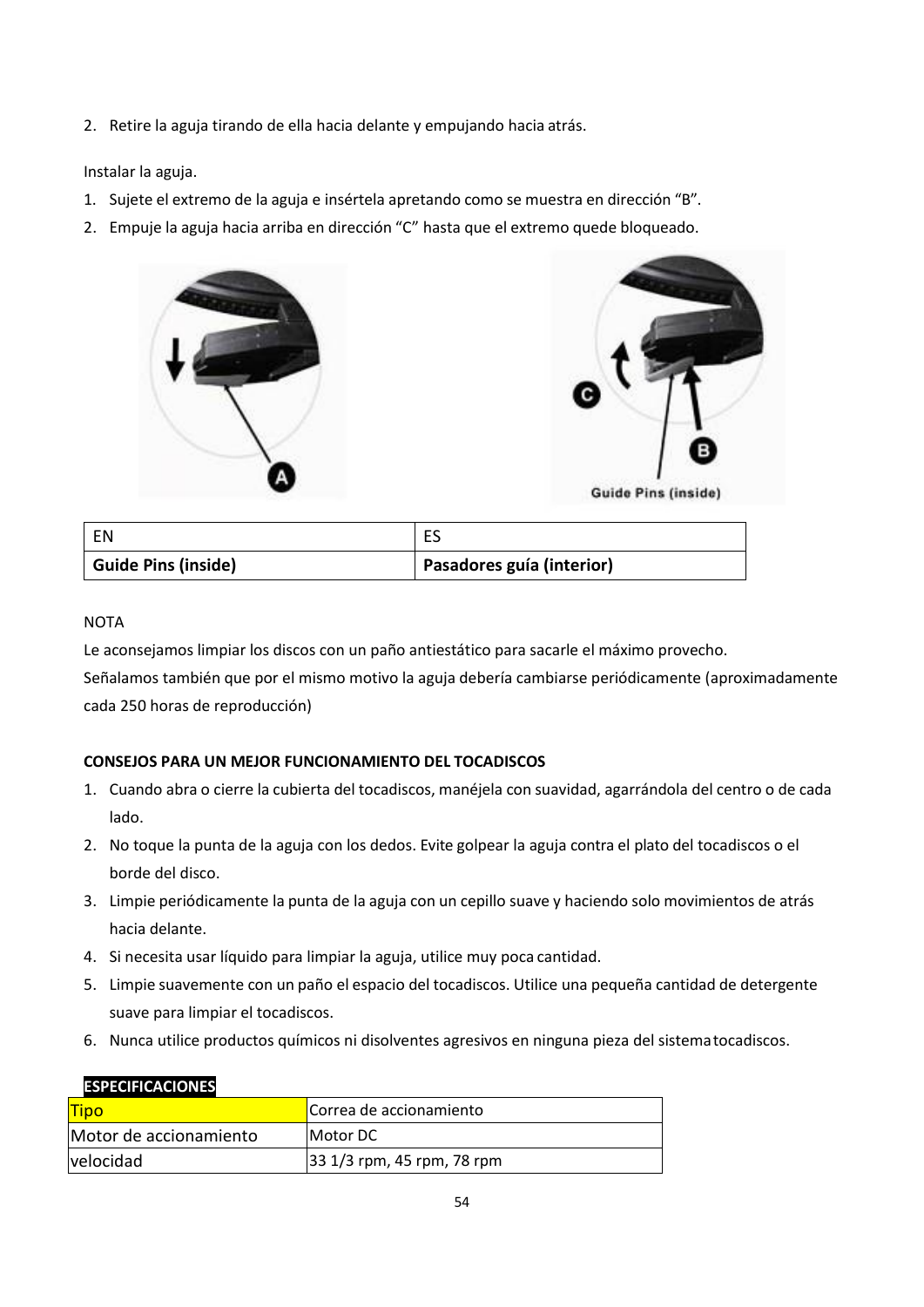| ululación tremola                    | < 0,35%                                   |
|--------------------------------------|-------------------------------------------|
| Plato de tocadiscos                  | 200mm                                     |
|                                      |                                           |
| cartucho                             |                                           |
| Tipo                                 | Cerámica                                  |
| Aguja                                | $0.7$ mil                                 |
| Fuerza de tracción óptima            | 6 gramos                                  |
| Salida                               | 300-500mv                                 |
| Respuesta de frecuencia              | ,+/-20dB                                  |
| comunicación cruzada                 | 10db                                      |
| ratio señal a ruido (S/N)            | 18db                                      |
|                                      |                                           |
| General                              |                                           |
|                                      | Entrada CA 100-240V, 50/60Hz, 0.3A máximo |
| Adaptador                            | salida CC5V 1A                            |
| producto                             | <b>CC5 V;1 A</b>                          |
| salida de audio (salida de<br>línea) | 300-500mv                                 |
| Consumo de energía:                  | 5 W                                       |

| Adaptador de corriente: | Salida CC 5V 1A                           |
|-------------------------|-------------------------------------------|
|                         | Entrada CA 100-240V, 50/60Hz, 0.3A máximo |

| Nombre de      | Lenco TT-110 |
|----------------|--------------|
| emparejamiento |              |
| Bluetooth:     |              |

| Toma de auriculares: | 3.5 <sub>mm</sub>               |
|----------------------|---------------------------------|
| Temperatura de       | $0^{\circ}$ C-40 $^{\circ}$ C   |
| Temperatura de       | $-20^{\circ}$ C-70 $^{\circ}$ C |
| funcionamiento:      |                                 |

almacenamiento:

Debido a las continuas mejoras, las características y el diseño de la unidad están sujetos a cambios sin previo aviso

Adaptador de corriente (Sólo para la UE)

Utilice únicamente la fuente de alimentación indicada en las instrucciones de uso

| Información | Valor y precisión                                                   |
|-------------|---------------------------------------------------------------------|
|             | Nombre de los fabricantes o   DongGuan Obelieve Electronic Co., Ltd |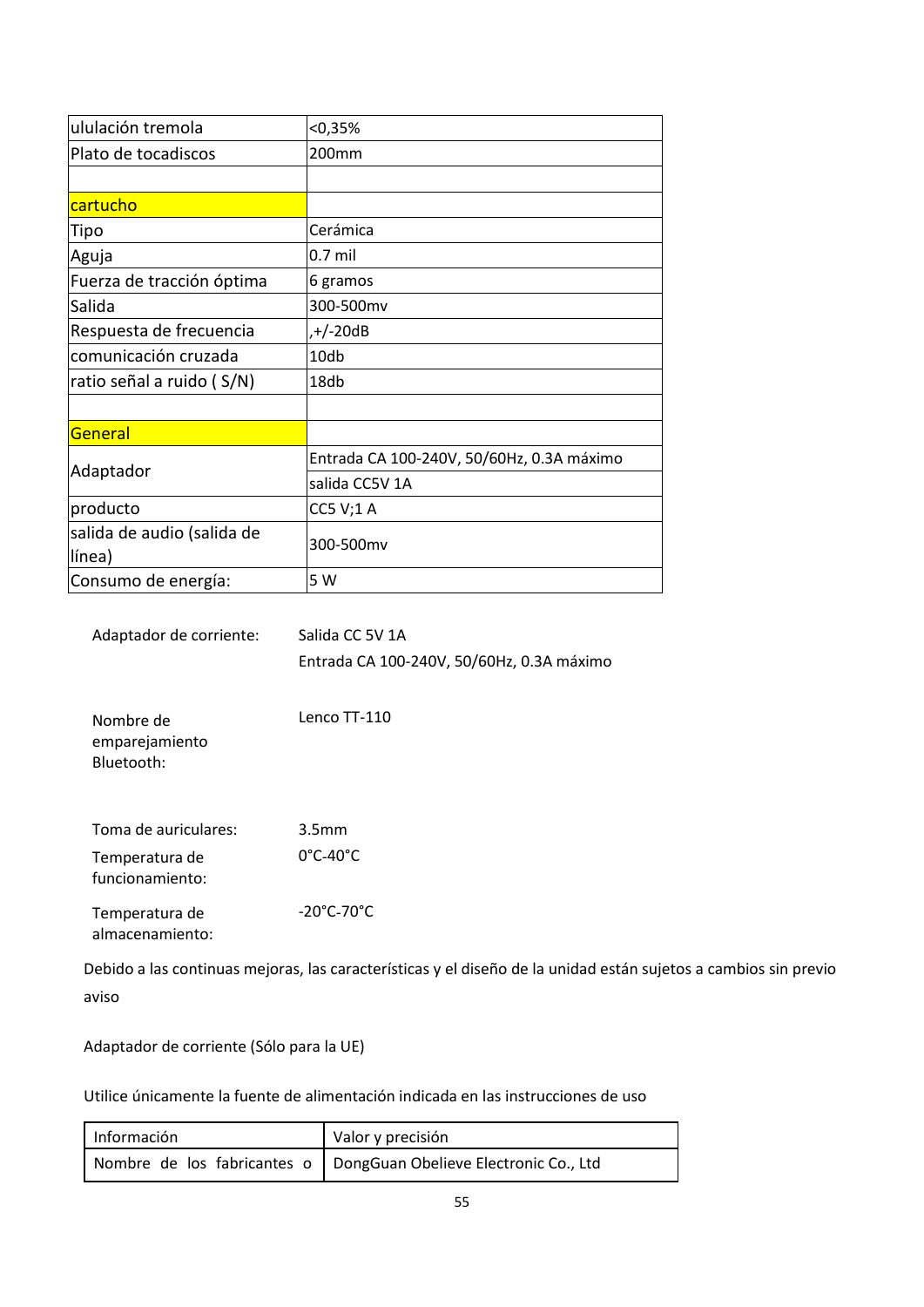| registradas,<br>registro<br>marcas | Huazhaoxin Industrial park B-4/F, Golden |
|------------------------------------|------------------------------------------|
| comercial y dirección              | phoenix industrial zone, Fenggan town,   |
|                                    | Dongguan city, Guangdong province, China |
| Identificador del modelo           | 0BL-0501000E                             |
| Tensión de entrada                 | 100-240V                                 |
| Frecuencia CA de entrada           | 50/60HZ                                  |
| Tensión de salida                  | 5 V                                      |
| Corriente de salida                | 1 A                                      |
| Potencia de salida                 | 5 W                                      |
| Eficiencia activa media            | 73.62                                    |
| Consumo energético sin carga       | $\leq 0.10$                              |

#### **Garantía**

Lenco ofrece servicio y garantía en cumplimiento con las leyes de la Unión Europea, lo cual implica que, en caso de que su producto precise ser reparado (tanto durante como después del periodo de garantía), deberá contactar directamente con su distribuidor.

Nota importante: No es posible enviar sus reparaciones directamente a Lenco.

Nota importante: Si la unidad es abierta por un centro de servicio no oficial, la garantía quedará anulada. Este aparato no es adecuado para el uso profesional. En caso de darle un uso profesional, todas las obligaciones de garantía del fabricante quedarán anuladas.

#### **Exención de responsabilidad**

Regularmente se llevan a cabo actualizaciones en el Firmware y en los componentes del hardware. Por esta razón, algunas de las instrucciones, especificaciones e imágenes incluidas en este documento pueden diferir ligeramente respecto a su situación particular. Todos los elementos descritos en esta guía tienen un objetivo de mera ilustración, y pueden no ser de aplicación en su situación particular. No se puede obtener ningún derecho ni derecho legal a partir de la descripción hecha en este manual.

#### **Eliminación del antiguo dispositivo**



Este símbolo indica que no deberá deshacerse del producto eléctrico o batería en cuestión junto con los residuos domésticos, en el ámbito de la UE. Para garantizar un tratamiento residual correcto del producto y su batería, por favor, elimínelos cumpliendo con las leyes locales aplicables sobre requisitos para el desechado de equipos eléctricos y baterías. De hacerlo, ayudará a conservar recursos naturales y mejorar los estándares de protección medioambiental en el tratamiento y eliminación de residuos eléctricos (Directiva sobre la Eliminación de Equipos Eléctricos y Electrónicos).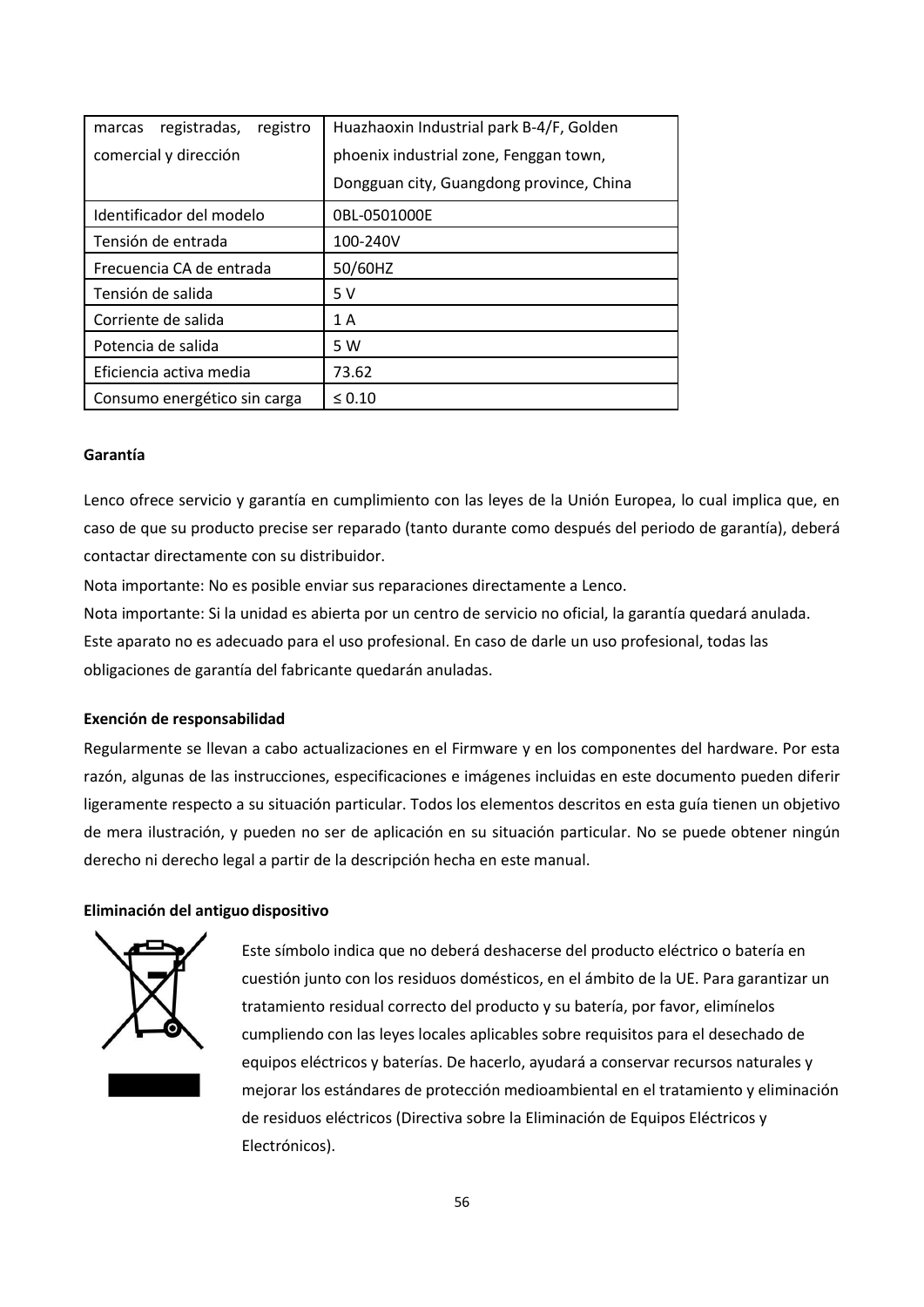# **Marca CE**



Por la presente, Commaxx B.V. Wiebachstraat 37, 6466 NG Kerkrade, Países Bajos, declara que este producto cumple con las exigencias esenciales de las directivas de la UE.

La declaración de conformidad puede consultarse mediante [techdoc@commaxxgroup.com](mailto:techdoc@commaxxgroup.com)



**ADVERTENCIA:** Para evitar posibles daños en la audición, no la escuche a volúmenes elevados durante largos periodos de tiempo.

# **Servicio**

Para obtener más información y soporte del departamento técnico, por favor, visite la página web

# [www.lenco.com](http://www.lenco.com/)

Commaxx B.V. Wiebachstraat 37, 6466 NG Kerkrade, Países Bajos.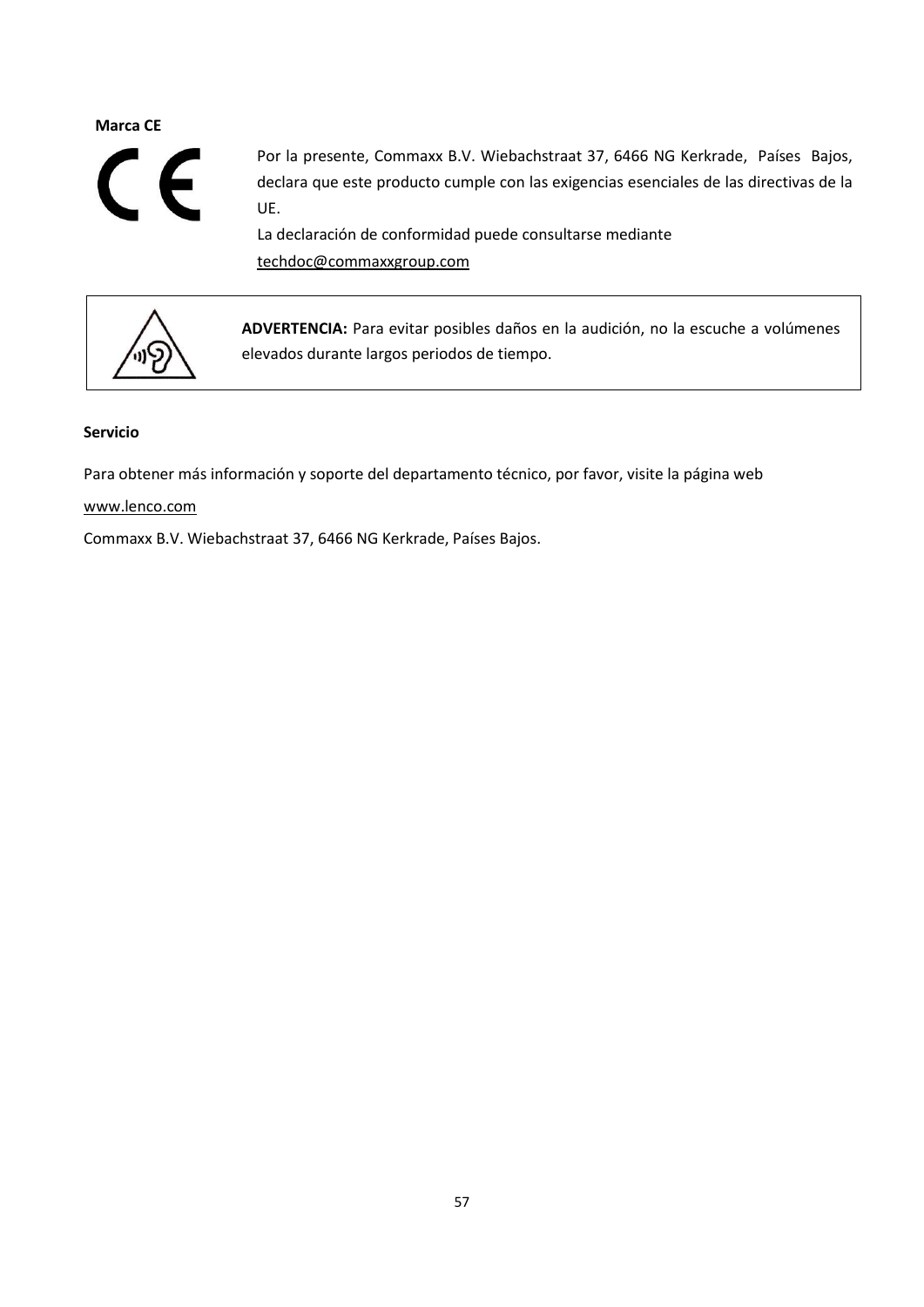# <span id="page-57-0"></span>**Italiano**

# **ATTENZIONE:**

L'utilizzo di controlli o regolazioni o l'esecuzione di procedure diverse da quelle specificate può causare l'esposizione a radiazioni pericolose.

# **PRECAUZIONI PRIMA DELL'USO**

# **CONSERVARE QUESTE ISTRUZIONI:**

- 1. Non coprire o bloccare le aperture di ventilazione. Quando si posiziona il dispositivo su uno scaffale, lasciare uno spazio libero di 5 cm (2") attorno all'intero perimetro.
- 2. Installare secondo quanto riportato nel manuale fornito.
- 3. Tenere il dispositivo lontano da sorgenti termiche come radiatori, termosifoni, stufe, candele e altri prodotti che generano calore o fiamme libere. Il dispositivo può essere utilizzato solo in climi moderati. Evitare ambienti estremamente freddi o caldi. Working temperature between 0° and 35°C.
- 4. Evitare l'uso del dispositivo in presenza di forti campi magnetici.
- 5. Le scariche elettrostatiche possono interferire con il normale utilizzo di questo dispositivo. In tal caso, è sufficiente ripristinare e riavviare il dispositivo seguendo il manuale di istruzioni. Durante la trasmissione di file, maneggiarlo con cura e operare in un ambiente privo di elettricità statica.
- 6. Avviso! Non inserire mai oggetti nel prodotto attraverso le prese d'aria o le aperture. All'interno del prodotto sono presenti tensioni elevate e l'inserimento di un oggetto può provocare scariche elettriche e/o cortocircuiti. Per lo stesso motivo, non versare acqua o liquidi sul prodotto.
- 7. Non utilizzare in aree umide o bagnate come bagni, cucine con vapore o piscine.
- 8. Non esporre il dispositivo a schizzi o gocciolamenti di liquidi; non poggiare sopra o accanto al dispositivo oggetti contenenti liquidi, ad esempio vasi.
- 9. Non utilizzare questo dispositivo in caso di condensa. Quando l'unità viene utilizzata in una stanza calda e bagnata con umidità presente, potrebbero prodursi gocce d'acqua o condensa all'interno dell'unità e l'unità potrebbe non funzionare correttamente; lasciare l'unità spenta per 1 o 2 ore prima di accenderla nuovamente. L'unità deve essere asciutta prima della connessione all'alimentzione.
- 10. Sebbene questo dispositivo sia fabbricato con la massima cura e controllato più volte prima di lasciare la fabbrica, è comunque possibile che si verifichino problemi come per qualsiasi altra apparecchiatura elettrica. Se si nota fumo, eccessivo accumulo di calore o altri fenomeni imprevisti, scollegare immediatamente la spina dalla presa di alimentazione principale.
- 11. Questo dispositivo deve funzionare con una fonte di alimentazione con i valori indicati sull'etichetta delle specifiche. Se non si è sicuri del tipo di alimentazione utilizzata in casa, consultare il rivenditore o la compagnia elettrica locale.
- 12. Tenere fuori dalla portata degli animali domestici, Some animals enjoy biting on power cords.
- 13. Per pulire il dispositivo, utilizzare un panno morbido e asciutto. Non usare solventi o liquidi a base di benzina. Per rimuovere le macchie persistenti, è possibile utilizzare un panno umido con detergente diluito.
- 14. Il fornitore non è responsabile per danni o perdita di dati causati da malfunzionamento, uso improprio, modifica del dispositivo o sostituzione della batteria.
- 15. Non interrompere la connessione quando il dispositivo sta formattando o trasferendo file. In caso contrario, i dati potrebbero essere danneggiati o andare persi.
- 16. Se l'unità dispone della funzione di riproduzione USB, la chiavetta USB deve essere collegata direttamente all'unità. Non utilizzare una prolunga USB perché può causare interferenze con conseguenti anomalie dati.
- 17. L'etichetta dei dati è riportata sul pannello inferiore o posteriore dell'apparecchio.
- 18. Questo dispositivo non è destinato all'uso da parte di persone (compresi i bambini) con disabilità fisiche, sensoriali o mentali, o mancanti di esperienza e conoscenza, a meno che non siano sotto supervisione o abbiano ricevuto istruzioni circa l'uso corretto del dispositivo da parte di chi è responsabile per la loro sicurezza.
- 19. Questo prodotto è destinato esclusivamente all'uso non professionale e non commerciale o industriale.
- 20. Assicurarsi che l'unità sia collocata in una posizione stabile. I danni causati dall'uso di questo prodotto in una posizione instabile, vibrazioni o urti o la mancata osservanza di qualsiasi altro avvertimento o precauzione indicati in questo manuale utente non saranno coperti da garanzia.
- 21. Non rimuovere mai la carcassa di questo dispositivo.
- 22. Non posizionare mai questo dispositivo su altre apparecchiature elettriche.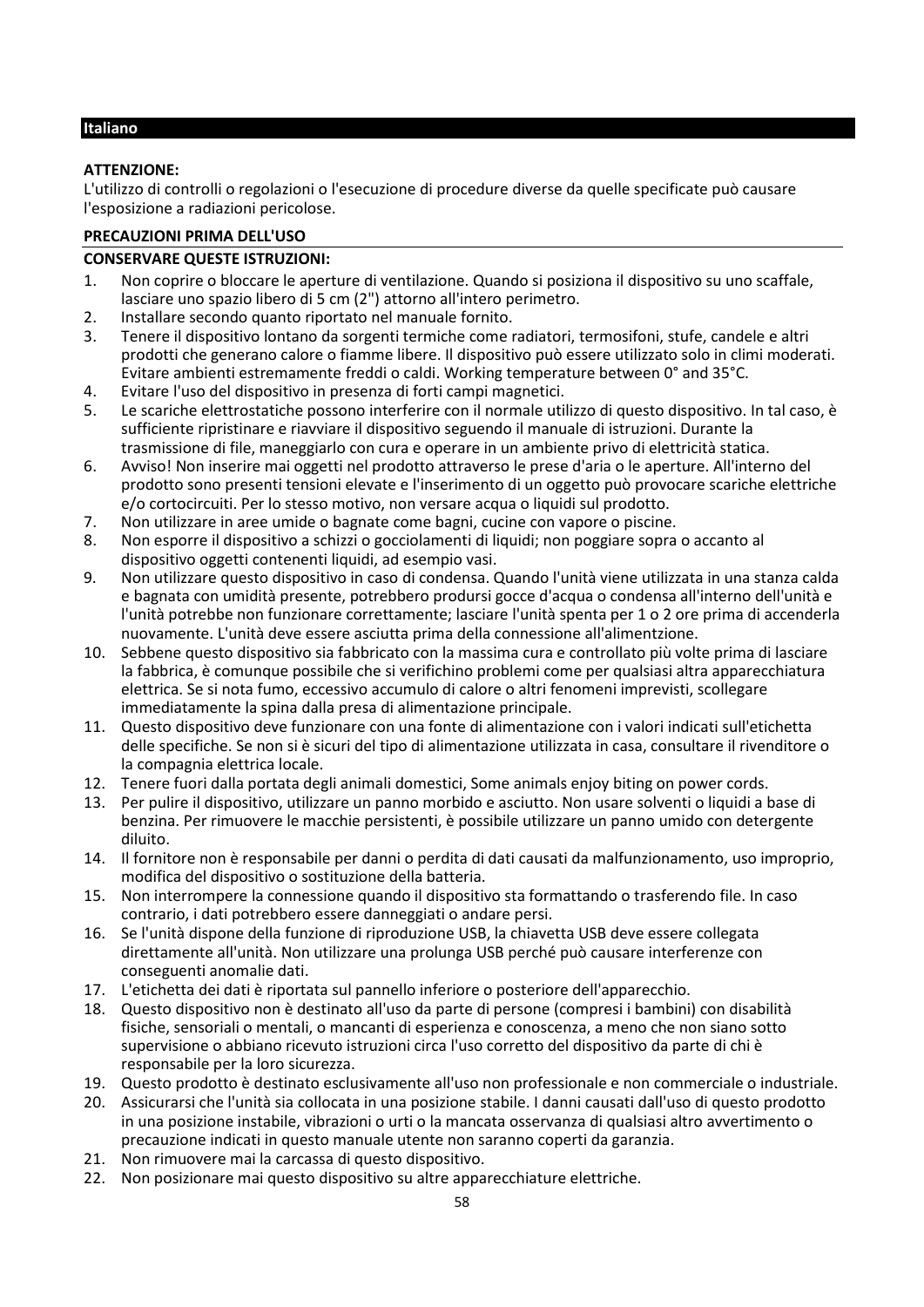- 23. Non permettere ai bambini di accedere ai sacchetti di plastica.
- 24. Utilizzare solo collegamenti/accessori specificati dal produttore.
- 25. Rivolgersi a personale qualificato per l'assistenza. La manutenzione è necessaria quando l'apparecchio è stato danneggiato in qualsiasi modo, come ad esempio quando il cavo o la presa di alimentazione o sono deteriorati, quando è stato versato un liquido, quando sono caduti nell'apparecchio degli oggetti, quando l'apparecchio è stato esposto a pioggia o umidità, quando non funziona normalmente o quando è caduto.
- 26. L'esposizione prolungata ai suoni ad alto volume dei lettori musicali può causare una perdita temporanea o permanente dell'udito.
- 27. Se il prodotto viene consegnato con cavo di alimentazione o adattatore di alimentazione CA:
	- In caso di problemi, scollegare la scheda di alimentazione CA e rivolgersi a personale qualificato.<br>● Non calpestare o schiacciare l'alimentatore. Eare molta attenzione, in particolare vicino alle pres
	- ⚫ Non calpestare o schiacciare l'alimentatore. Fare molta attenzione, in particolare vicino alle prese e al punto di uscita del cavo. Non posizionare oggetti pesanti sull'alimentatore in quanto potrebbero danneggiarlo. Tenere il dispositivo fuori dalla portata dei bambini. Giocando con il cavo di alimentazione possono infortunarsi seriamente.
	- ⚫ Scollegare il dispositivo durante i temporali o quando non viene utilizzato per un lungo periodo.
	- ⚫ La presa di corrente deve essere installata vicino all'apparecchio e deve essere facilmente accessibile.
	- ⚫ Non sovraccaricare le prese CA né le prolunghe. Il sovraccarico può causare incendi o scariche elettriche.
	- ⚫ I dispositivi con struttura di classe 1 devono essere collegati a una presa di rete con connessione di messa a terra di protezione.
	- I dispositivi con struttura di classe 2 non richiedono un collegamento a terra.
	- ⚫ Tenere sempre la spina quando la si estrae dalla presa di rete. Non tirare il cavo di alimentazione. Ciò può causare un cortocircuito.
	- ⚫ Non utilizzare un cavo o una presa di alimentazione danneggiati o una presa non fissata. Tale azione potrebbe provocare incendi o scariche elettriche.
- 28. Se il prodotto contiene o viene consegnato con un telecomando contenente batterie a pulsante/a bottone:

Avvertenza:

- l'Non ingerire la batteria, pericolo di ustioni chimiche" o funzionamento equivalente.<br>● lil telecomando in dotazione con ll presente prodotto contiene una pila a bottone. S
- ⚫ [Il telecomando in dotazione con] Il presente prodotto contiene una pila a bottone. Se ingerita, la batteria può causare gravi ustioni interne in sole 2 ore e portare alla morte.
- ⚫ Tenere le batterie, nuove o usate, fuori dalla portata dei bambini.
- ⚫ Se il vano batteria non si chiude completamente, interrompere l'uso del dispositivo e tenerlo fuori della portata dei bambini.
- ⚫ Se si teme che delle batterie possano essere state inghiottite o essere venute a contatto con qualsiasi parte interna del corpo, contattare immediatamente un medico.
- 29. Precauzioni sull'uso delle batterie:
	- ⚫ Pericolo di esplosione se la batteria viene sostituita in modo errato. Sostituire solo con lo stesso tipo o equivalente.
	- ⚫ Non sottoporre le batterie a temperature estreme alte o basse, bassa pressione dell'aria ad alta quota durante l'uso, lo stoccaggio o il trasporto.
	- La sostituzione con una batteria di tipo errato può provocare un'esplosione o la perdita di liquidi o gas infiammabili.
	- ⚫ Lo smaltimento di una batteria nel fuoco o in un forno caldo o lo schiacciamento o il taglio meccanico di una batteria possono provocare un'esplosione.
	- Lasciare una batteria in un ambiente circostante a temperatura estremamente elevata può provocare un'esplosione o una perdita di liquidi o gas infiammabili.
	- ⚫ Una batteria soggetta a una pressione dell'aria estremamente bassa può provocare un'esplosione o una perdita di liquidi o gas infiammabili.
	- ⚫ È necessario prestare attenzione agli aspetti ambientali legati allo smaltimento delle batterie.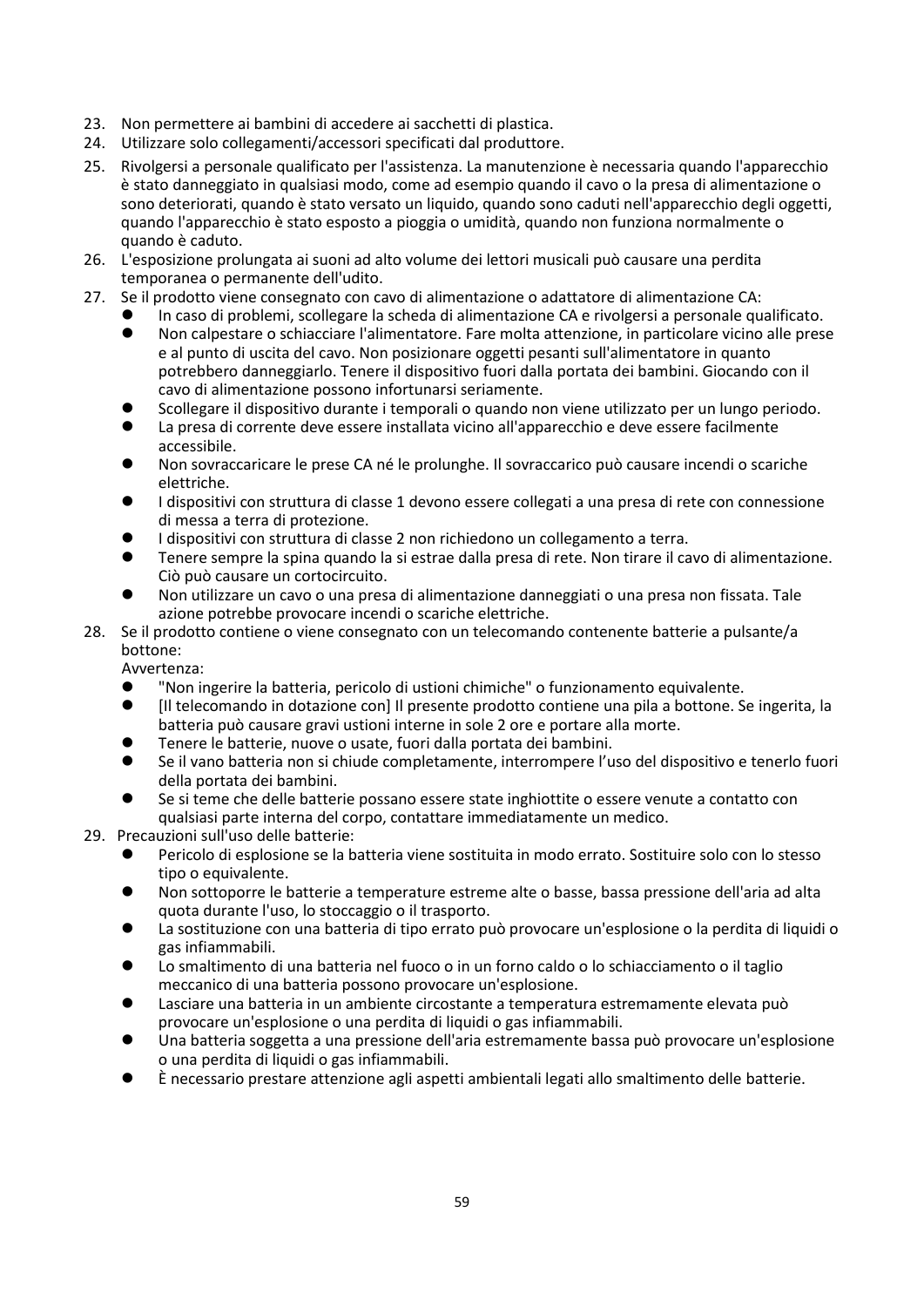# **INSTALLAZIONE**

- Disimballare tutte le parti e rimuovere il materiale protettivo.
- Non collegare l'unità alla rete elettrica prima di avere controllato la tensione di rete e prima che siano stati effettuati tutti gli altri collegamenti.

# **Accessori inclusi nella fornitura:**

Manuale d'uso



Alimentatore

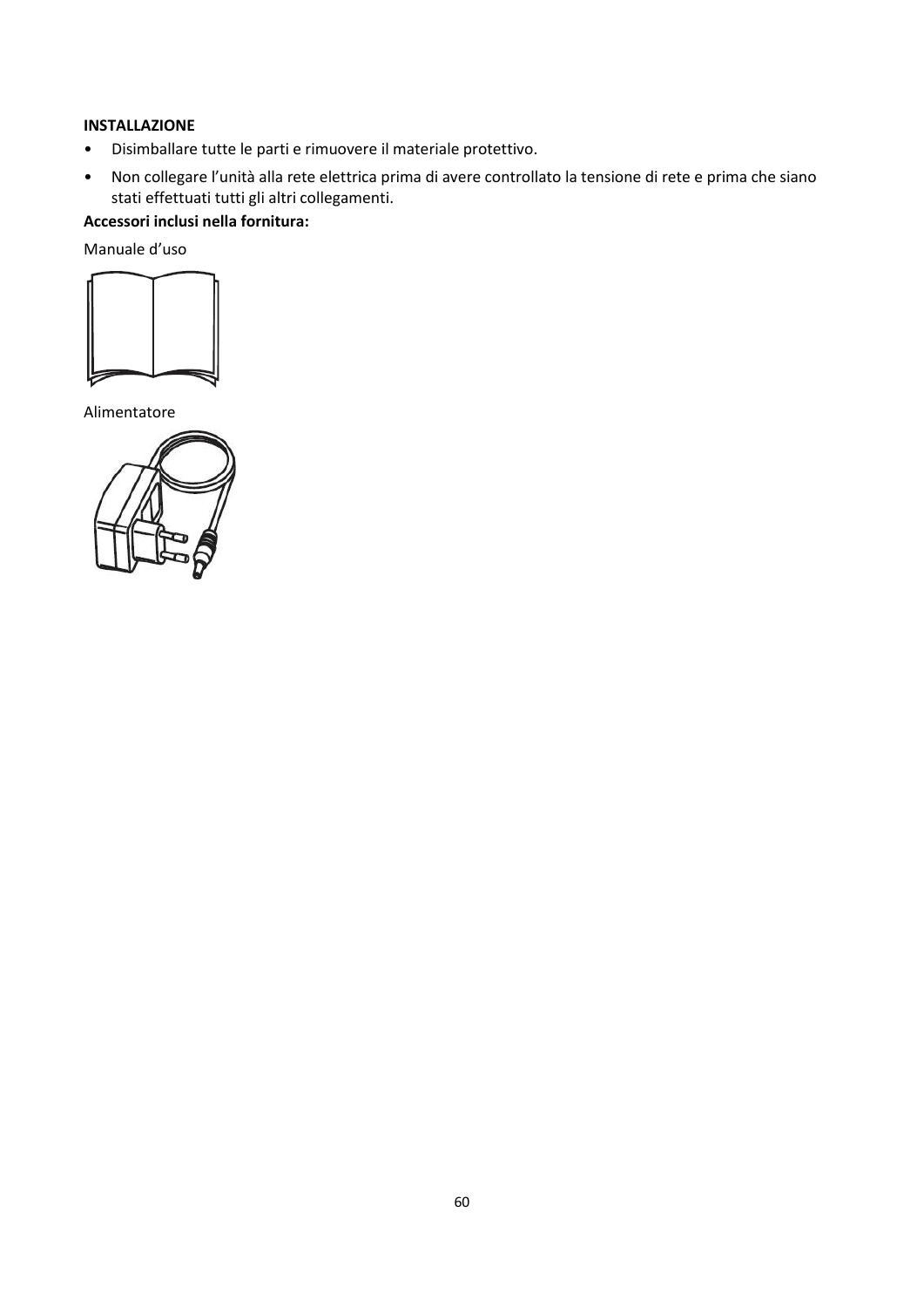# **Pozione dei comandi**







- 1. Piano del giradischi
- 2. Albero motore del giradischi
- 3. Adattatore per foro centrale
- 4. Braccio di lettura
- 5. Leva di posizionamento
- 6. Fermo del braccio di lettura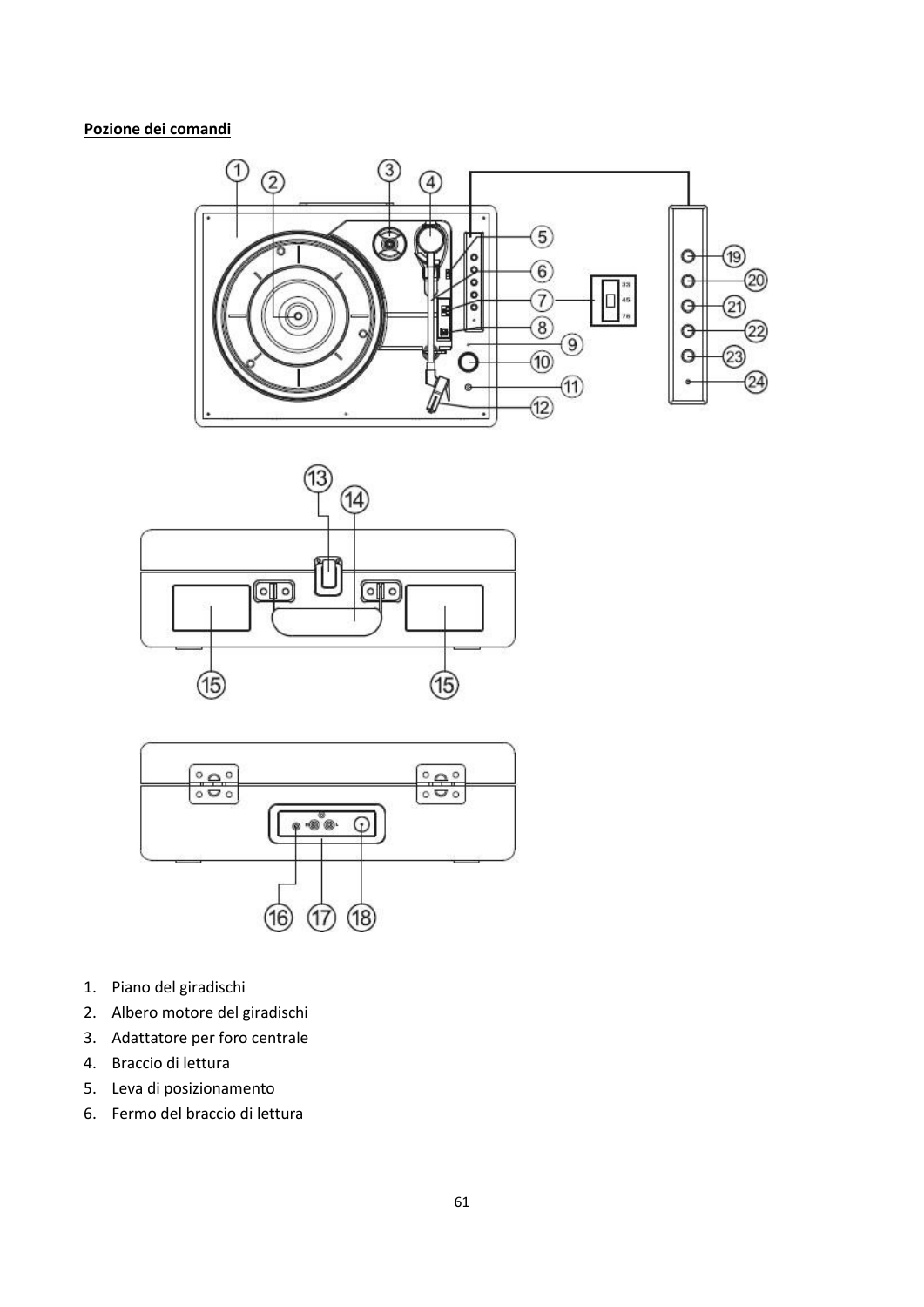- 7. Selettore di velocità del giradischi
- 8. Interruttore di arresto automatico
- 9. Indicatore di stato a LED
- 10. Interruttore di alimentazione/Regolazione del volume
- 11. Jack per cuffie
- 12. Stylus
- 13. Chiusura a scatto
- 14. Maniglia per il trasporto
- 15. Altoparlante
- 16. Jack di ingresso Aux
- 17. Uscita audio (Line out) canale R/L
- 18. Jack di ingresso CC
- 19. Associazione
- 20. Brano precedente
- 21. Brano successivo
- 22. Riproduzione/pausa
- 23. Modalità
- 24. Indicatore di modalità

# **Modalità**

- 1. Premere brevemente "Modalità" per selezionare la modalità di riproduzione.
- 2. Il LED blu lampeggia quando il Bluetooth è in fase di associazione.
- 3. Il LED blu si accende quando il Bluetooth è connesso
- 4. Il LED rosso si accende quando viene selezionata la modalità giradischi.
- 5. Il LED verde si accende quando viene selezionata la modalità Aux in.

# **Utilizzo del giradischi**

- 1. Posizionare l'alloggiamento del giradischi su una superficie piana.
- 2. Inserire un'estremità del cavo dell'adattatore nella presa CC sul retro dell'alloggiamento e inserire l'altra estremità dell'adattatore nella presa di alimentazione.
- 3. Al primo utilizzo, assicurarsi che la fascetta venga rimossa dal braccio del lettore.
- 4. Rimuovere il cappuccio di protezione della testina e conservarla in un luogo sicuro per utilizzi futuri



- 5. Spostare il selettore di velocità (a 33,45 o 78 giri/min) in modo che corrisponda a quella del disco riprodotto
- 6. Ruotare la manopola di regolazione del volume per accendere il giradischi, l'indicatore di modalità diventerà rosso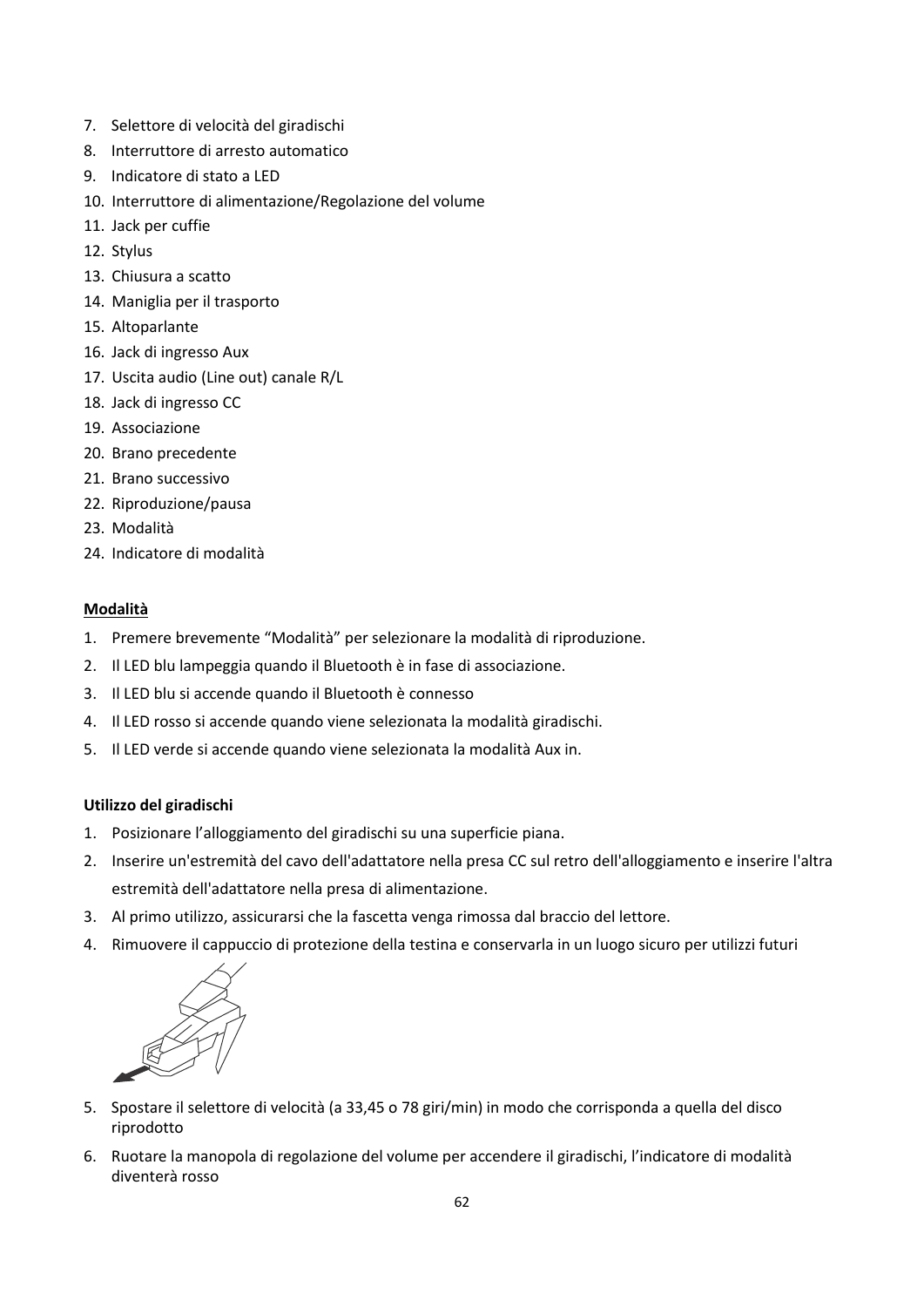- 7. Posizionare un disco sul mandrino del giradischi e sganciare il braccio di lettura
- 8. Usare la leva di posizionamento per sollevare il braccio di lettura e spostarlo in modo che la puntina venga posizionata esattamente sul bordo del disco o orientata in modo tale da poter avviare la riproduzione del brano.
- 9. Abbassare lentamente il braccio e dopo qualche istante verrà avviata la riproduzione del disco
- 10. Regolare il volume al livello desiderato ruotando la manopola di regolazione del volume
- 11. Al termine della riproduzione del disco, il giradischi si ferma
- 12. Utilizzare nuovamente la leva per sollevare il braccio di lettura (il piano inizierà a ruotare di nuovo), riportare il braccio verso il fermo e abbassarlo nell'apposito supporto. A questo punto il piano si ferma
- 13. Fissare il braccio di lettura con il fermo e reinserire il cappuccio della puntina dopo l'uso e sempre prima di spostare il giradischi.
- 14. Per spegnere il giradischi in qualsiasi momento, sollevare il braccio di lettura sul disco e ruotare la manopola del volume completamente in senso antiorario.

#### Nota

Alcuni dischi presentano un foro centrale più grande e potrebbe essere necessario montare l'adattatore per il foro centrale sull'albero del giradischi prima di posizionare il disco. Prima di spostare il giradischi, reinserire sempre il cappuccio della puntina e fissare il braccio del giradischi tramite l'apposito fermo.

#### **Utilizzo tramite dispositivo ausiliario**

- 1. Gli apparecchi analogici audio ausiliari possono essere collegati e amplificati tramite il giradischi.
- 2. Collegare l'apparecchio ausiliario utilizzando un cavo jack da 3,5 mm (non incluso) da inserire nel connettore jack LINE IN.
- 3. Premere il pulsante di riproduzione sull'apparecchio ausiliario e utilizzare i comandi di riproduzione su quest'ultimo come di consueto.
- 4. Il volume può essere regolato tramite la manopola di regolazione del volume del giradischi o i comandi del dispositivo ausiliario.
- 5. Per spegnere l'unità in qualsiasi momento, ruotare completamente la manopola del volume in senso antiorario.

# **Utilizzo delle cuffie (non incluse)**

Per utilizzare il giradischi senza disturbare gli altri, nella fornitura è stato incluso un jack per cuffie stereo. Inserire le cuffie nel punto di collegamento contrassegnato con tale dicitura accanto alla manopola di regolazione del volume e regolare il volume al livello desiderato. Un'eccessiva pressione sonora generata da auricolari o cuffie può comportare la perdita dell'udito. Gli altoparlanti del giradischi non saranno operativi quando vengono collegate le cuffie.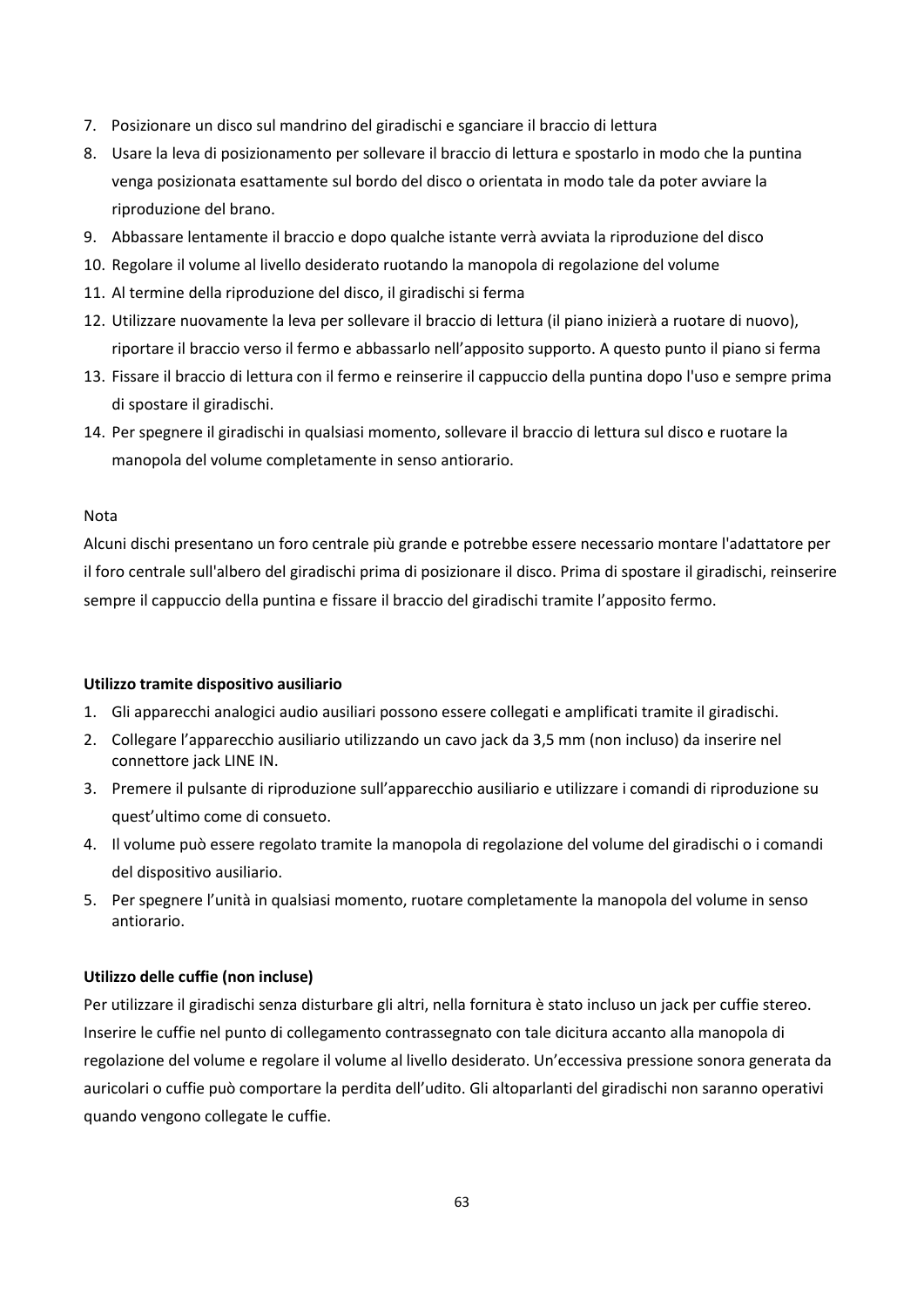# **Collegamento del giradischi a un altoparlante esterno**

Per il collegamento del giradischi a degli altoparlanti esterni (tramite un amplificatore adatto) Usare un cavo phono a due connettori (non incluso) per collegare i jack di uscita RCA all'ingresso Audio dell'amplificatore. Assicurarsi di collegare i connettori rossi e bianchi nelle rispettive prese dello stesso colore.

# **Utilizzo di un dispositivo Bluetooth**

Assicurarsi che il giradischi si trovi in modalità Bluetooth. In caso contrario, premere brevemente il pulsante Modalità finché non viene impostata la modalità Bluetooth (il LED blu si accende). Verrà avviata la ricerca dei dispositivi Bluetooth (il LED blu lampeggia durante l'associazione).

In modalità Bluetooth:

- 1. Il proprio dispositivo effettua la ricerca Bluetooth.
- 2. Sul dispositivo (ad es. iPhone/iPad/Android/altro telefono/Tablet/Computer), attivare la connettività Bluetooth e fare in modo che sia 'visibile'.

**Nota:** se necessario, fare riferimento alle istruzioni del proprio dispositivo per aggiungere o configurare il Bluetooth.

3. Selezionare 'Aggiungi dispositivo', se necessario.

**Nota:** alcuni prodotti effettuano la ricerca dei nuovi dispositivi in modo automatico, pertanto in tal caso l'opzione 'Aggiungi nuovo dispositivo' non sarà disponibile.

- 4. Una volta trovato, il proprio dispositivo verrà visualizzato come 'Lenco TT-110'. Selezionare e avviare l'associazione.
- 5. Al termine dell'associazione, verrà visualizzato 'Bluetooth connesso'.
- 6. A questo punto, dopo aver associato il dispositivo al giradischi, quest'ultimo si connetterà ad esso entro un raggio d'azione di circa 10 metri o meno (33 piedi o meno), in linea visiva.
- 7. Il proprio dispositivo rimarrà associato al giradischi a meno che non si decida di disconnetterlo o 'annullare l'associazione' .
- 8. È possibile premere brevemente "Associa" per la riconnessione.

#### Riproduzione Bluetooth

- 1. Premere "Indietro" per passare al brano precedente del proprio dispositivo Bluetooth.
- 2. Premere "Avanti" per passare al brano successivo del proprio dispositivo Bluetooth.
- 3. Premere "Riproduzione/pausa" per riprodurre o mettere in pausa il proprio dispositivo Bluetooth.

"Questo prodotto ha una funzione di **ricezione** bluetooth, **non puoi trasmettere alcun suono bluetooth con esso:** questo significa che puoi ricevere in modalità wireless un segnale audio bluetooth da una fonte esterna come uno smartphone."

# **COME SOSTITUIRE LA PUNTINA**

Per sostituire la puntina, fare riferimento alle istruzioni che seguono.

Rimozione della puntina dalla cartuccia

1. Posizionare un cacciavite sulla punta della testina e spingere verso il basso nella direzione indicata nel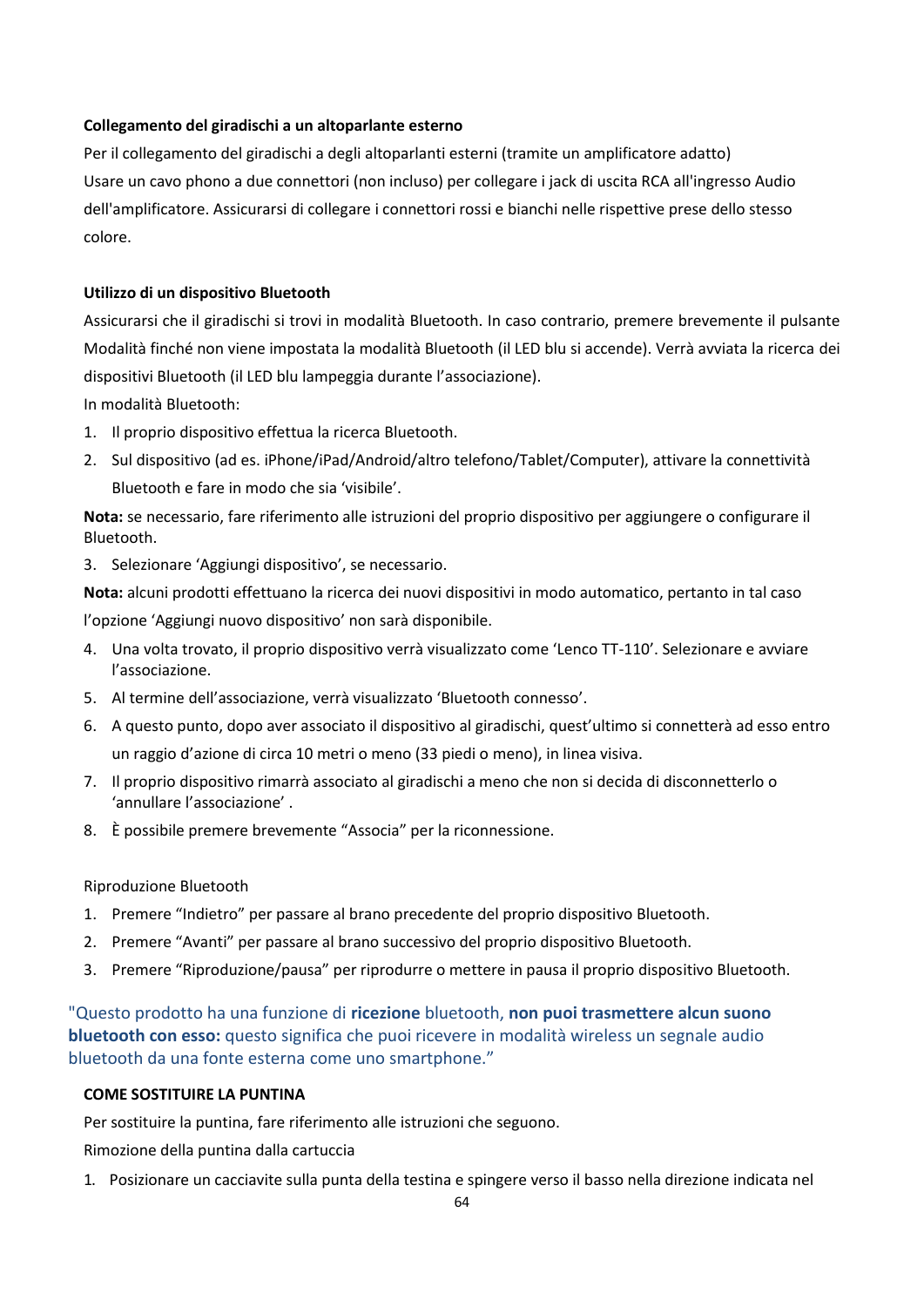punto "A" del disegno.

2. Rimuovere la testina tirandola in avanti e spingendola verso il basso.

Installazione della testina

- 1. Tenere la punta della testina e inserirla spingendola nella direzione indicata nel punto "B" del disegno.
- 2. Spingere la testina verso l'alto nella direzione indicata nel punto "C" del disegno fino allo scatto in posizione della puntina.





| <b>FN</b>                  |                           |
|----------------------------|---------------------------|
| <b>Guide Pins (inside)</b> | Perni guida (all'interno) |

#### **NOTE**

Si consiglia di pulire i dischi con un panno antistatico per poterli sfruttare al massimo.

Si ricorda inoltre che per lo stesso motivo la testina deve essere sostituita periodicamente (circa ogni 250 ore di riproduzione)

# **SUGGERIMENTI PER PRESTAZIONI OTTIMALI DEL GIRADISCHI**

- 1. Quando si apre o si chiude il coperchio del giradischi, maneggiarlo con delicatezza, afferrandolo al centro o per entrambi i lati.
- 2. Evitare di toccare la puntina con le dita; evitare di urtare la puntina contro il piatto del giradischi o il bordo del disco.
- 3. Pulire spesso la punta della testina, usare un pennello morbido limitandosi a un movimento "da dietro in avanti".
- 4. Nel caso in cui sia necessario usare un liquido per la pulizia della puntina, utilizzarlo con molta parsimonia.
- 5. Pulire delicatamente l'alloggiamento del giradischi con un panno morbido. Utilizzare soltanto una piccola quantità di detergente delicato per pulire il giradischi.
- 6. Evitare in ogni caso di applicare prodotti chimici aggressivi o solventi su qualsiasi parte del giradischi.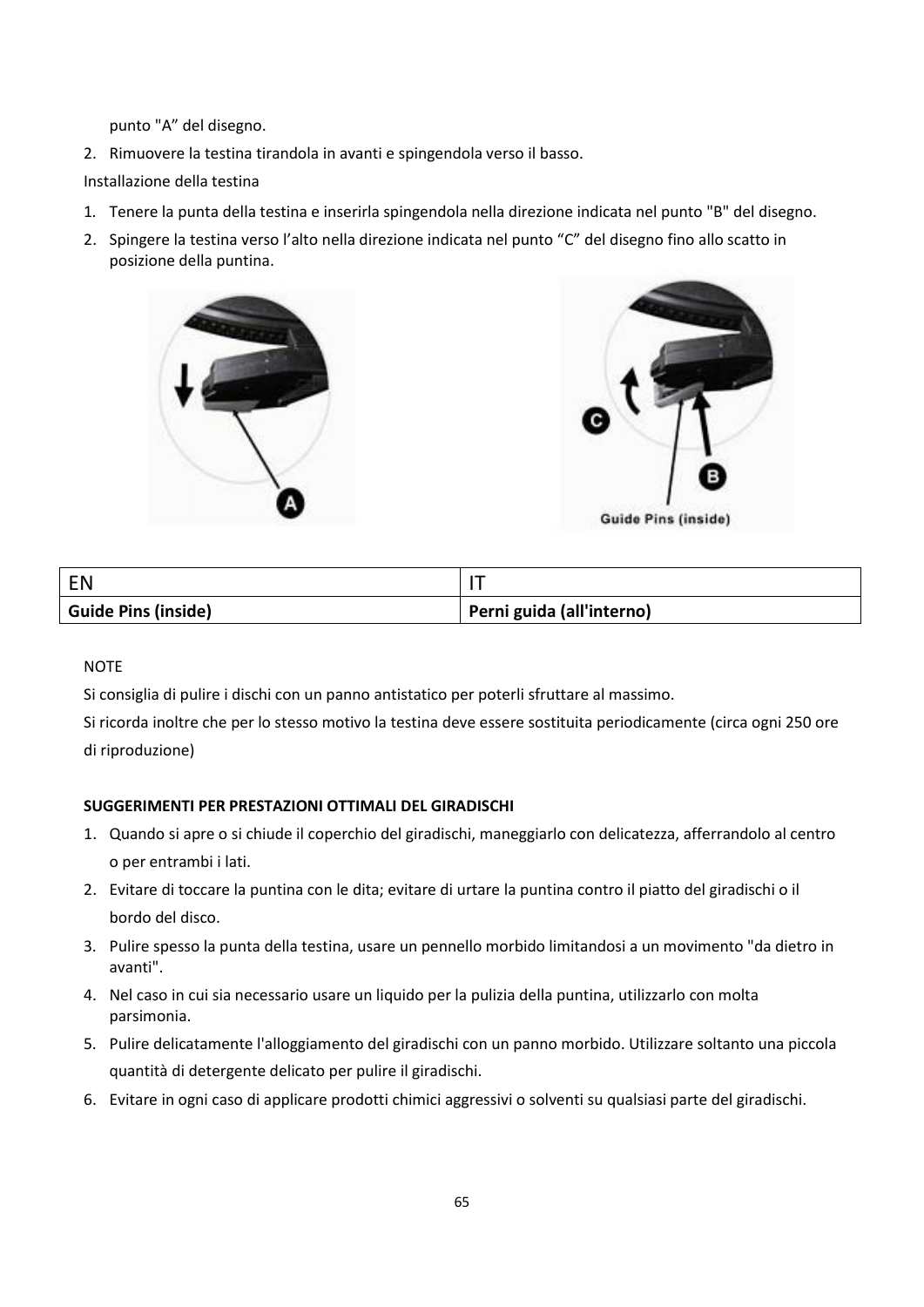# **SPECIFICHE**

| trasmissione a cinghia                    |
|-------------------------------------------|
| Motore CC                                 |
| 33 1/3 giri/min, 45 giri/min, 78 giri/min |
| $< 0.35\%$<br>200mm                       |
|                                           |

# testina **the contract of the contract of the contract of the contract of the contract of the contract of the contract of the contract of the contract of the contract of the contract of the contract of the contract of the c**

| Tipo                              | testina in ceramica |
|-----------------------------------|---------------------|
| Puntina                           | $0.7$ mil           |
| Forza di tracciamento<br>ottimale | 6 grammi            |
| uscita                            | 300-500 mv          |
| Risposta in frequenza             | ,+/-20 dB           |
| diafonia                          | 10 <sub>db</sub>    |
| rapporto segnale-rumore           | 18 <sub>db</sub>    |

# Generale **Generale**

| Adattatore                         | Ingresso CA 100-240 V, 50/60 Hz, 0,3 A max.<br>Uscita CC 5 V 1 A |
|------------------------------------|------------------------------------------------------------------|
| prodotti                           | $CC$ 5 V 1 A                                                     |
| uscita audio (Line-Out)            | 300-500 mv                                                       |
| Consumo                            | 5 W                                                              |
| Alimentatore.                      | Uscita CC 5 V 1 A<br>Ingresso CA 100-240 V, 50/60 Hz, 0,3 A max. |
| Nome di associazione<br>Bluetooth: | Lenco TT-110                                                     |
| Presa per cuffie:                  | $3,5$ mm                                                         |
| Temperatura di<br>esercizio:       | 0-40 $°C$                                                        |
| Temperatura di<br>stoccaggio:      | $-20-70$ °C                                                      |

In virtù dei continui miglioramenti, le caratteristiche e il design sono soggetti a modifiche senza preavviso

Adattatore di alimentazione (solo per UE)

Utilizzare solo l'alimentazione indicata nel presente manuale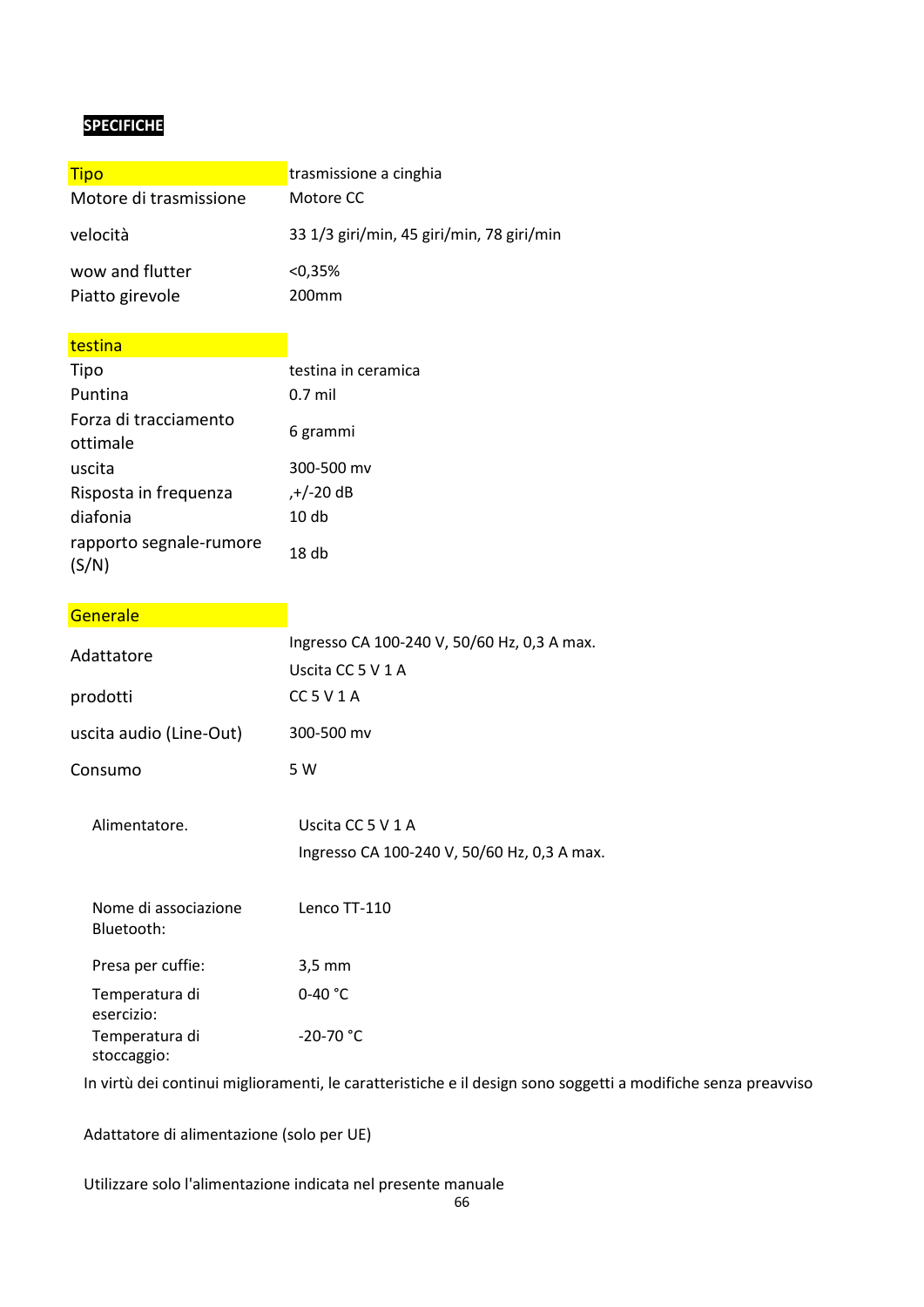| Informazioni                  | Valore e precisione                            |
|-------------------------------|------------------------------------------------|
| Manufacturers name or trade   | DongGuan Obelieve Electronic Co., Ltd Parco    |
| mark, commercial registration | industriale Huazhaoxin B-4/F, zona industriale |
| and address                   | Golden phoenix, città di Fenggan, città di     |
|                               | Dongguan, provincia di Guangdong, Cina         |
| Identificatore del modello    | 0BL-0501000E                                   |
| Tensione in ingresso          | 100-240V                                       |
| Frequenza in ingresso CA      | 50/60 Hz                                       |
| Tensione in uscita            | 5V                                             |
| Corrente in uscita            | 1 A                                            |
| Potenza in uscita             | 5 W                                            |
| Efficienza media attiva       | 73,62                                          |
| No load Power consumption     | $\leq 0,10$                                    |

#### **Garanzia**

Lenco offre assistenza e garanzia in conformità con la legge europea, il che significa che in caso di riparazioni (sia durante che dopo il periodo di garanzia) è necessario contattare il rivenditore locale.

Nota importante: Non è possibile inviare direttamente a Lenco i prodotti da riparare.

Nota importante: Qualora l'unità venga aperta o manomessa in qualsiasi modo da un centro di assistenza non riconosciuto, la garanzia decade.

Questo dispositivo non è adatto per l'uso professionale. Qualora l'unità venga utilizzata per scopi professionali, tutti gli obblighi del produttore derivanti dalla garanzia sono nulli.

# **Clausola di esclusione della responsabilità**

Il firmware e/o i componenti hardware vengono aggiornati regolarmente. Pertanto, è possibile che alcune parti relative a istruzioni, specifiche e immagini contenute nella presente documentazione siano diverse da quanto riscontrato nel singolo caso. Tutte le descrizioni incluse in questa guida sono fornite a puro titolo illustrativo e non si applicano necessariamente alla specifica situazione. Nessun diritto legale o contrattuale può derivare dalle descrizioni contenute nel presente libretto di istruzioni.

# **Smaltimento a fine vita del dispositivo**



Questo simbolo indica che in Europa è vietato gettare il relativo prodotto elettrico o batteria tra i rifiuti domestici. Per il corretto smaltimento a fine vita del prodotto e della batteria, attenersi alle vigenti normative locali per il trattamento dei rifiuti da apparecchiature elettriche ed elettroniche e delle batterie. In tal modo si contribuisce a salvaguardare le risorse naturali e a migliorare gli standard per la protezione